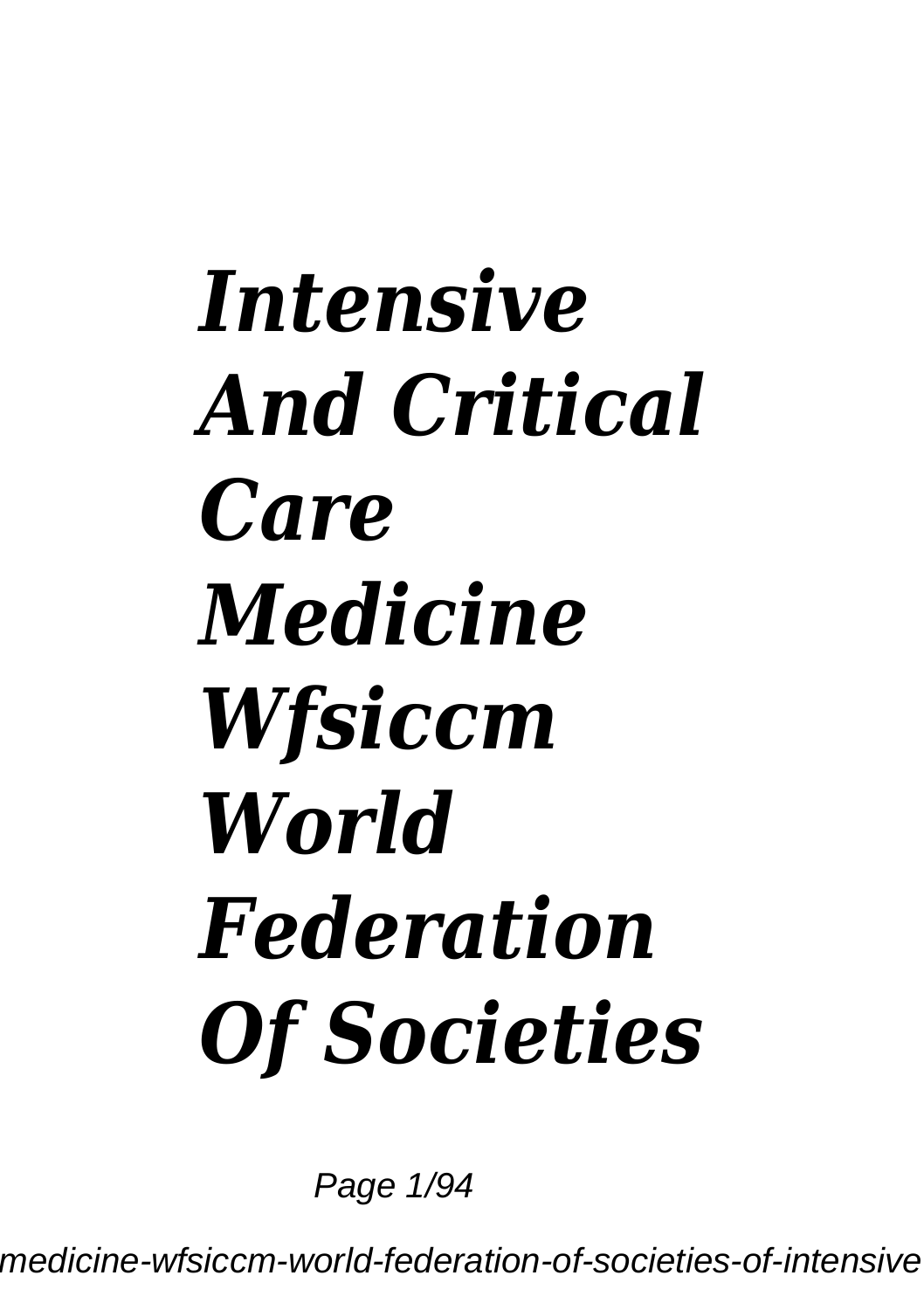## *Of Intensive And Critical Care Medicine*

*The World Federation of Societies of Intensive and Critical Care Medicine (WFSIC-CM) has reached* Page 2/94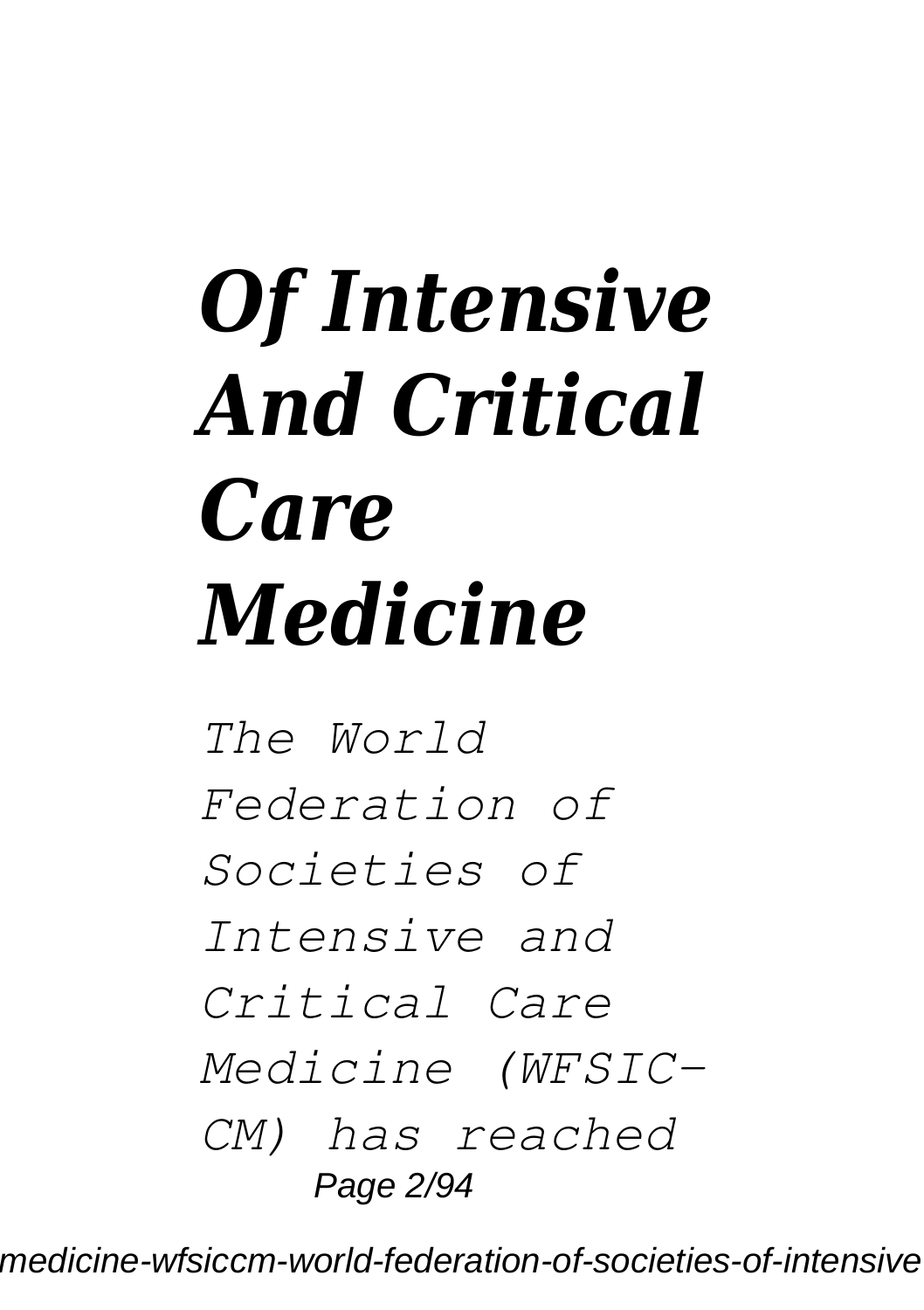*the age of maturity. Physicians, nurses, and many others associated with the field of Intensive and Critical Care Medicine will be coming from all corners of the world to Florence, Italy* Page 3/94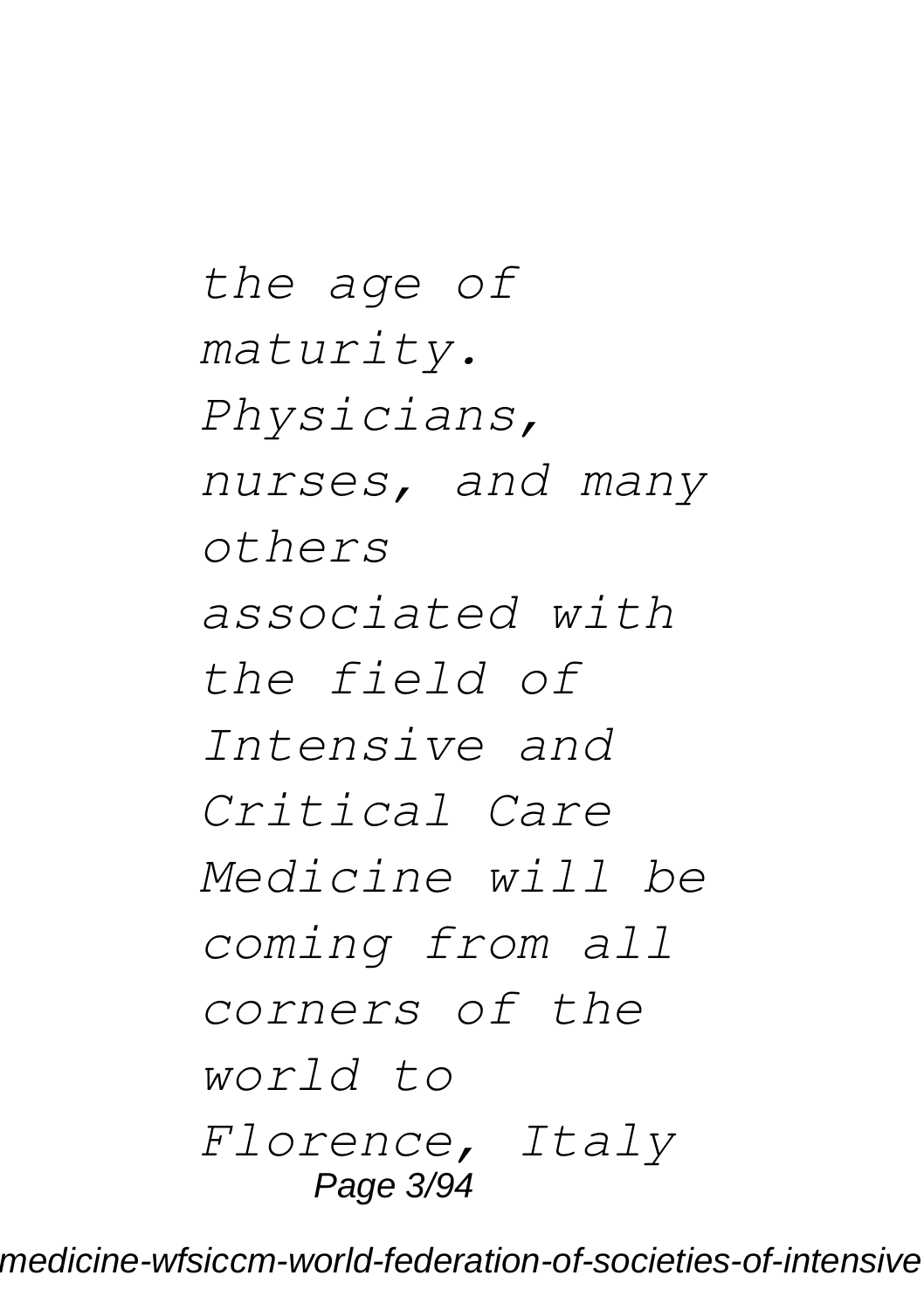*in August, 2009 to celebrate the 10th quadrennial congress. Journal of Clinical Intensive Care and Medicine | HSPC Intensive Care Journals | Insight Medical Publishing Critical Care -* Page 4/94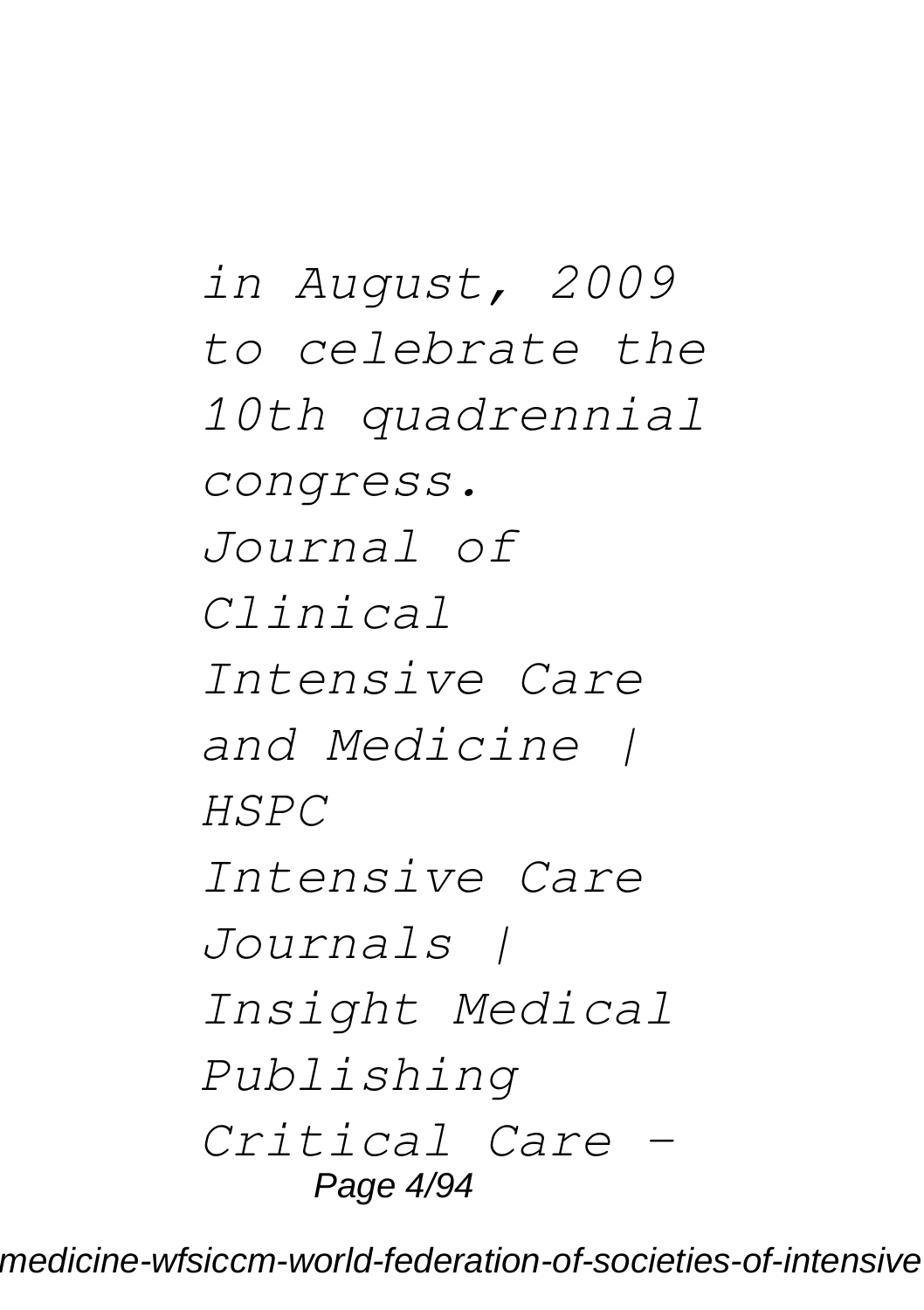*Overview - Mayo Clinic Intensive And Critical Care Medicine Intensive care medicine, or critical care medicine, is a medical speciality concerned with the diagnosis and management* Page 5/94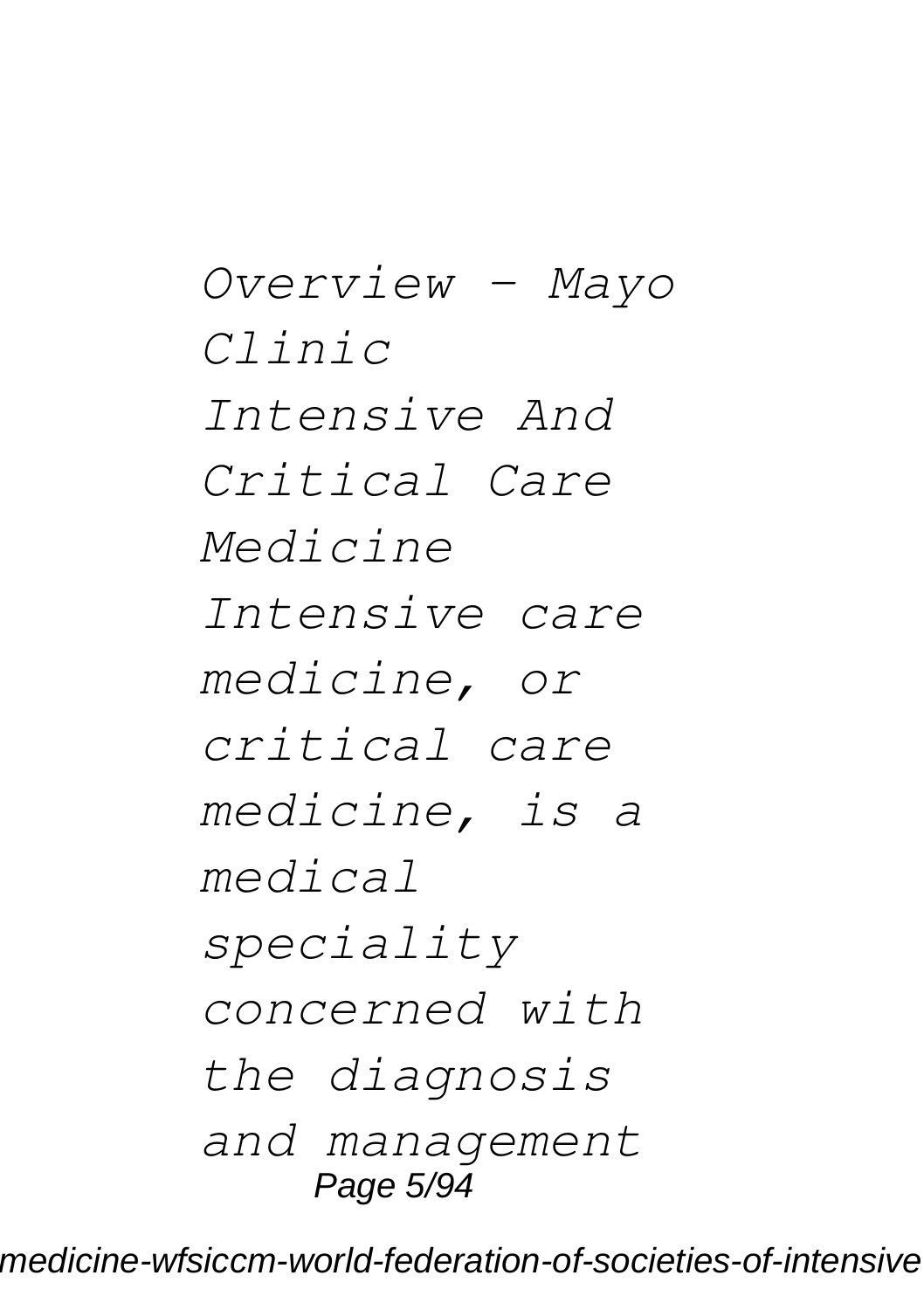*of critically ill patients who have, are at risk of having, or are recovering from conditions that could result in life-threatening organ failure.*

*Intensive care medicine - Wikipedia* Page 6/94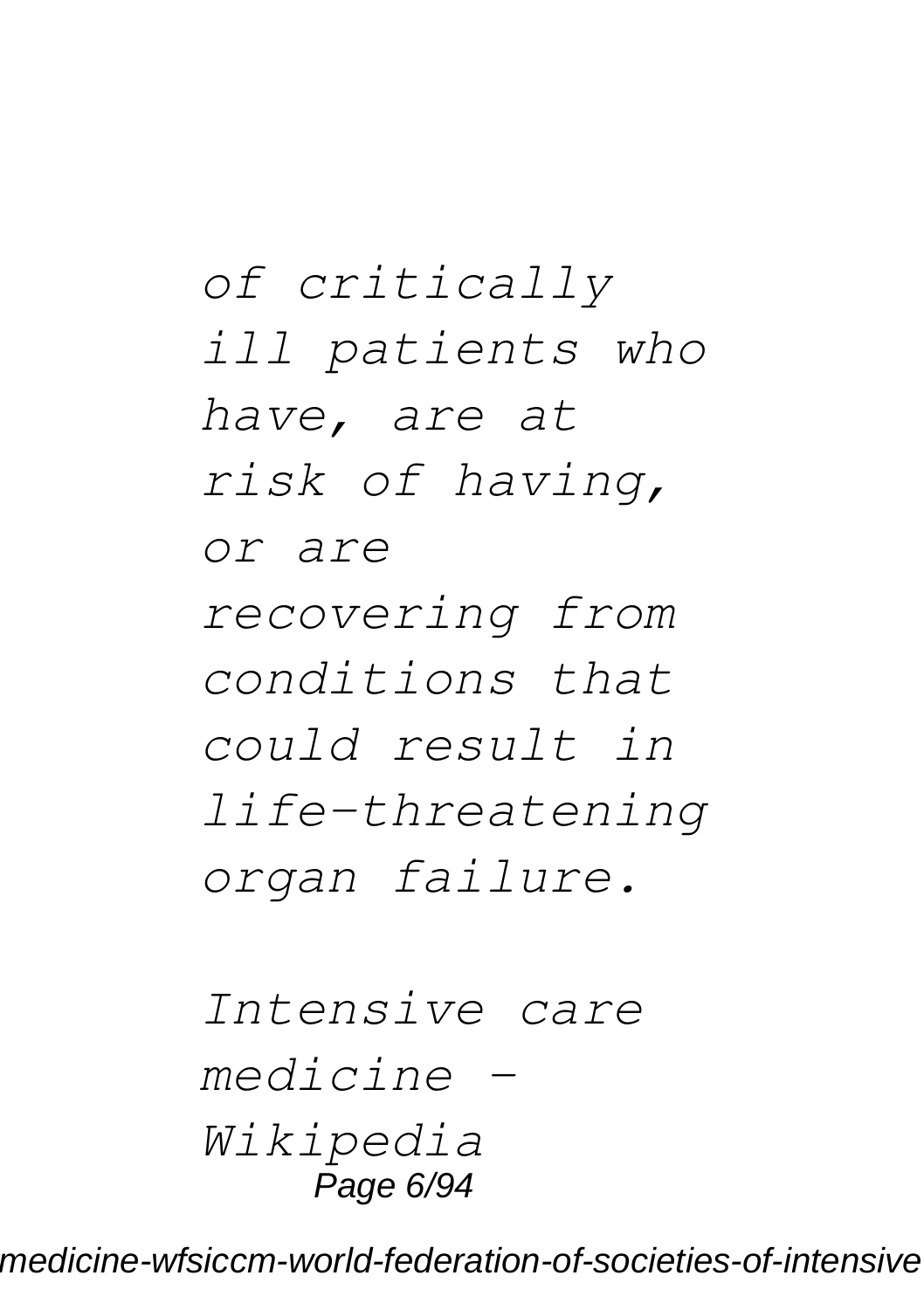*The World Federation of Societies of Intensive and Critical Care Medicine (WFSIC-CM) has reached the age of maturity. Physicians, nurses, and many others associated with the field of* Page 7/94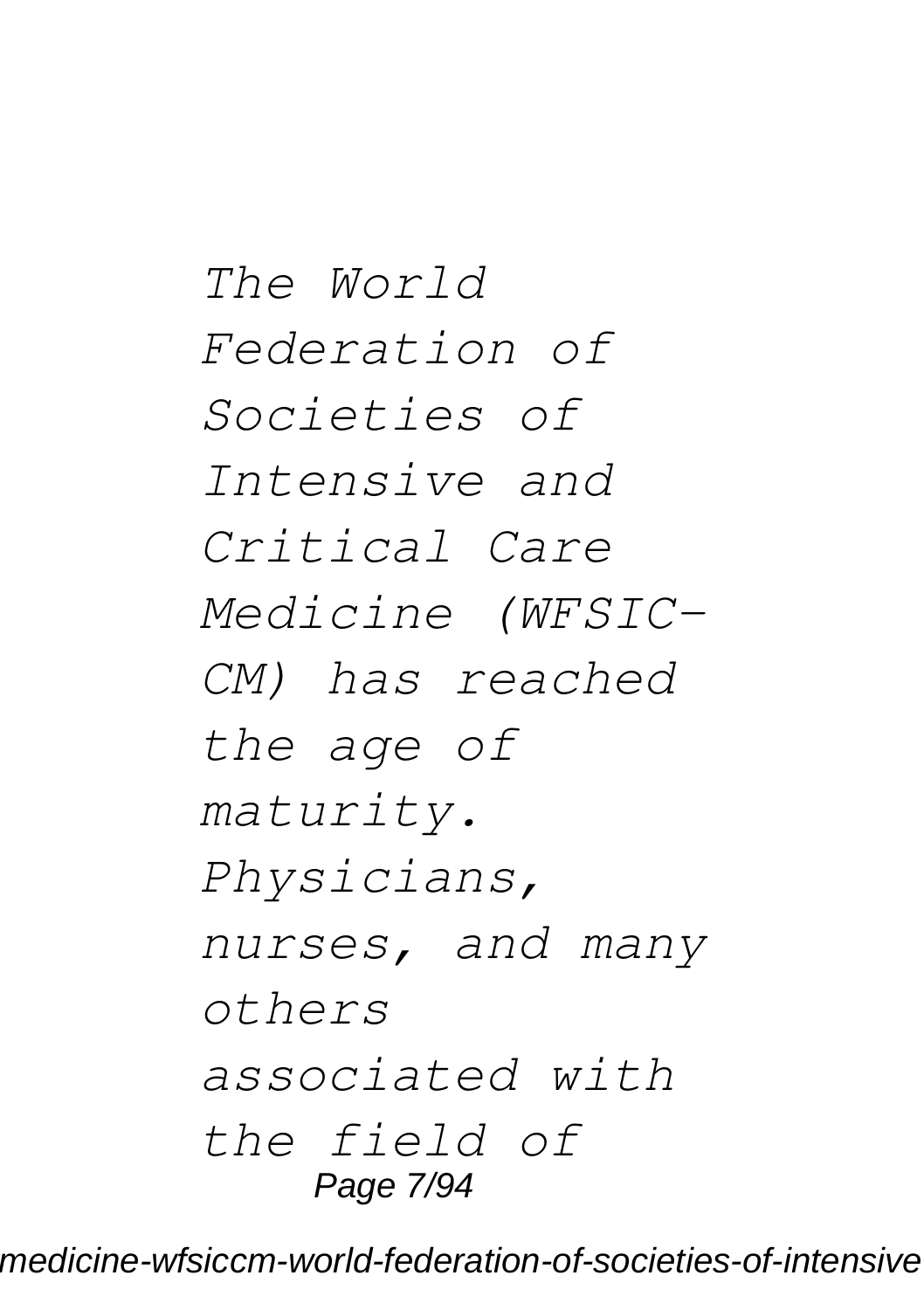*Intensive and Critical Care Medicine will be coming from all corners of the world to Florence, Italy in August,*

*Intensive and Critical Care Medicine - WFSICCM World*

Page 8/94

*...*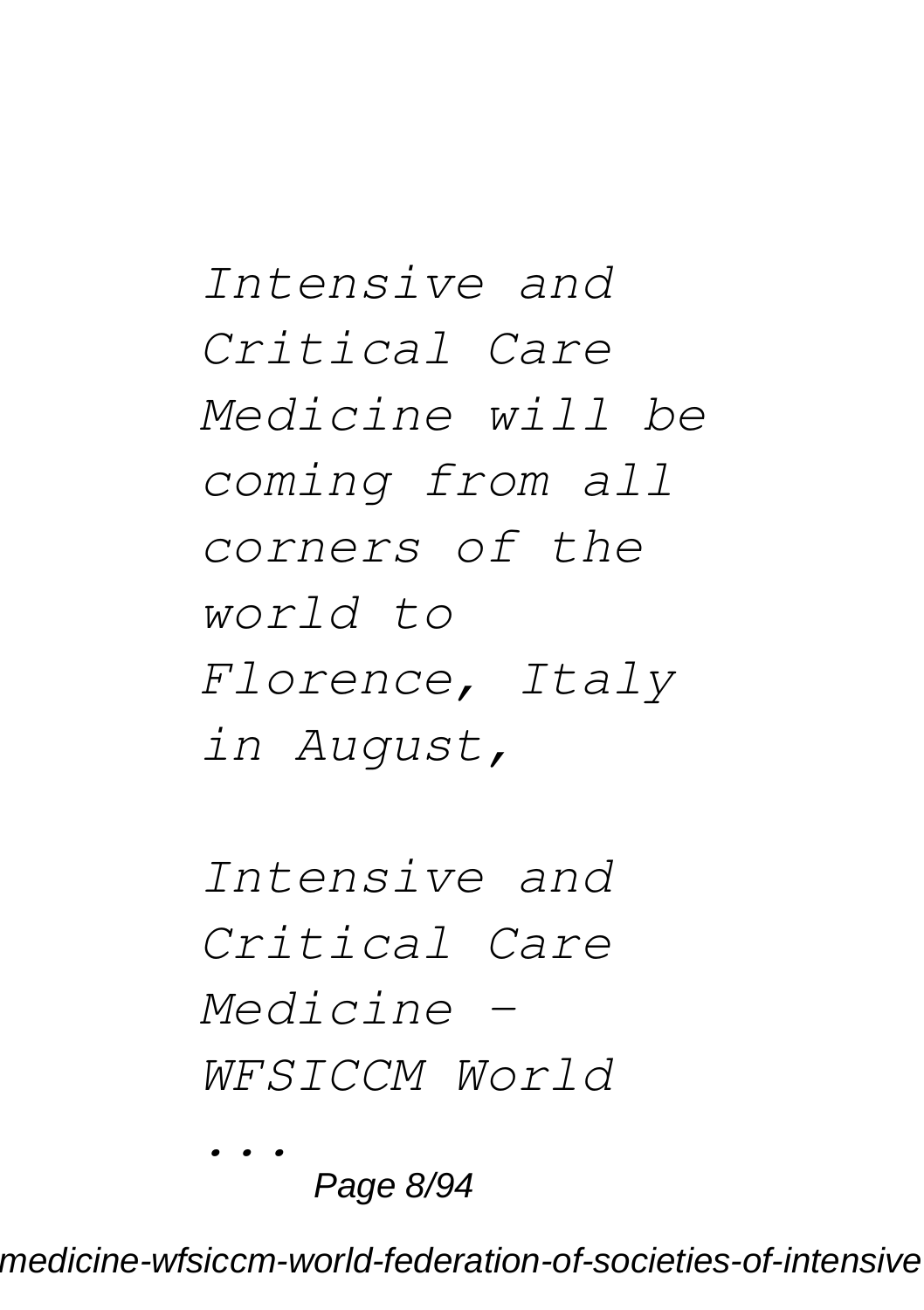*The World Federation of Societies of Intensive and Critical Care Medicine (WFSIC-CM) has reached the age of maturity. Physicians, nurses, and many others associated with the field of* Page 9/94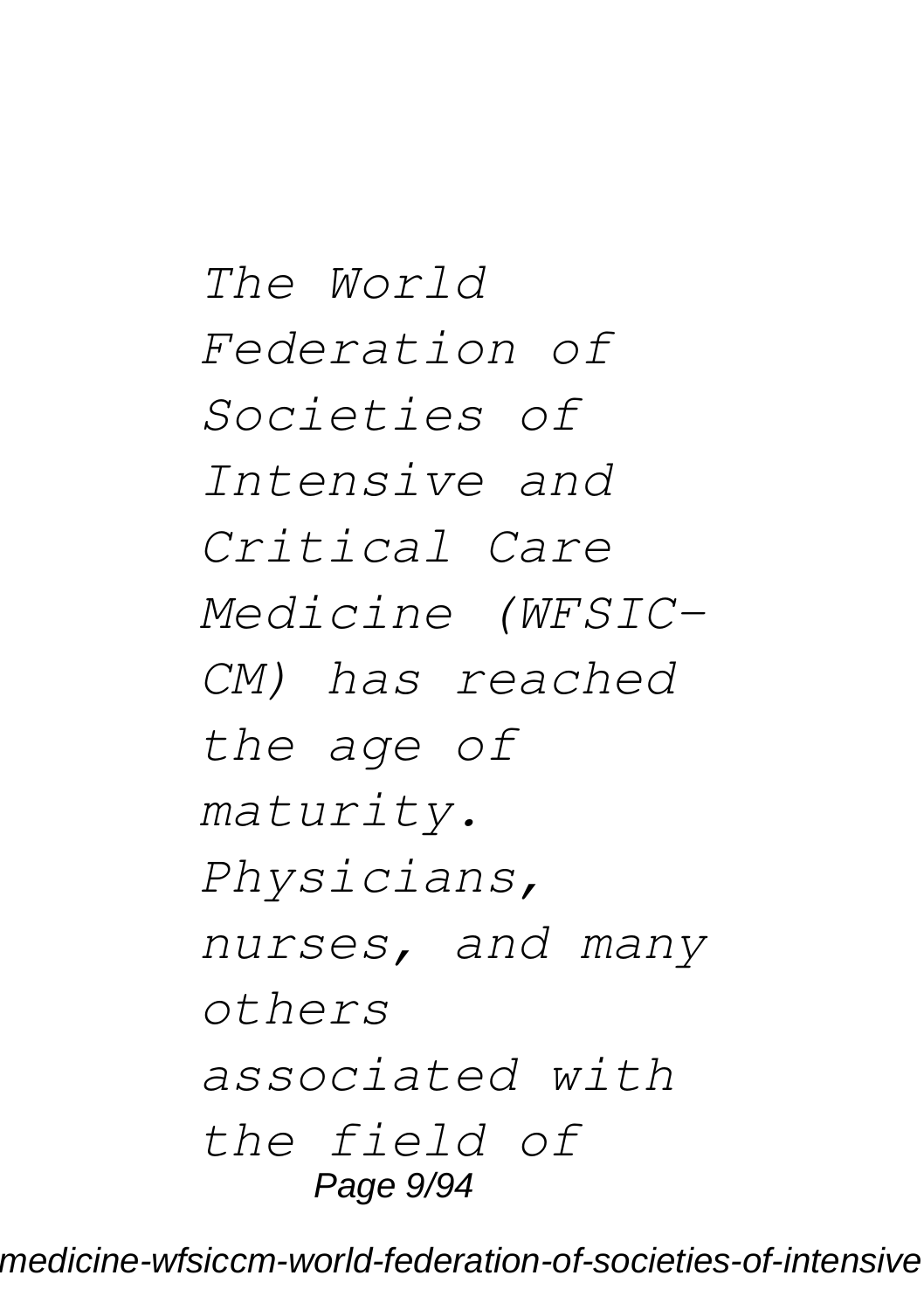*Intensive and Critical Care Medicine will be coming from all corners of the world to Florence, Italy in August, 2009 to celebrate the 10th quadrennial congress.*

*Intensive and Critical Care* Page 10/94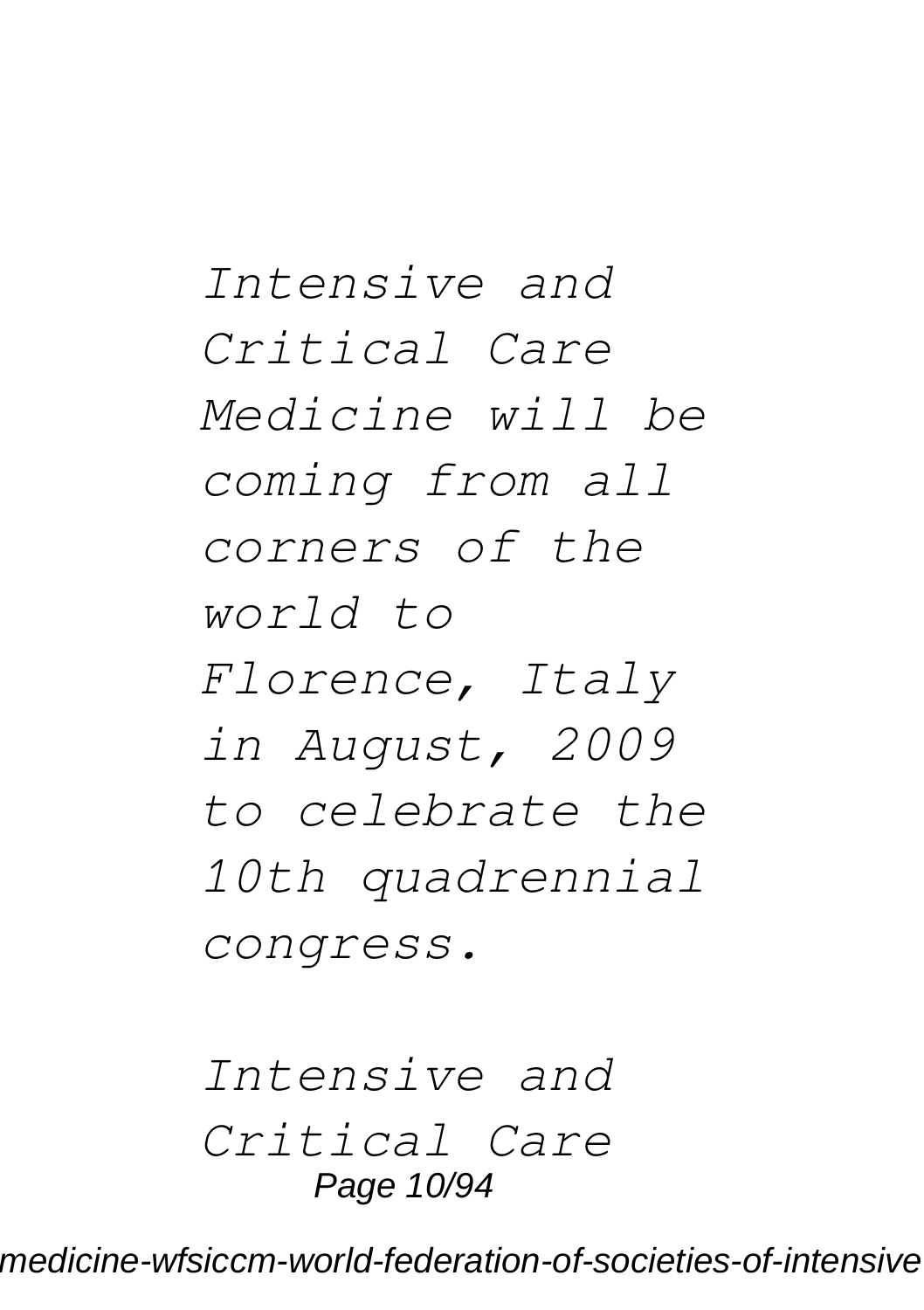## *Medicine: WFSICCM World*

*... © 2017 European Society of Intensive Care Medicine. Terms of Use; Contact us; Privacy Policy; Legal Terms*

*ICM Journal - ESICM* Page 11/94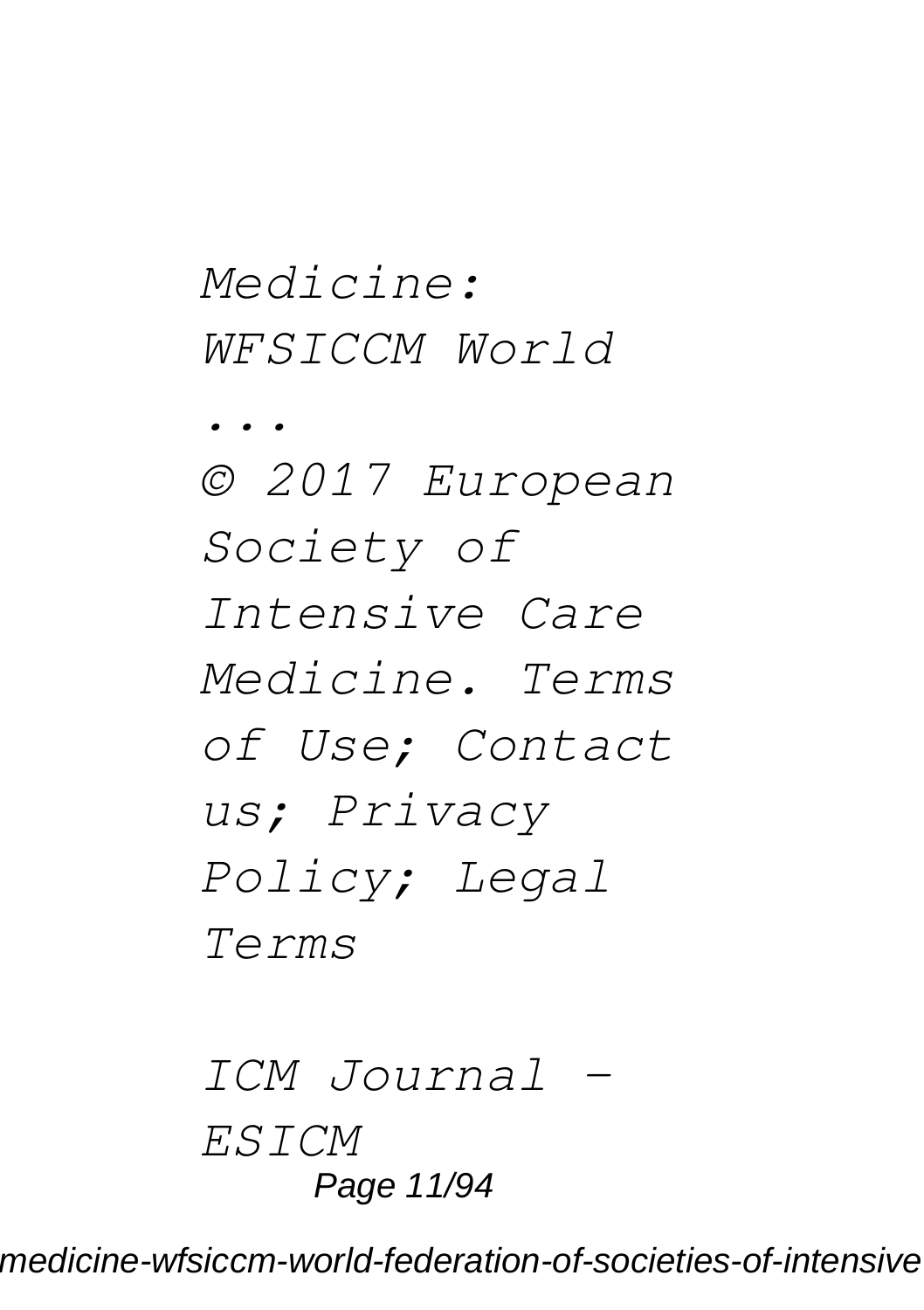*Critical Care and Intensive Care Medicine; Critical Care Nursing; Cultural Studies; Decision Sciences (miscellaneous) Demography; Dental Assisting; Dental Hygiene;* Page 12/94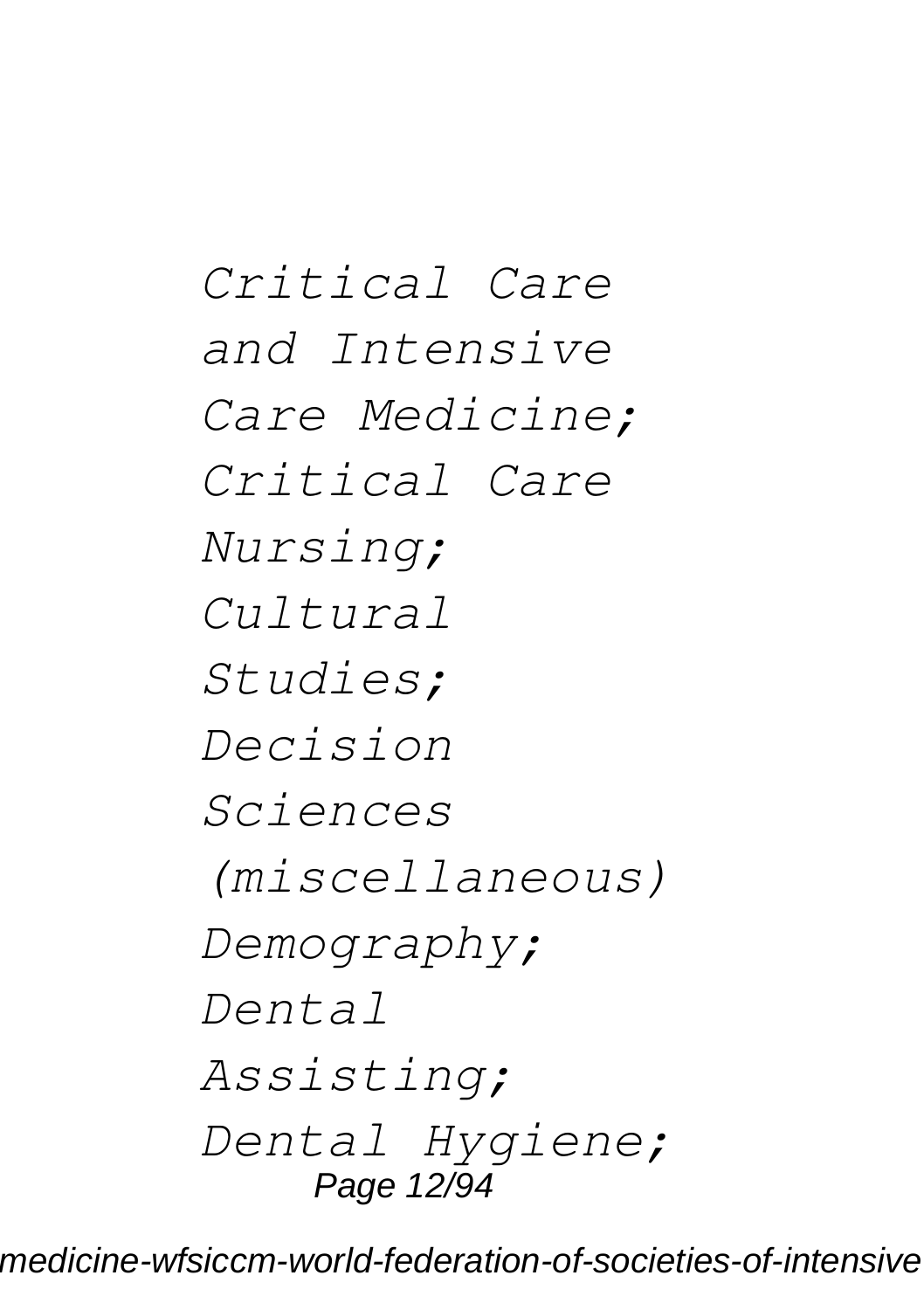*Dentistry (miscellaneous) Dermatology; Development; Developmental and Educational Psychology; Developmental Biology; Developmental Neuroscience; Discrete Mathematics and ...*

Page 13/94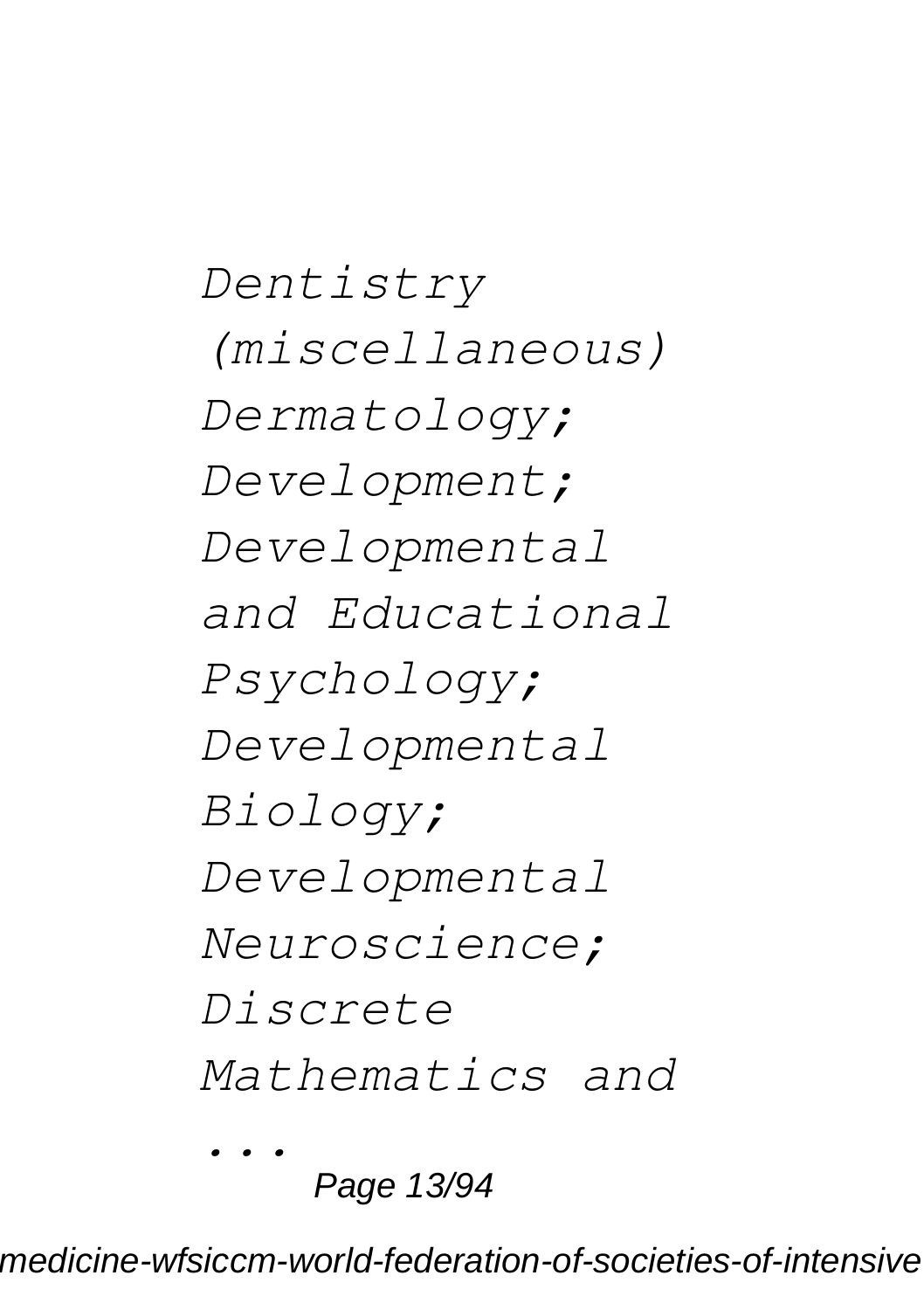*Journal Rankings on Critical Care and Intensive Care Medicine Critical care doctors assume a primary role in the care of patients in the medical intensive care unit at Mayo Clinic Hospital,* Page 14/94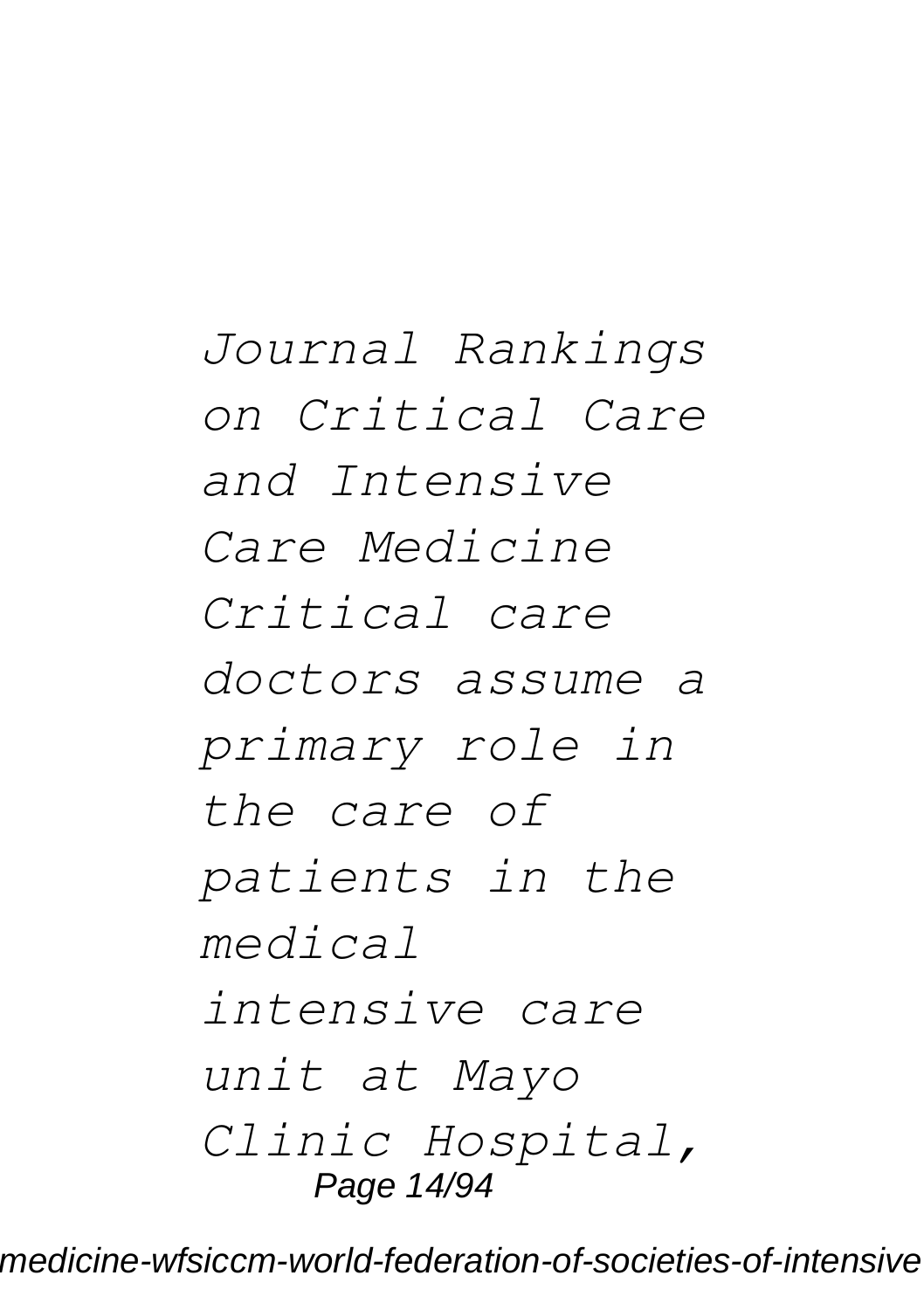*Saint Marys Campus, and in the multidiscipl inary intensive care unit at Mayo Clinic Hospital, Methodist Campus.*

*Critical Care - Overview - Mayo Clinic Promoting the* Page 15/94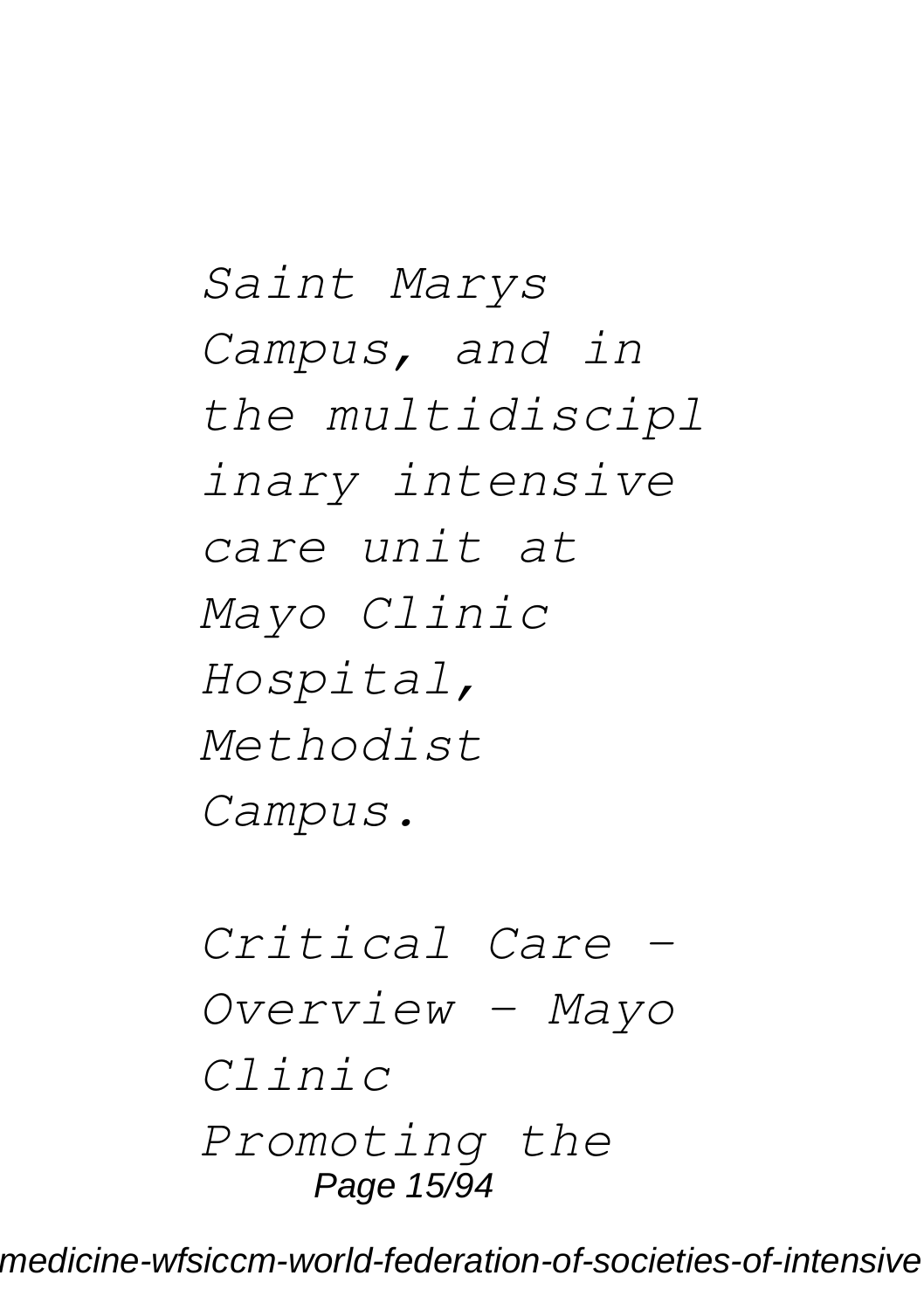*highest standards of Intensive and Critical Care Medicine for all humankind, without discrimination. World Federation of Intensive and Critical Care Latest Newsletter*

Page 16/94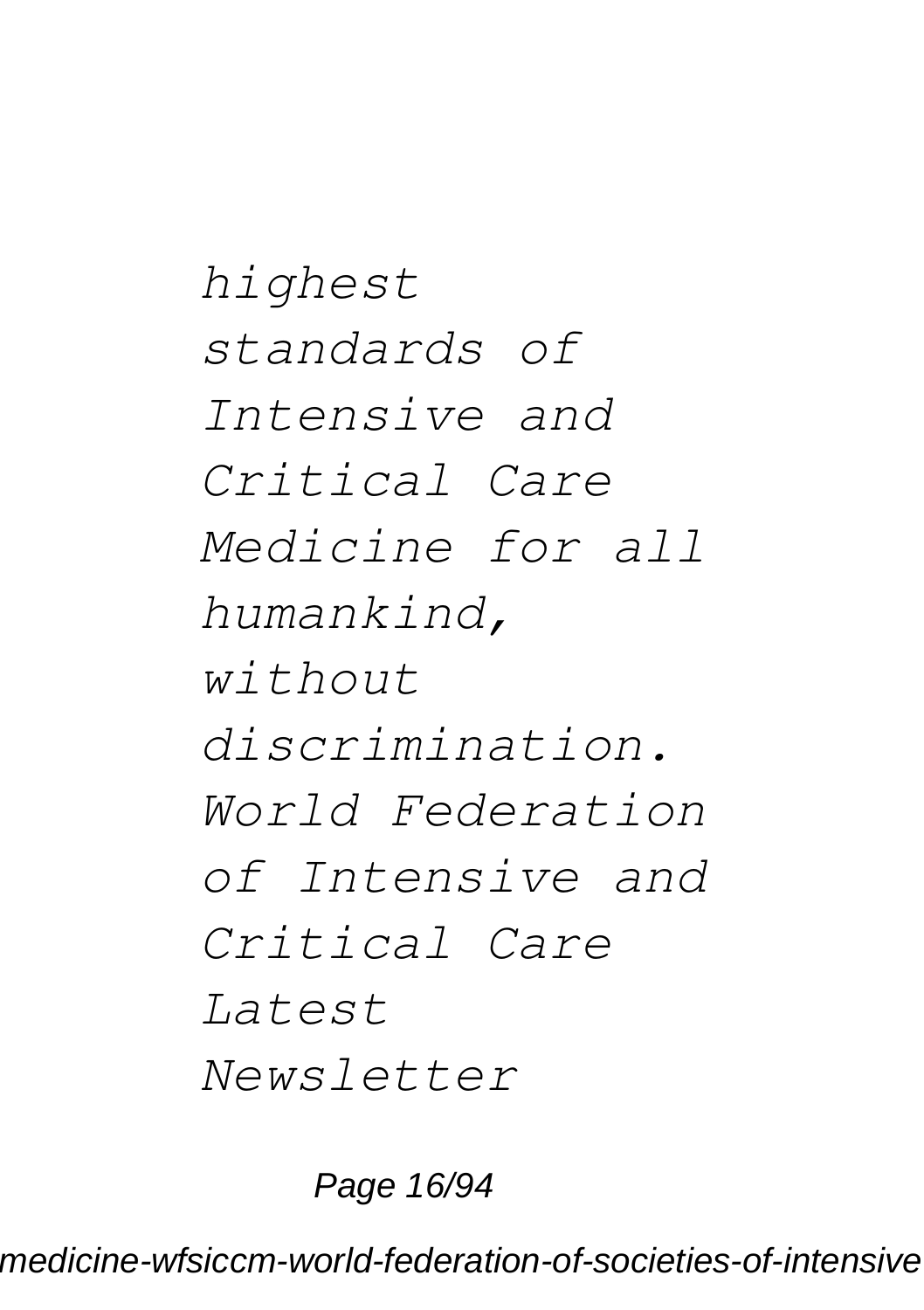*World Federation of Intensive and Critical Care "Intensive Care Medicine" is the publication platform for the communication and exchange of current work and ideas in intensive care medicine. It is intended for all* Page 17/94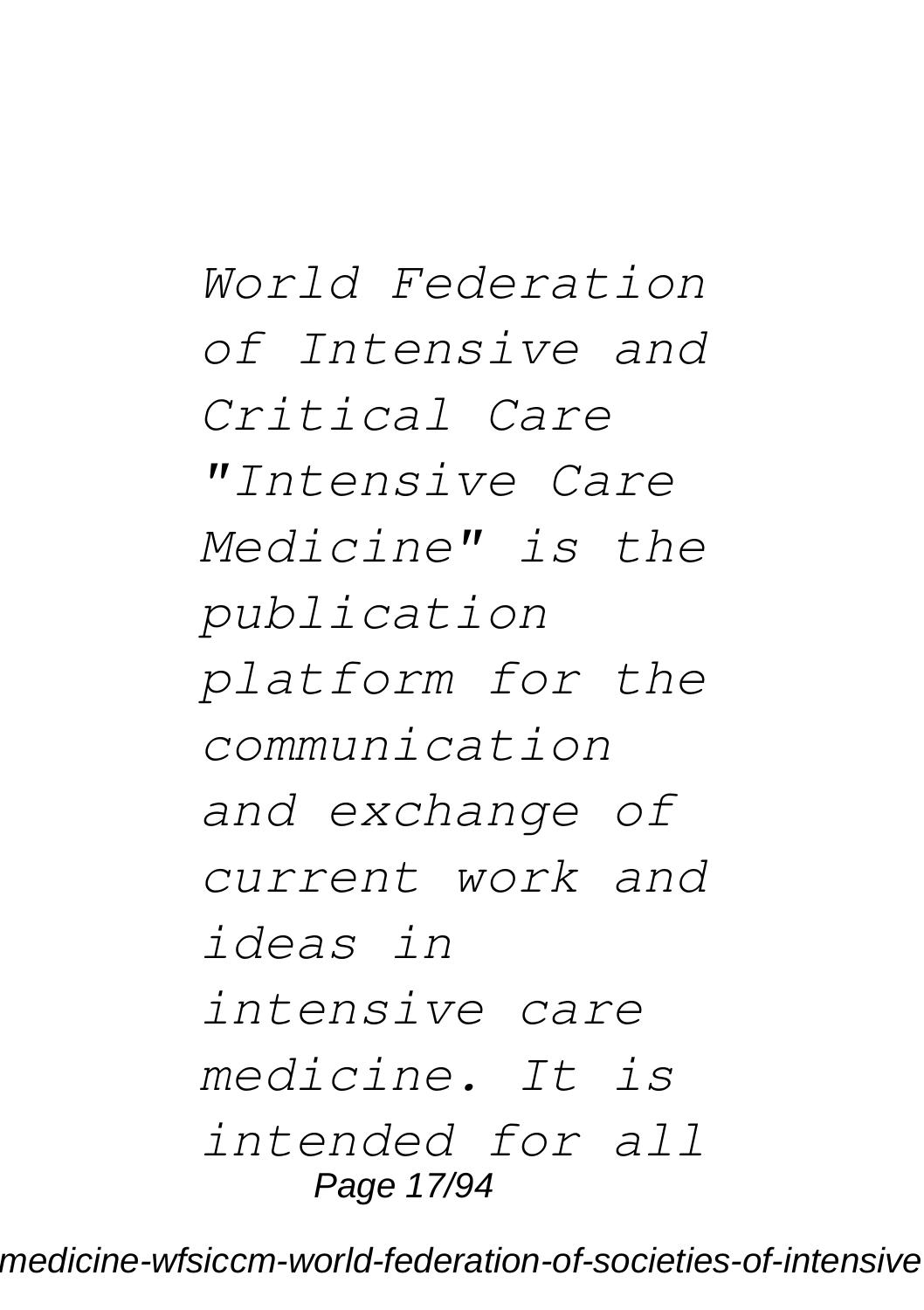*those who are involved in intensive medical care, physicians, anaesthetists, surgeons, pediatricians, as well as those concerned with pre-clinical subjects and medical sciences basic to these* Page 18/94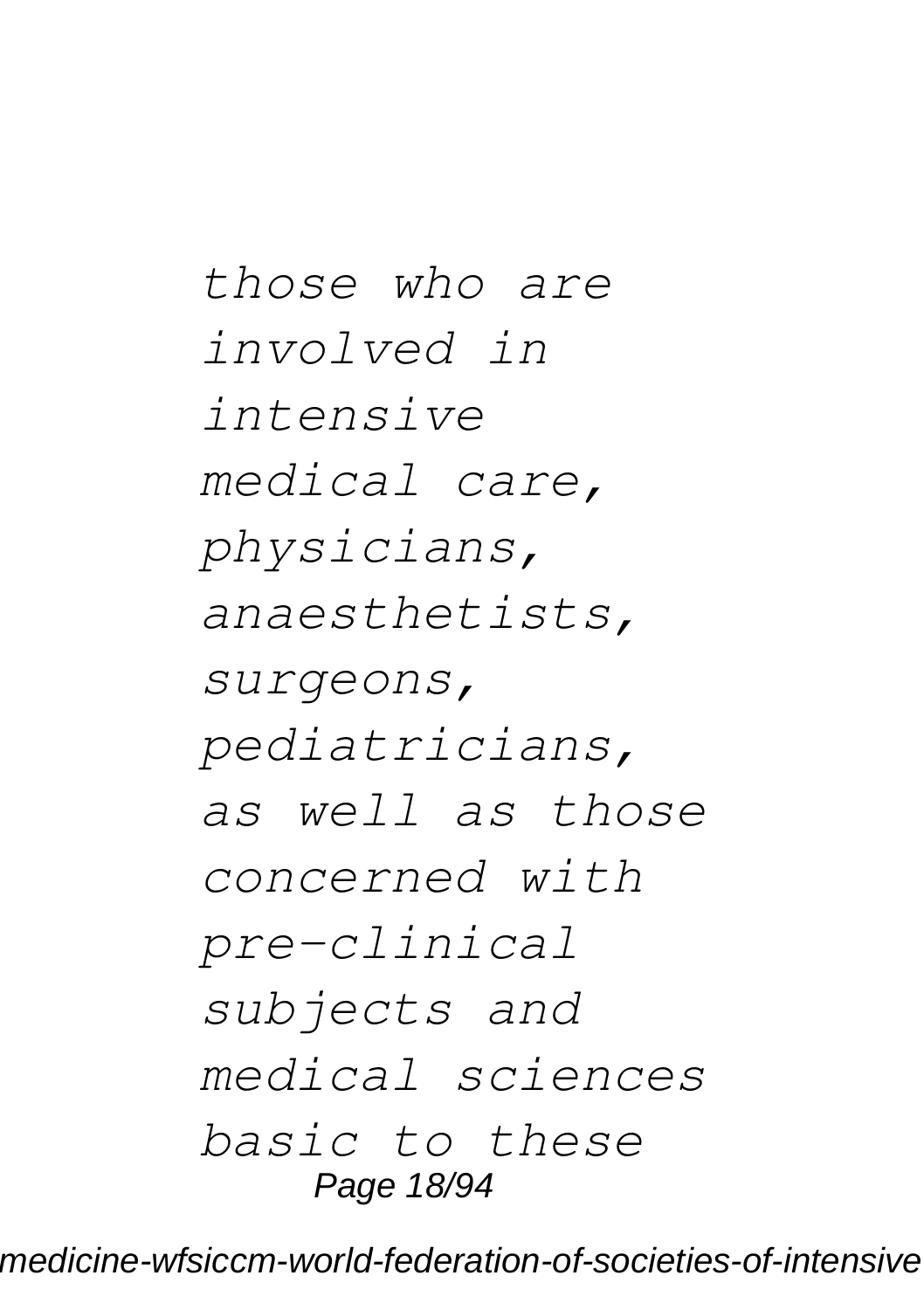## *disciplines.*

*Intensive Care Medicine - Springer Society of Critical Care Medicine members should access the full content of Critical Care Medicine using a single login at MySCCM. If you* Page 19/94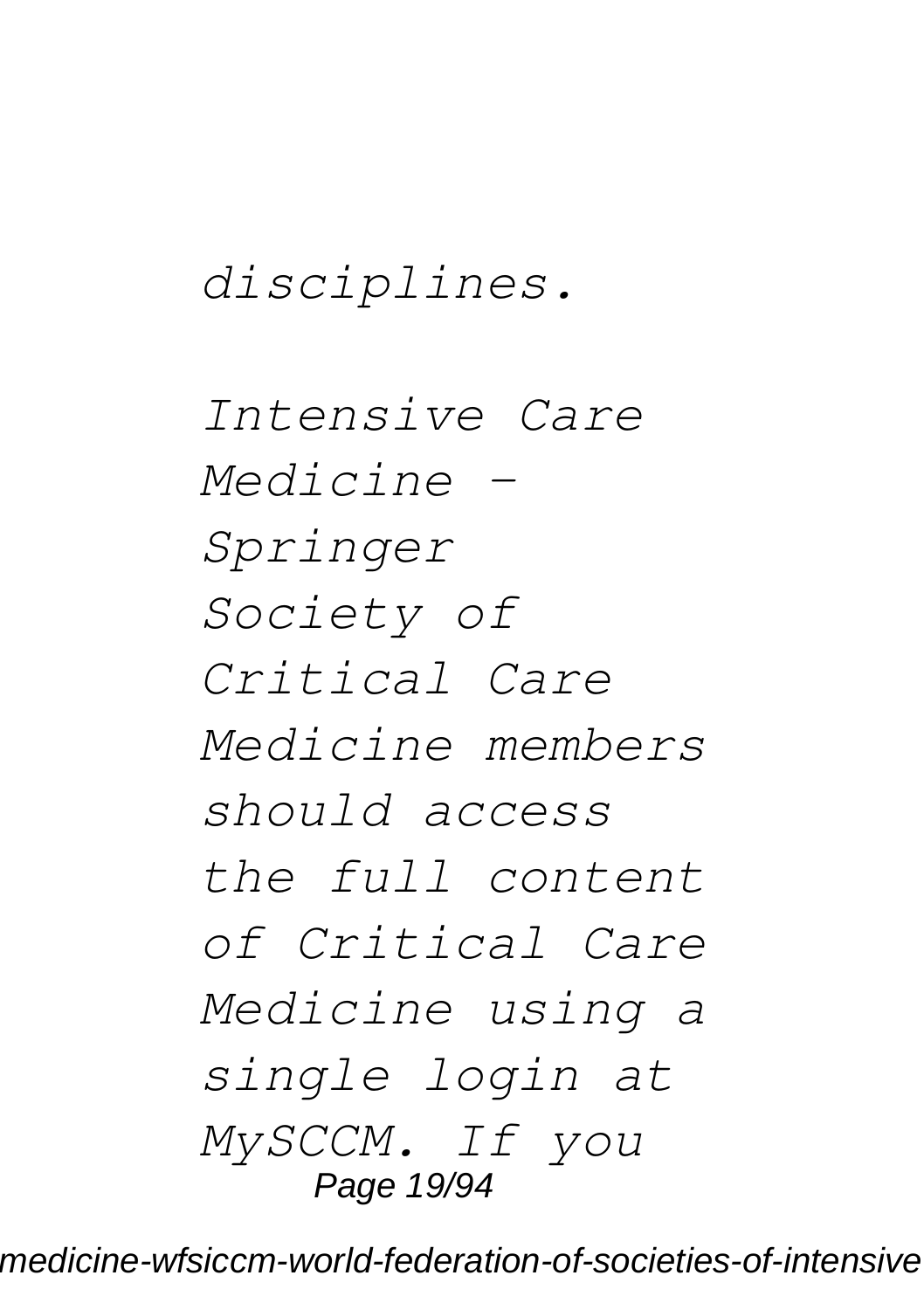*are having problems logging on, please clear your cache, delete your cookies, restart your computer, and try again .*

*Critical Care Medicine The Society of Critical Care Medicine (SCCM)* Page 20/94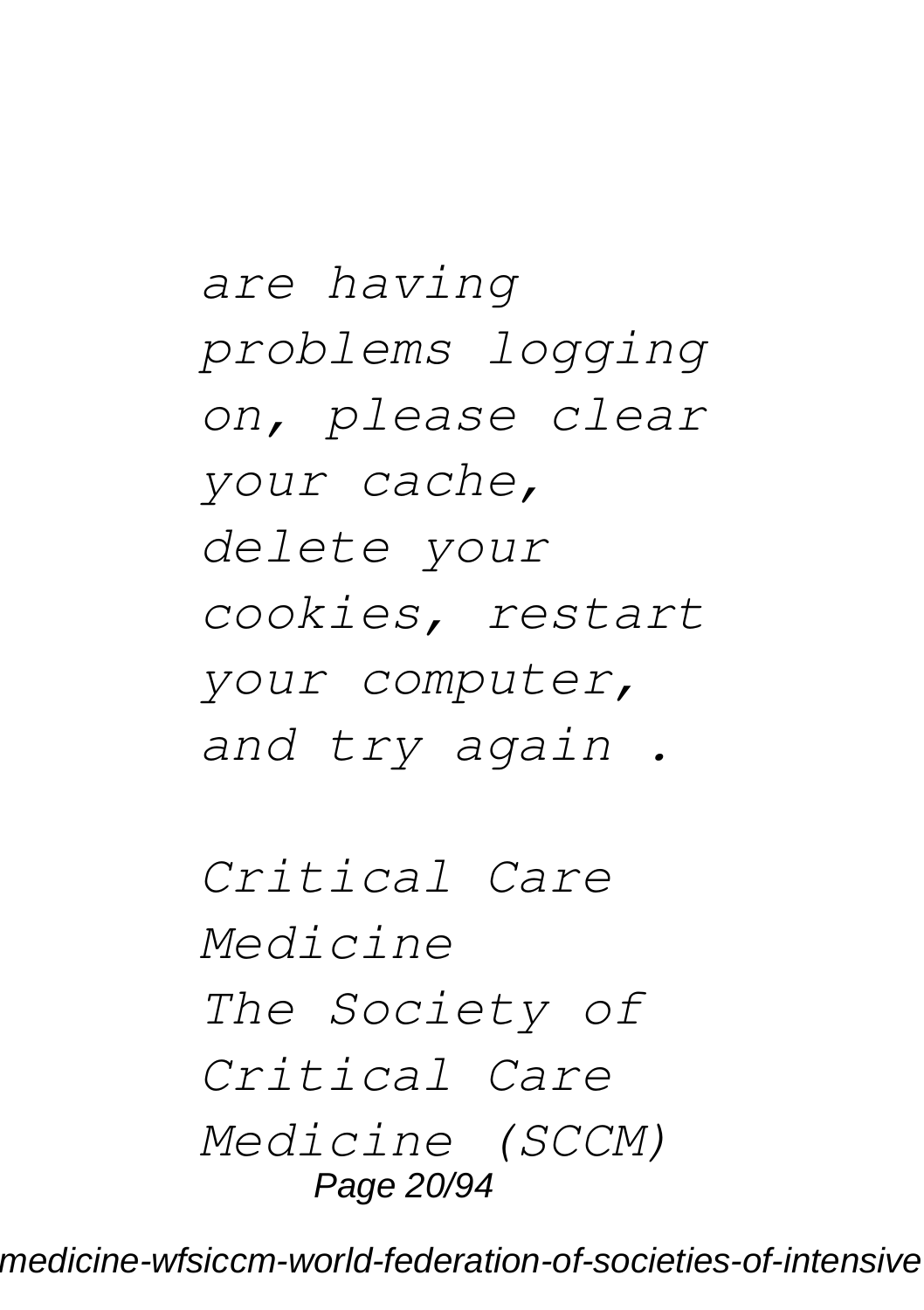*is the largest non-profit medical organization dedicated to promoting excellence and consistency in the practice of critical care. With members in more than 100 countries, SCCM is the only* Page 21/94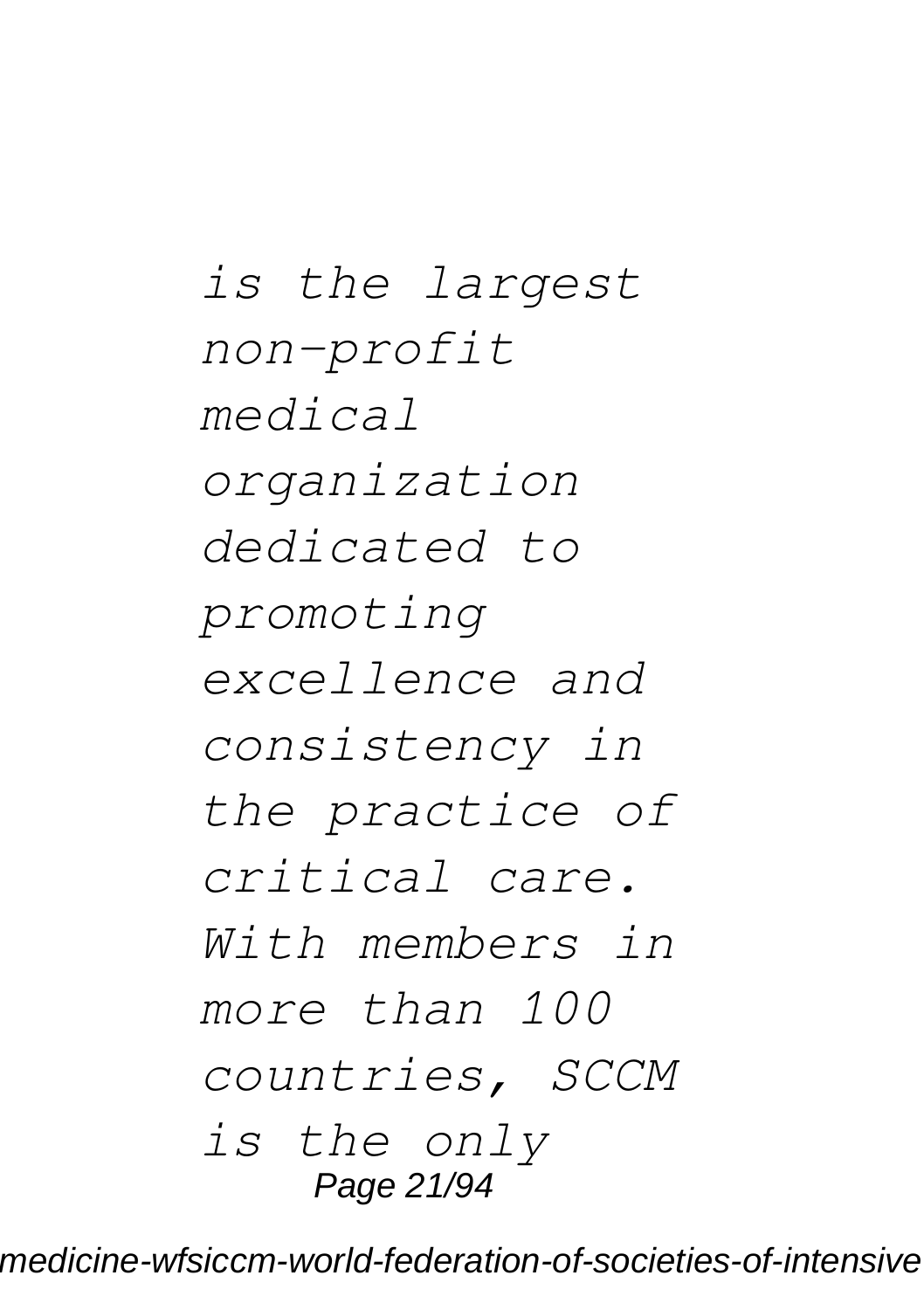*organization that represents all professional components of the critical care team.*

*SCCM | Society of Critical Care Medicine Introduction. Clinical intensive care and medicine* Page 22/94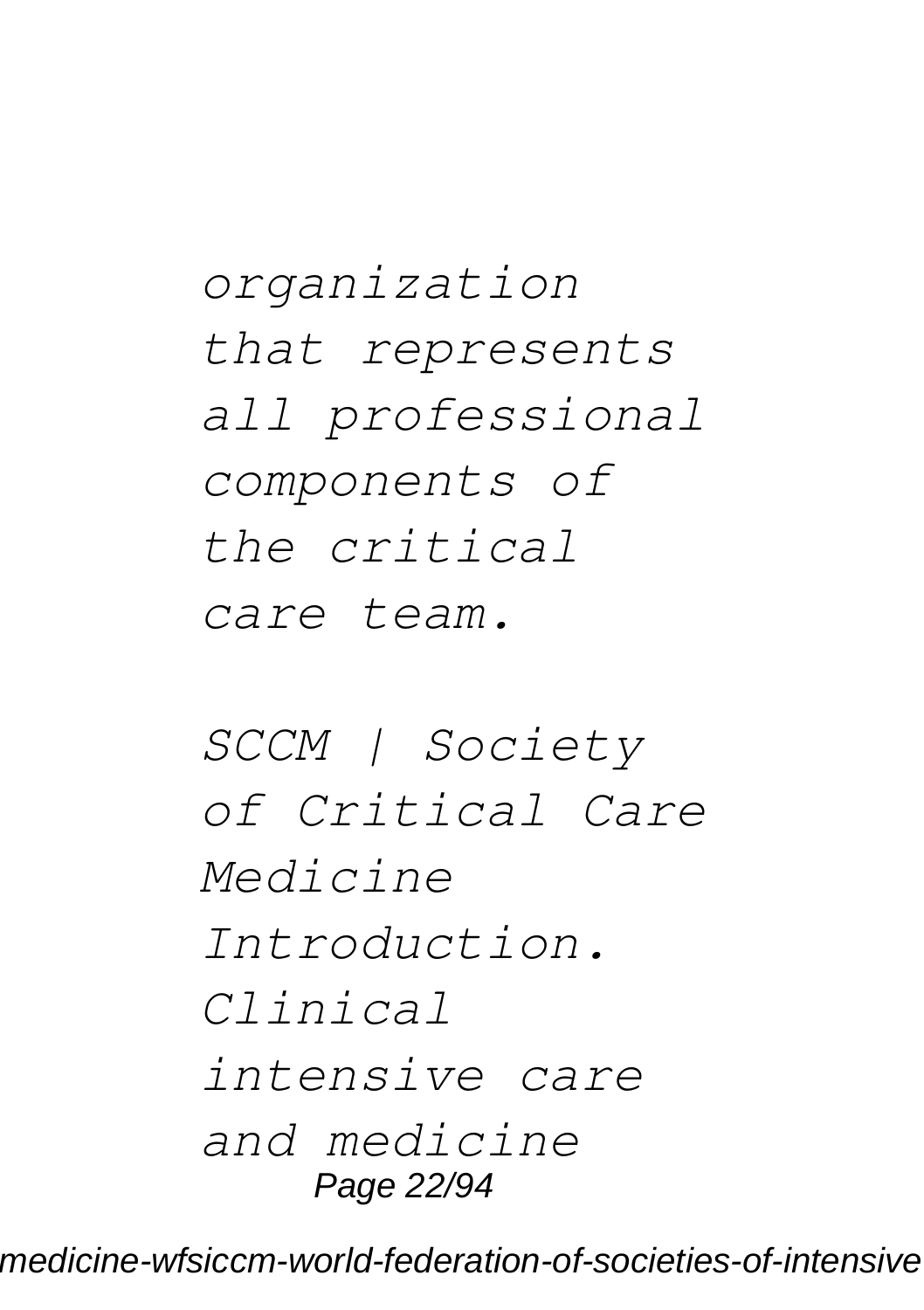*involves critical care through intensive therapy departments which are sections within a hospital that look after patients whose conditions are life-threatening and need* Page 23/94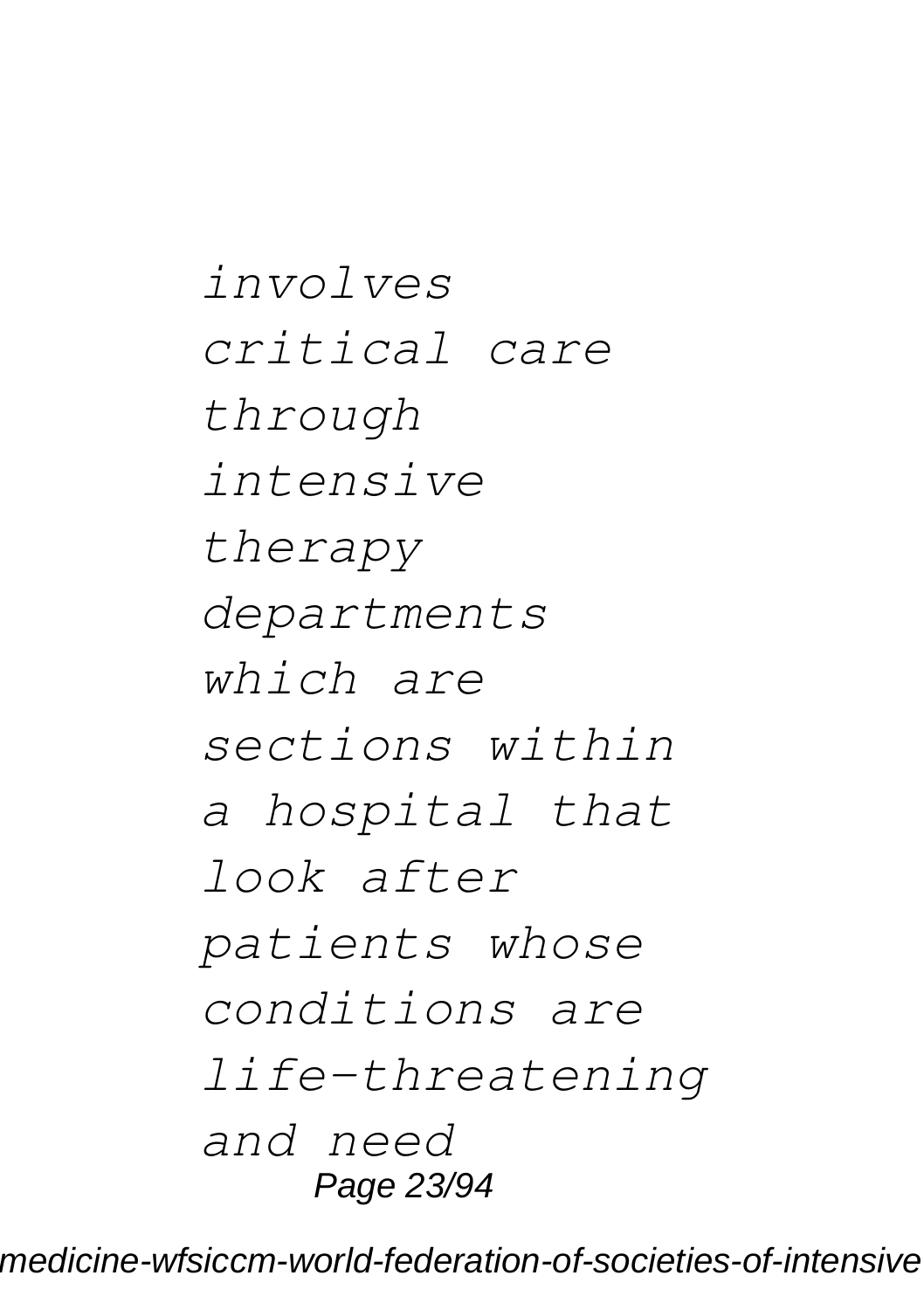*constant and close monitoring.*

*Journal of Clinical Intensive Care and Medicine | HSPC Intensive Care Medicine. Intensive care medicine is a practice* Page 24/94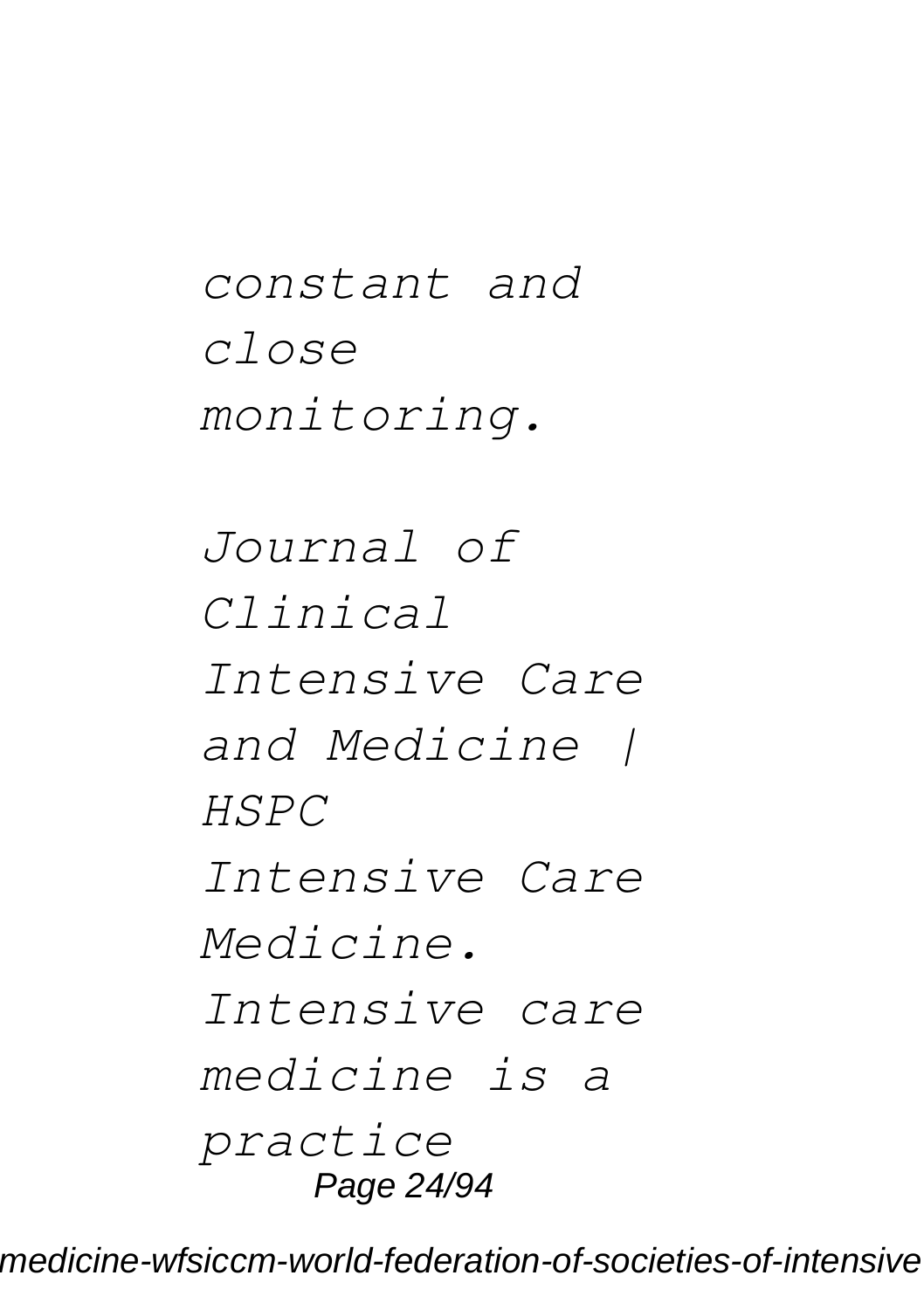*concerned with the treatment of critically ill patients and the patients requiring high dependency care. Medical specialties includes specific organs or body systems, encompasses patients with* Page 25/94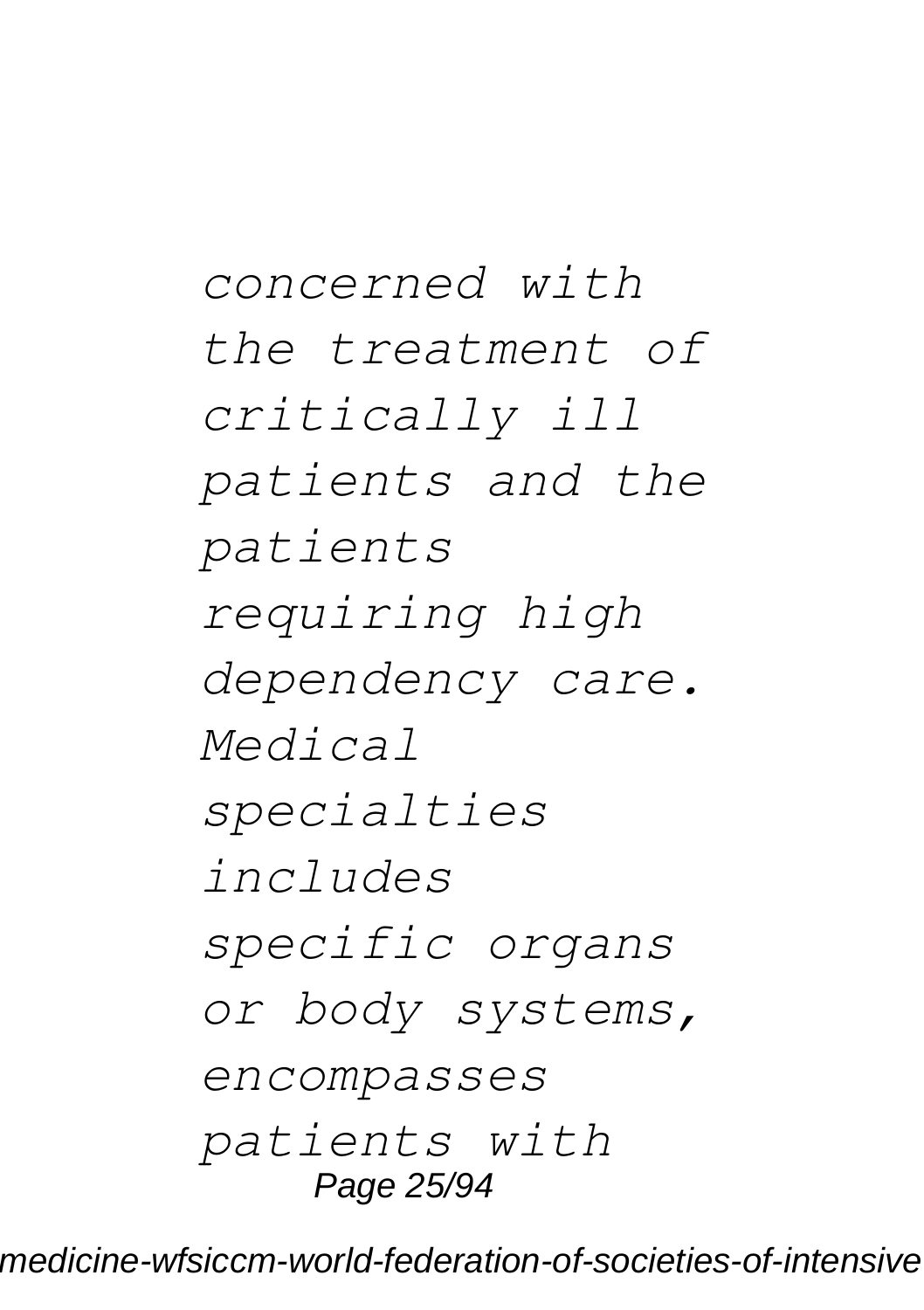*the entire spectrum of medical and surgical pathology.*

*Intensive Care Journals | Insight Medical Publishing The World Federation of Societies of Intensive and* Page 26/94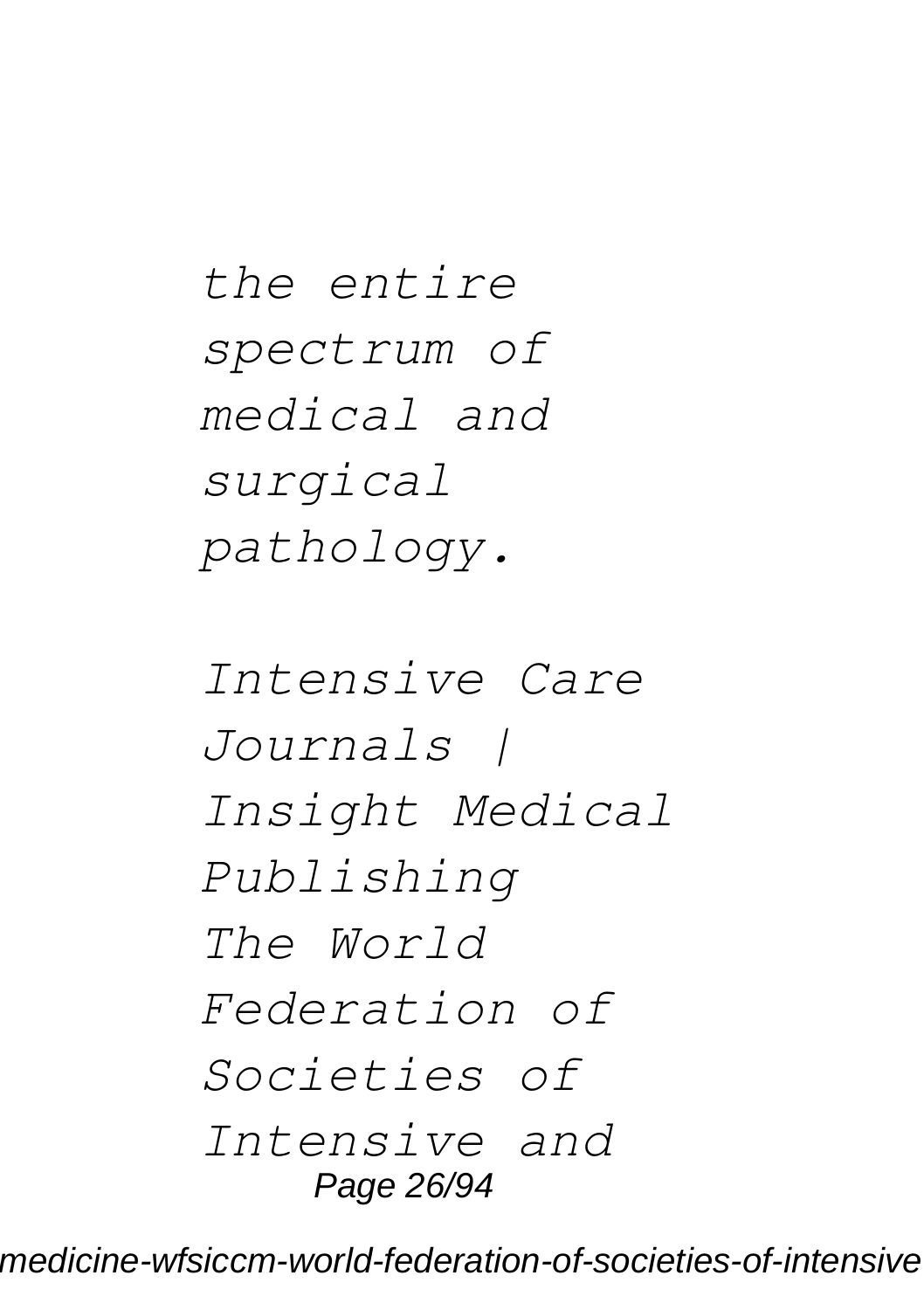*Critical Care Medicine (WFSIC-CM) has reached the age of maturity. Physicians, nurses, and many others associated with the field of Intensive and Critical Care Medicine will be coming from all* Page 27/94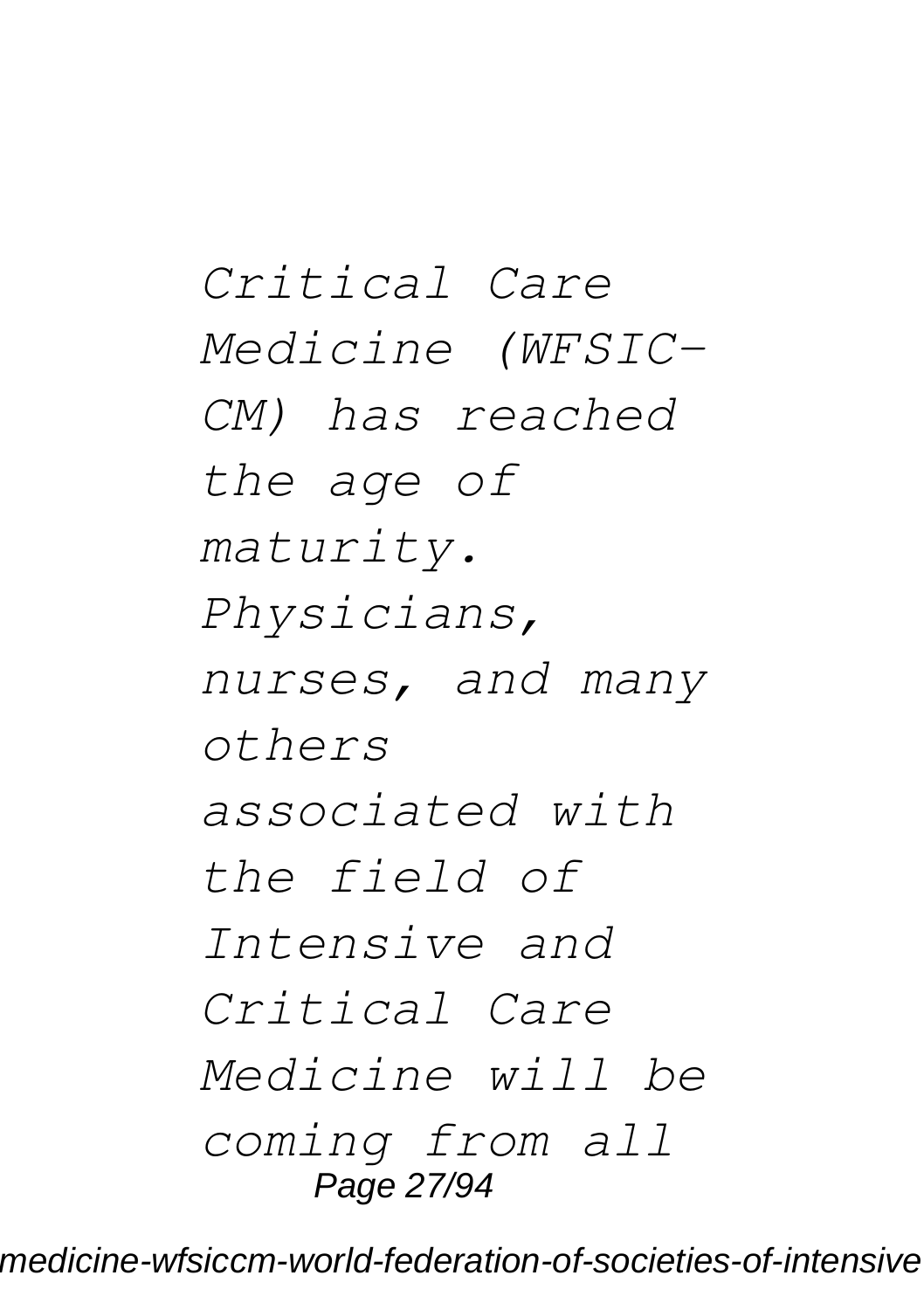*corners of the world to Florence, Italy in August, 2009 to celebrate the 10th quadrennial congress.*

*Intensive and Critical Care Medicine dl4a.org Journal of Intensive Care* Page 28/94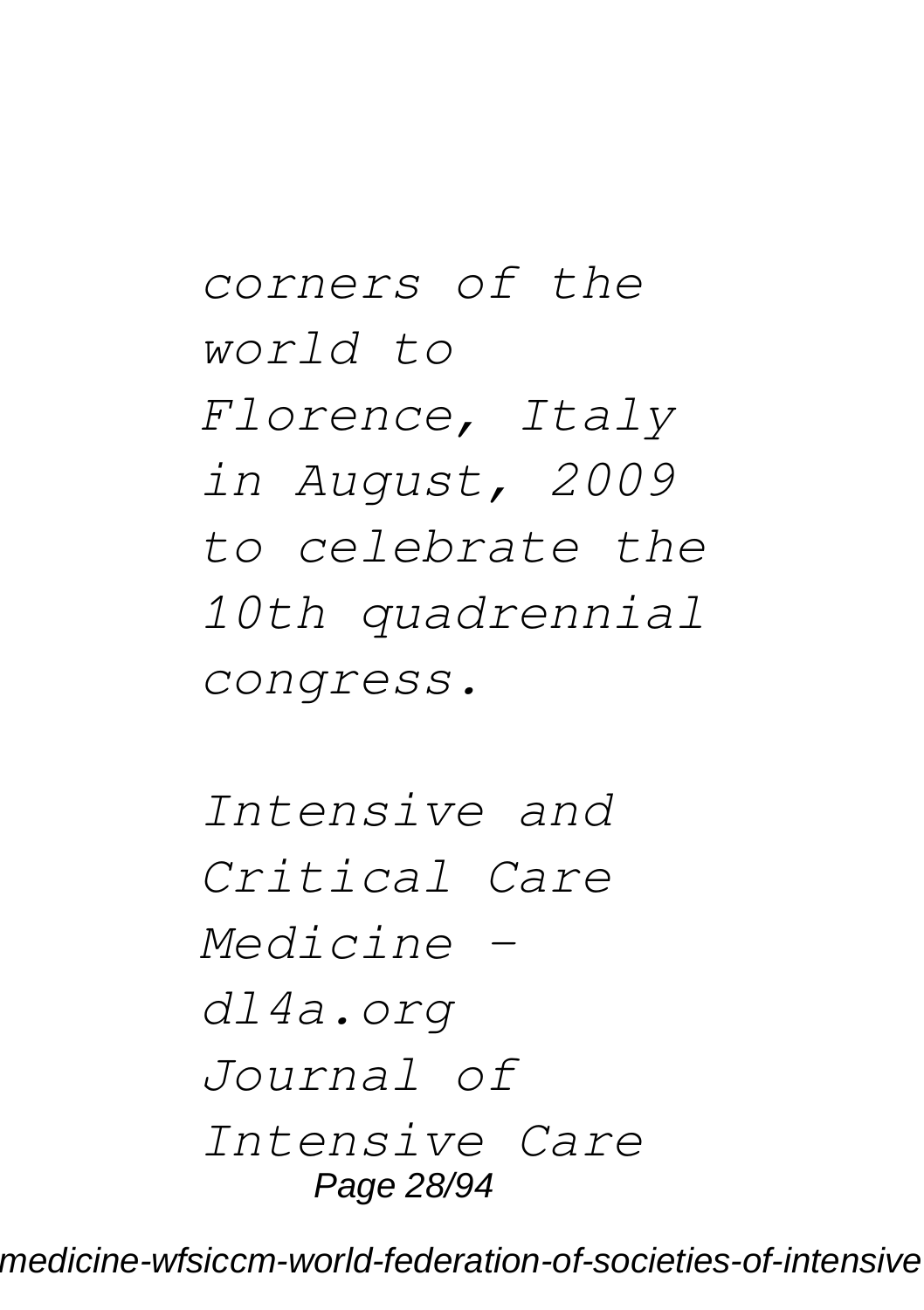*Medicine (JIC) is a peerreviewed bimonthly journal offering medical and surgical clinicians in adult and pediatric intensive care s tate-of-the-art, broad-based analytic reviews and updates,* Page 29/94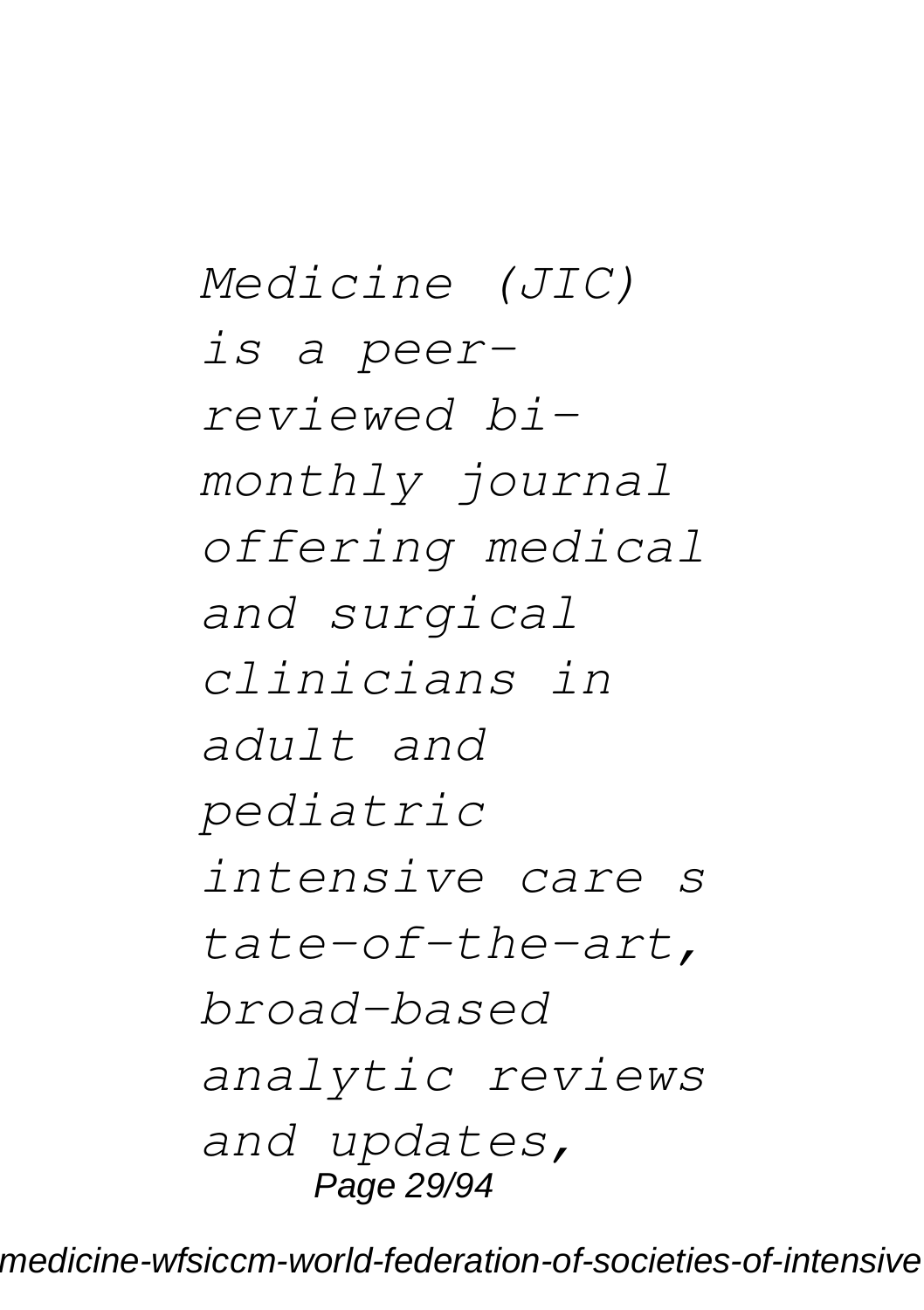*original articles, reports of large clinical series, techniques and procedures, topic-specific electronic resources, book ...*

*Journal of Intensive Care Medicine: SAGE* Page 30/94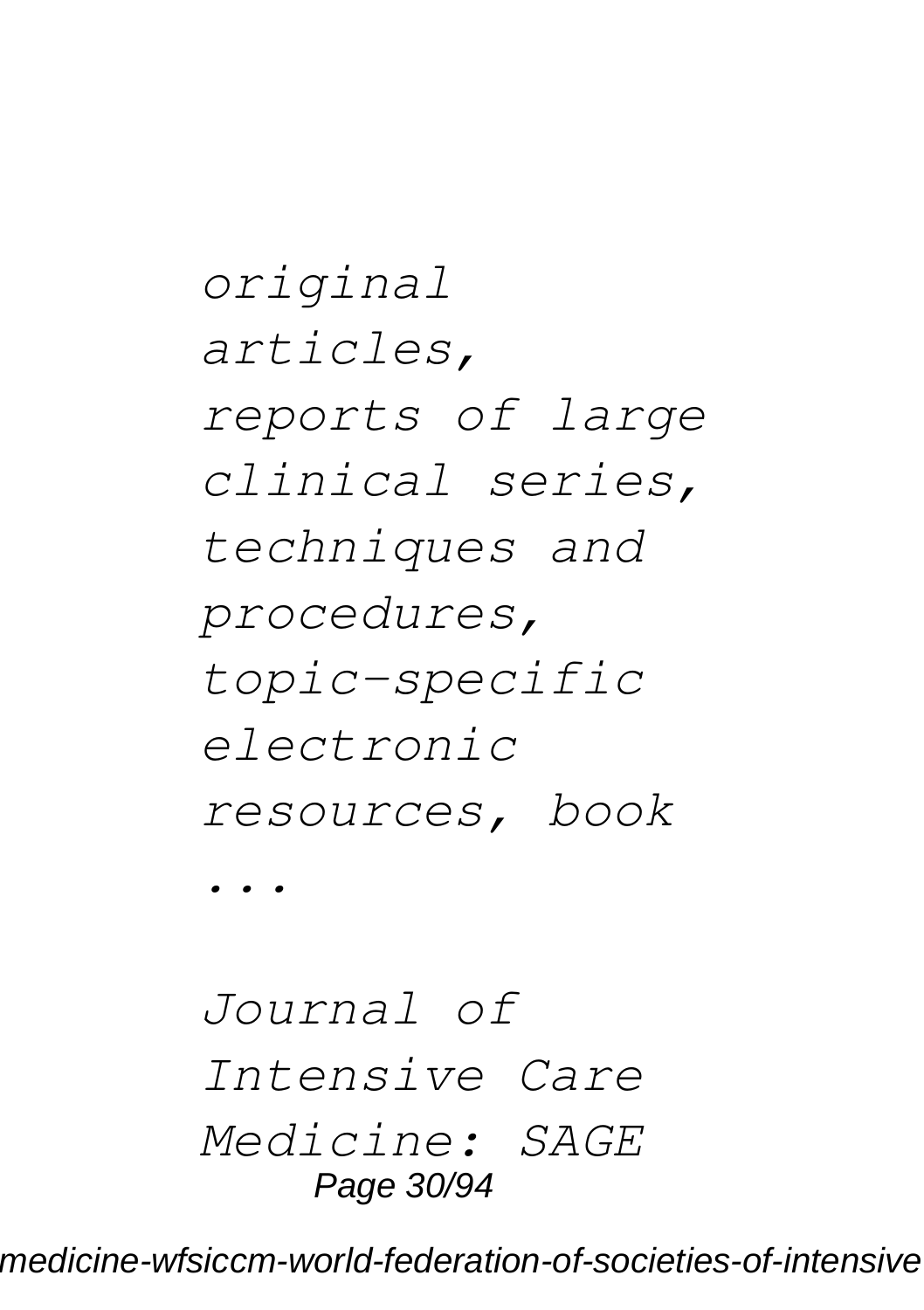*Journals Intensive Care Medicine and Critical Care Medicine are synonymous. If synonymous terms exist in other languages they will be recognised by the Federation. 2. Intensive and Critical Care* Page 31/94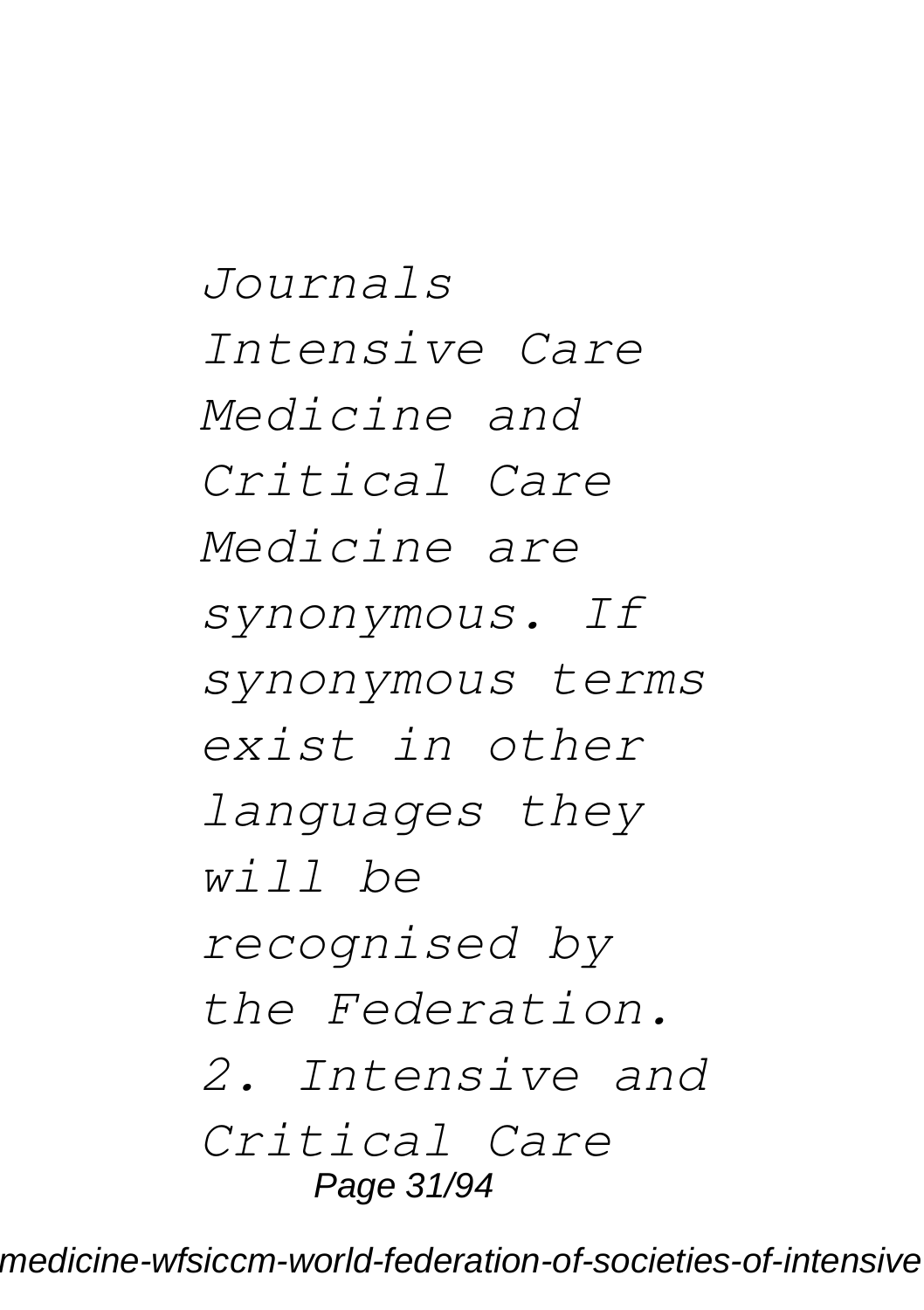*Medicine is a distinct branch of medicine specifically organized for the management of patients with immediate lifethreatening path ophysiological conditions.*

*World Federation of Societies of* Page 32/94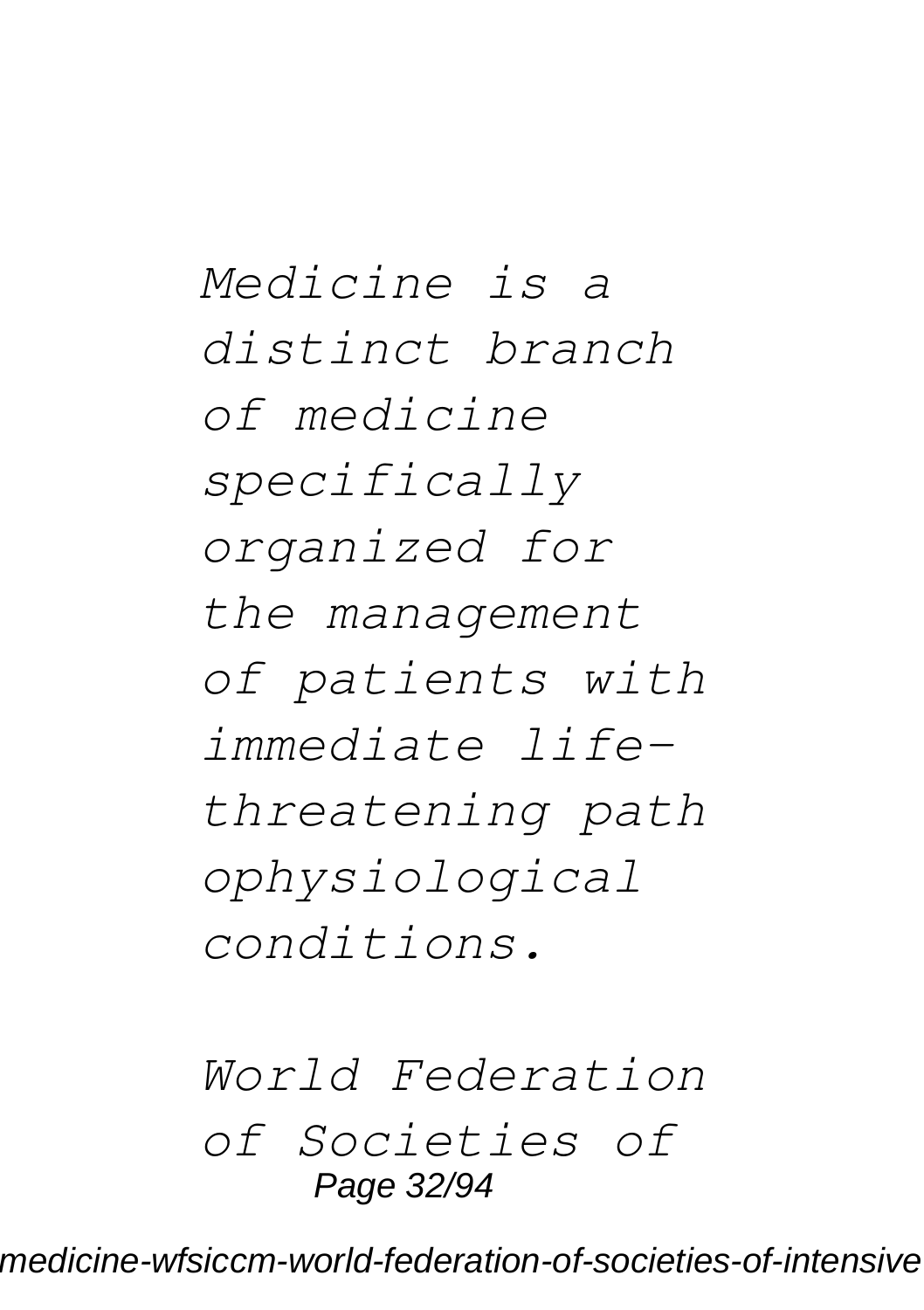*Intensive and Critical ... 15th Congress of the World Federation of Societies of Intensive and Critical Care Medicine (WFSICCM 2021), 2021 (Not Final), organized by World Federation* Page 33/94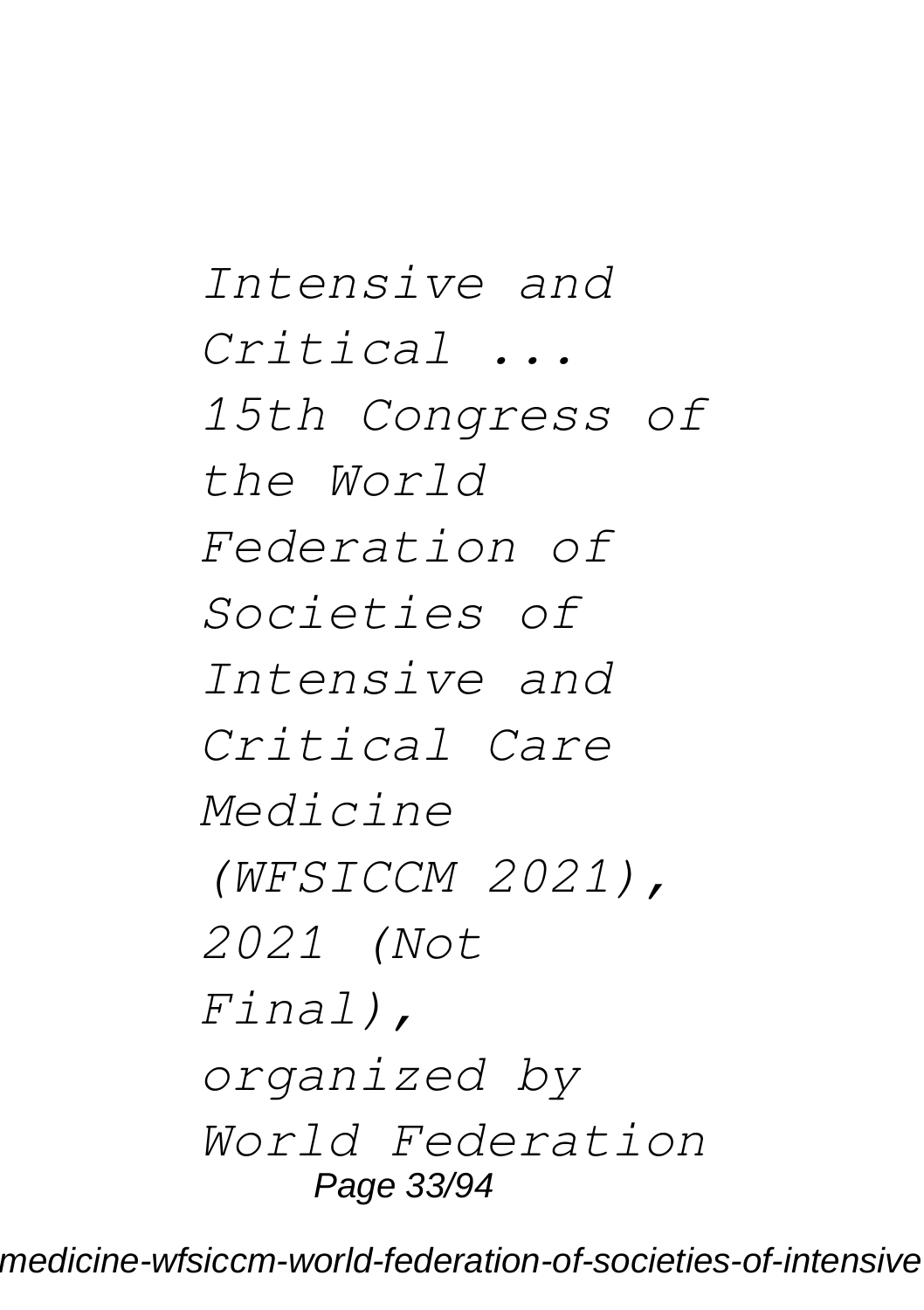*of Societies of Intensive and Critical Care Medicine. Find conference details | CLocate*

*15th Congress of the World Federation of Societies of ... Society of Critical Care* Page 34/94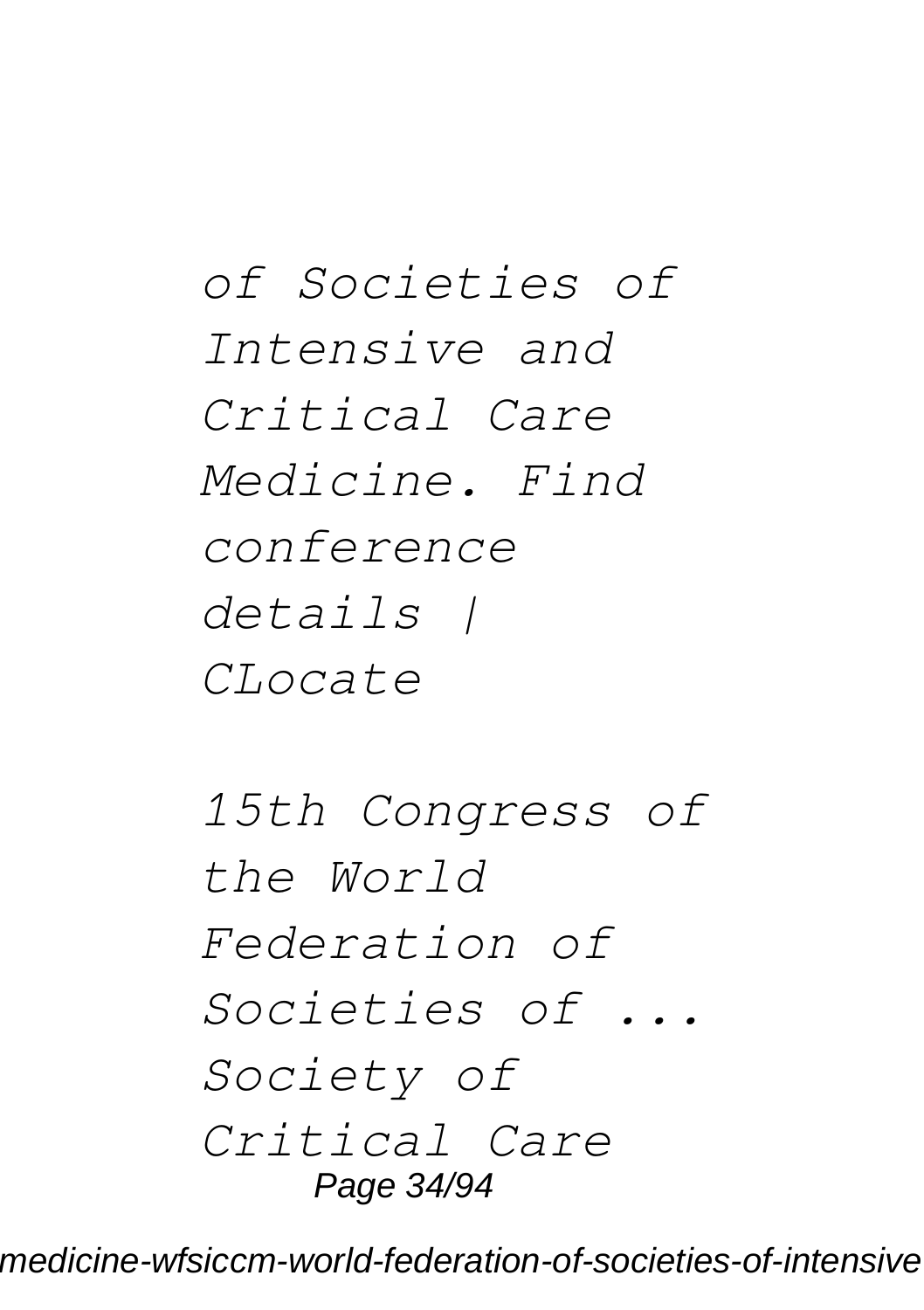*Medicine members should access the full content of Pediatric Critical Care Medicine using a single login at MySCCM. If you are having problems logging on, please clear your cache, delete your cookies, restart* Page 35/94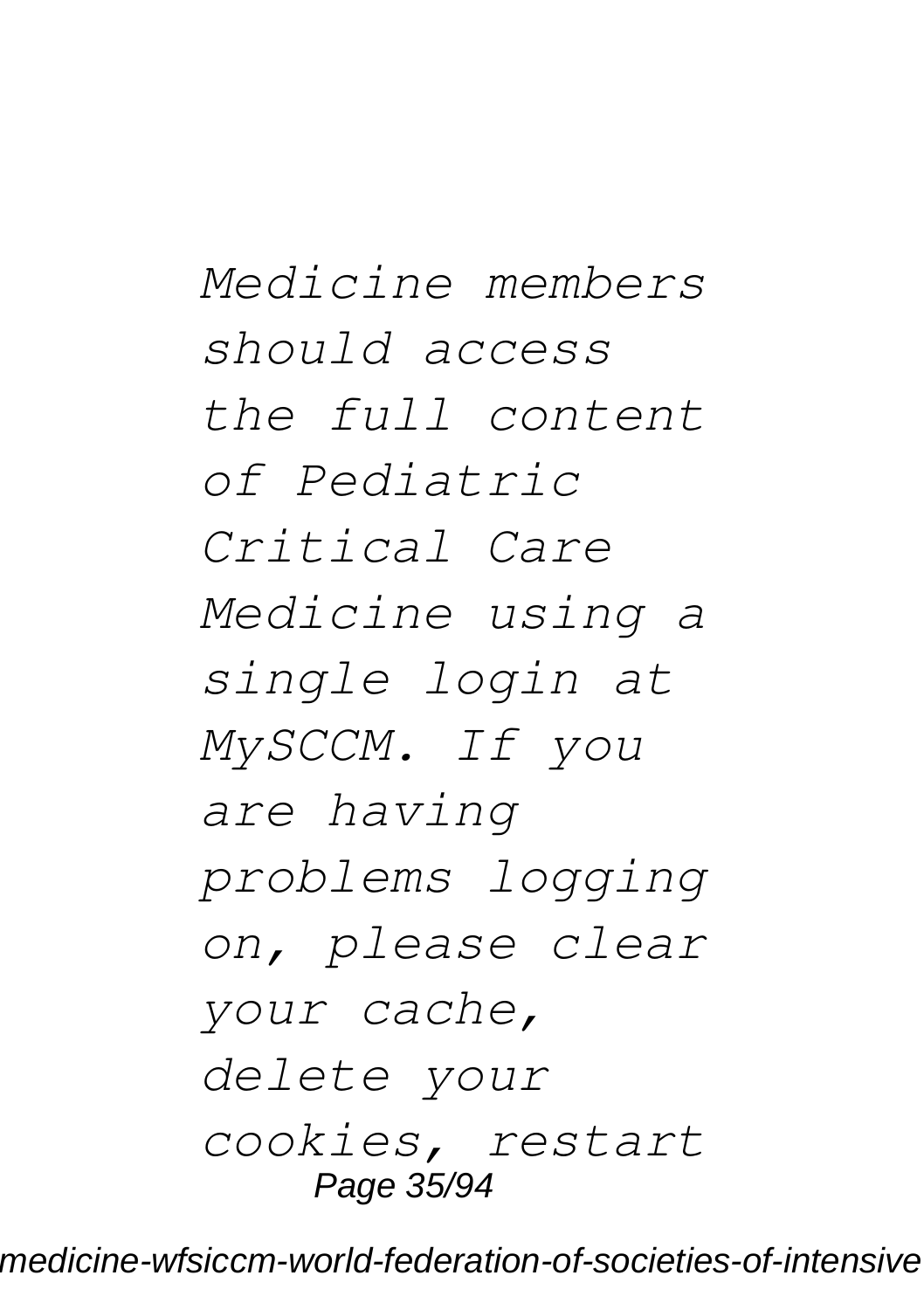*your computer, and try again .*

*15th Congress of the World Federation of Societies of Intensive and Critical Care Medicine (WFSICCM 2021),*

Page 36/94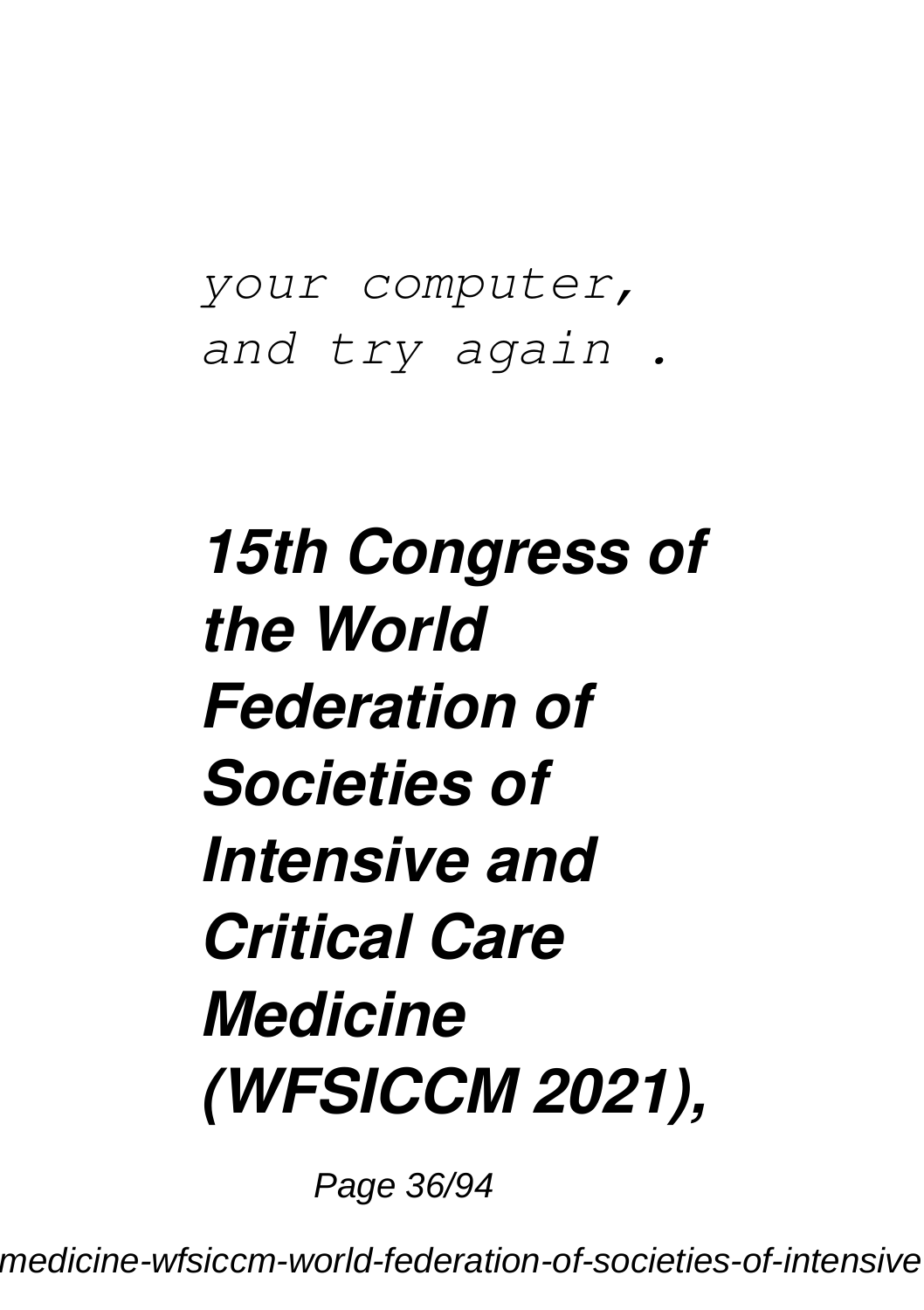*2021 (Not Final), organized by World Federation of Societies of Intensive and Critical Care Medicine. Find conference details | CLocate Critical care doctors assume a primary role in* Page 37/94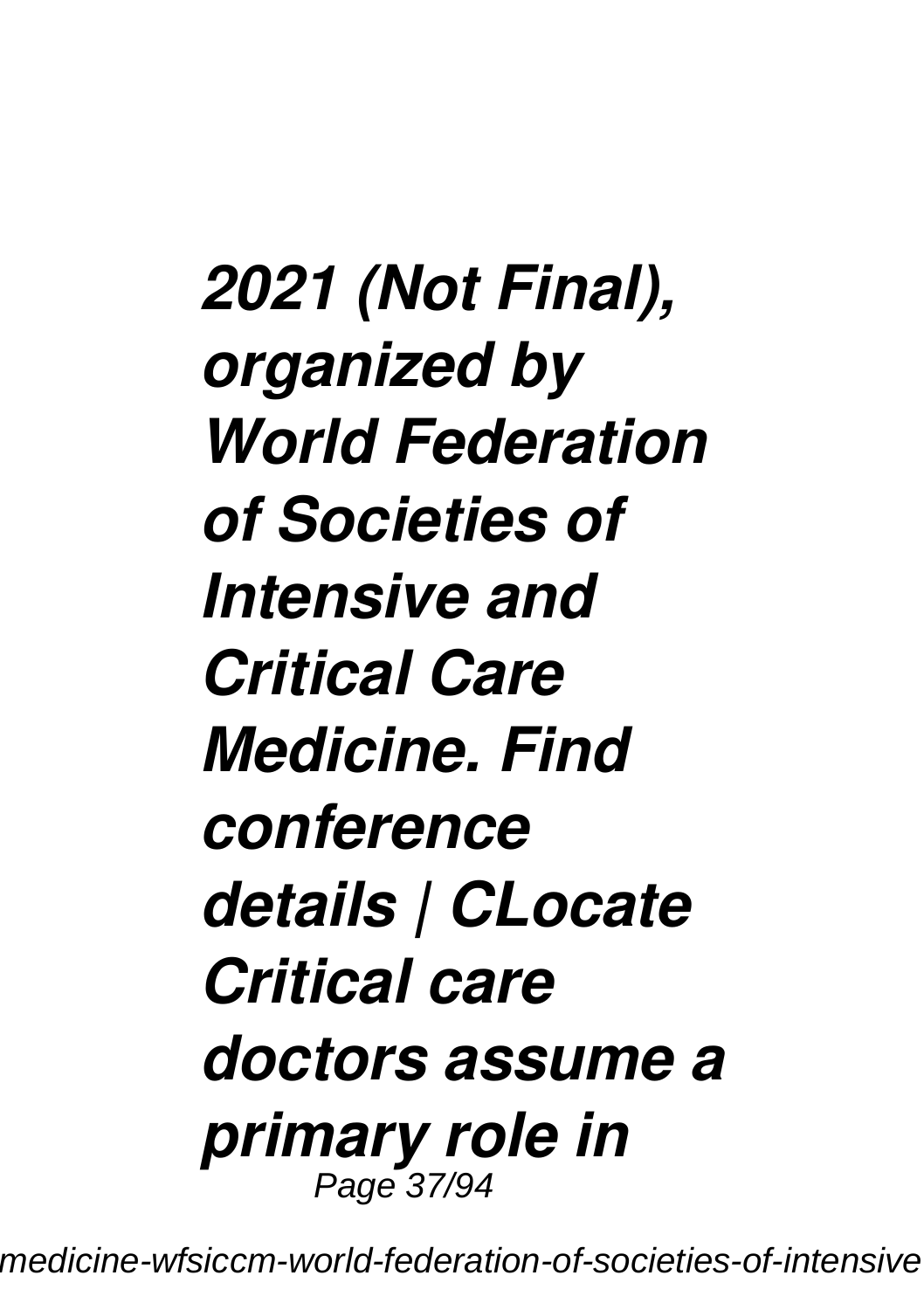*the care of patients in the medical intensive care unit at Mayo Clinic Hospital, Saint Marys Campus, and in the multidisciplinary intensive care unit at Mayo Clinic Hospital,* Page 38/94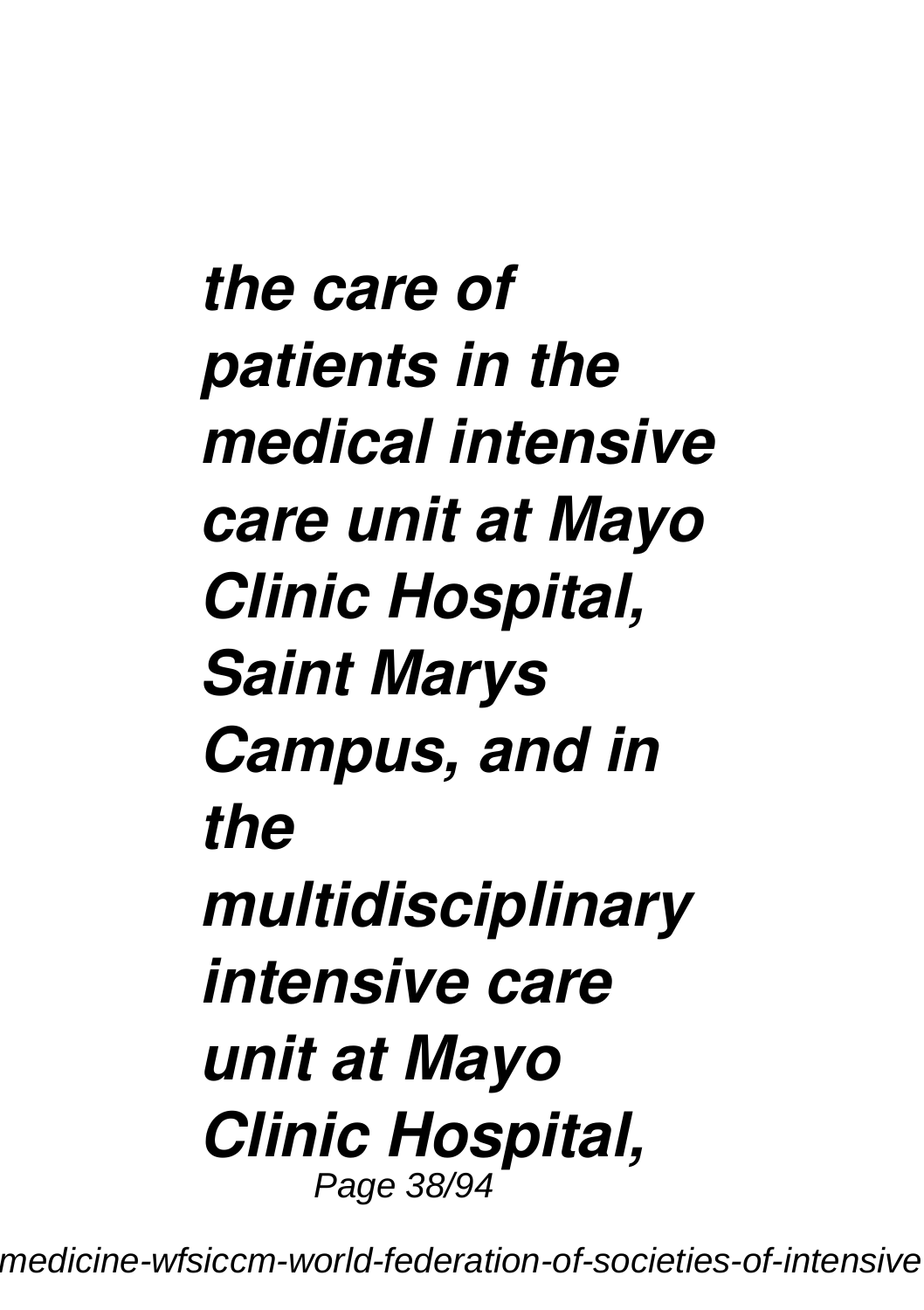# *Methodist Campus.*

# *Journal of Intensive Care Medicine (JIC) is a peer-reviewed bi-monthly journal offering medical and surgical clinicians in adult* Page 39/94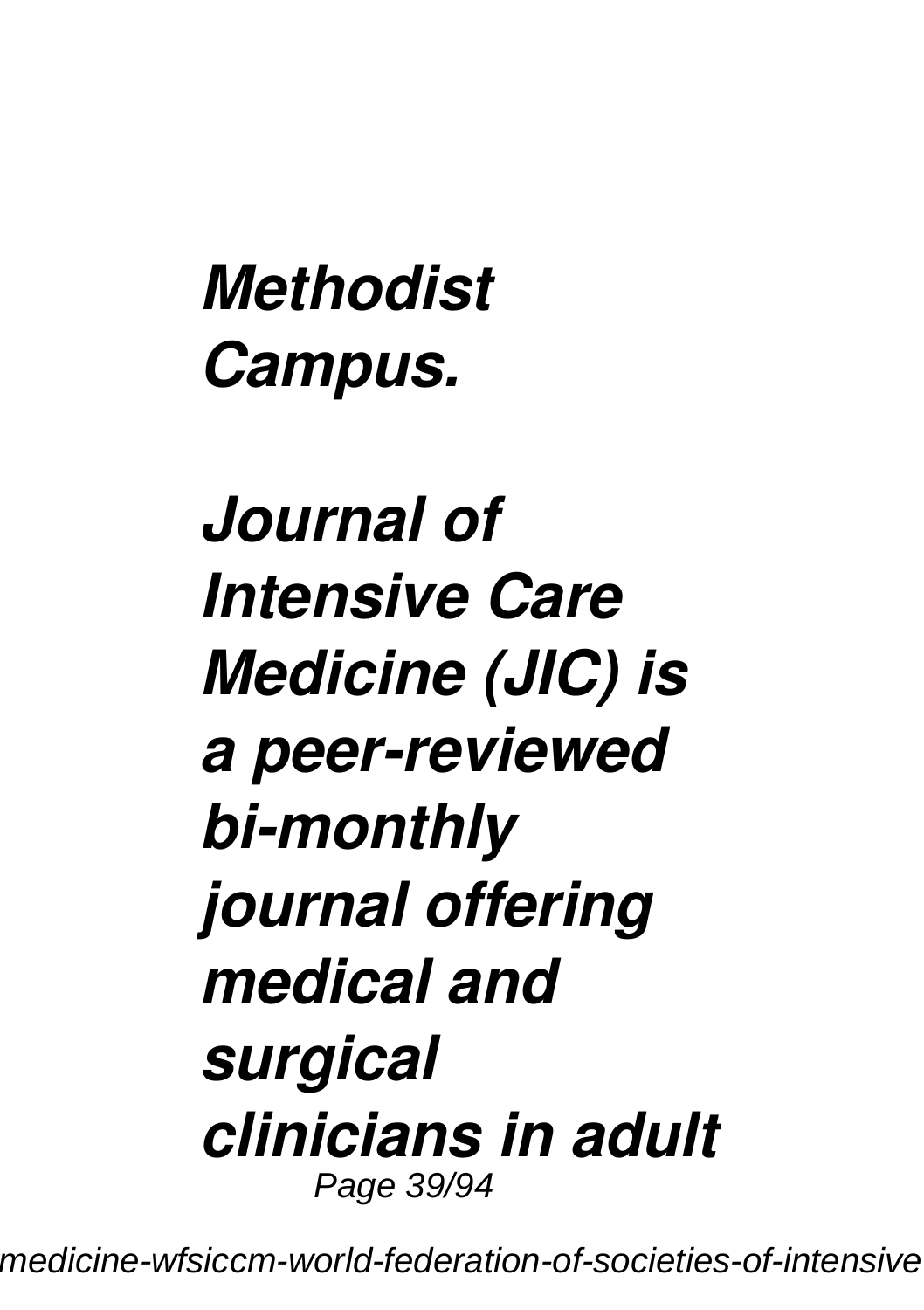*and pediatric intensive care state-of-the-art, broad-based analytic reviews and updates, original articles, reports of large clinical series, techniques and procedures, topicspecific* Page 40/94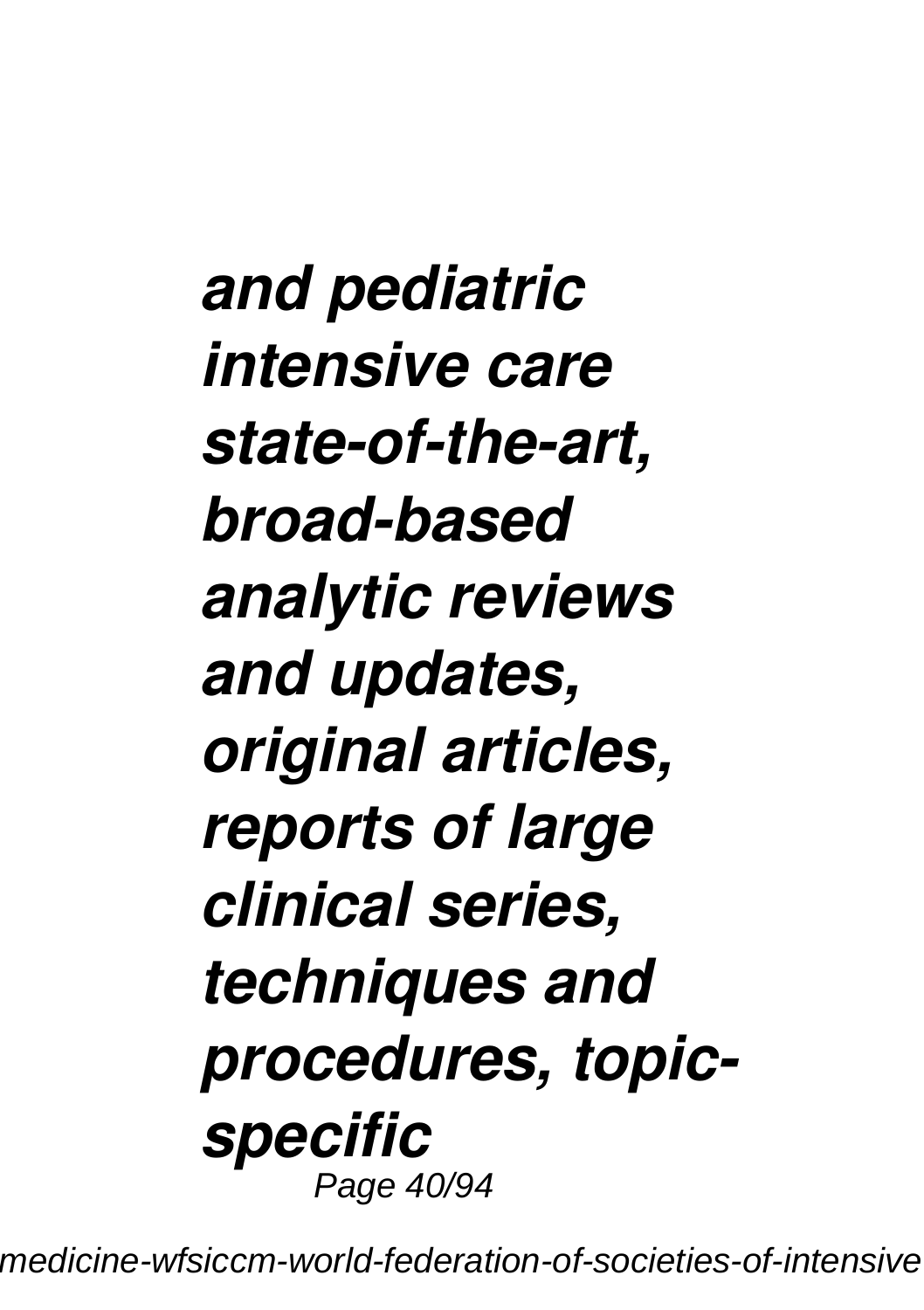# *electronic resources, book*

*...*

*The Society of Critical Care Medicine (SCCM) is the largest nonprofit medical organization dedicated to promoting*

Page 41/94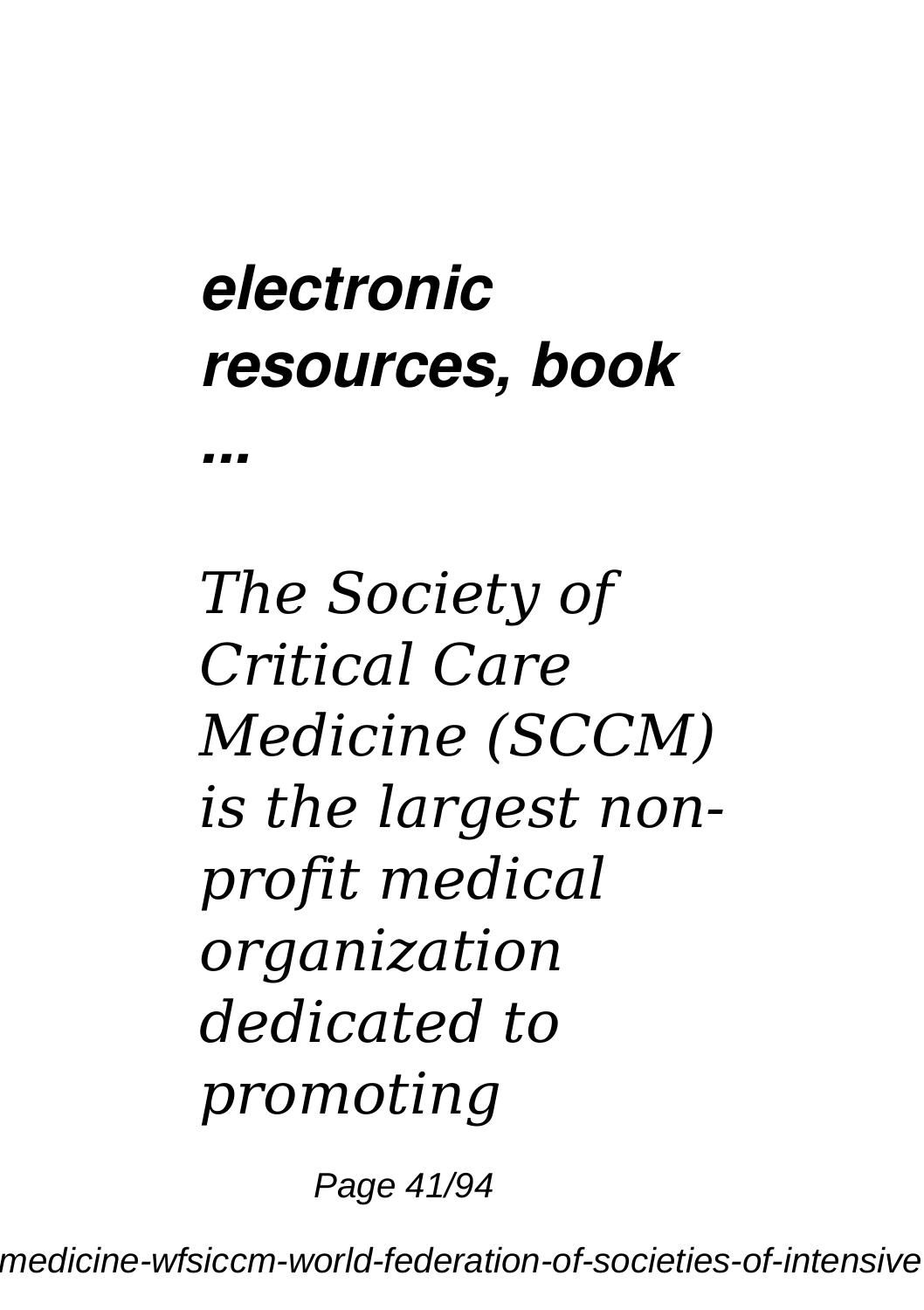*excellence and consistency in the practice of critical care. With members in more than 100 countries, SCCM is the only organization that represents all professional components of the critical care* Page 42/94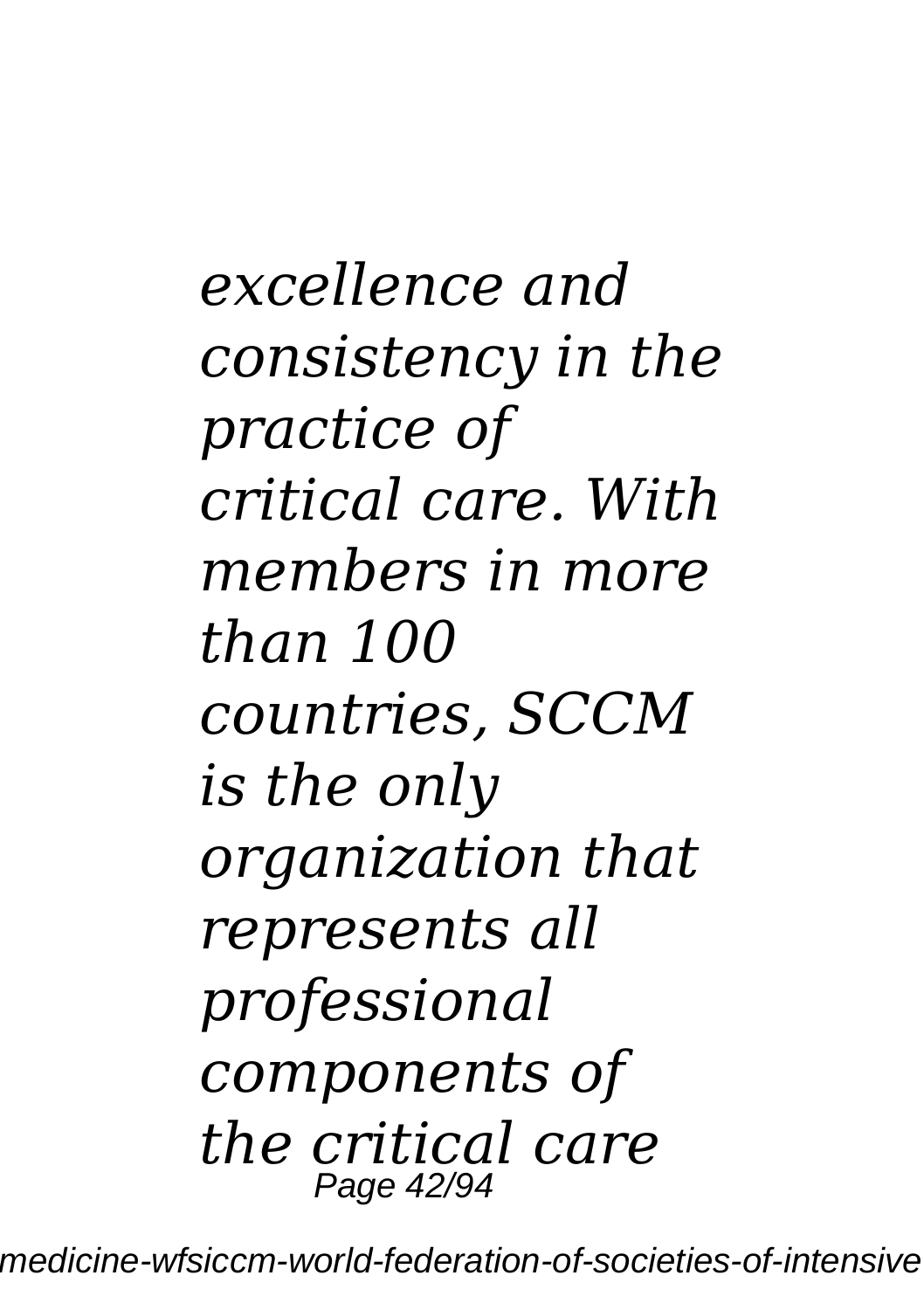*team. Intensive Care Medicine. Intensive care medicine is a practice concerned with the treatment of critically ill patients and the patients requiring high dependency care.* Page 43/94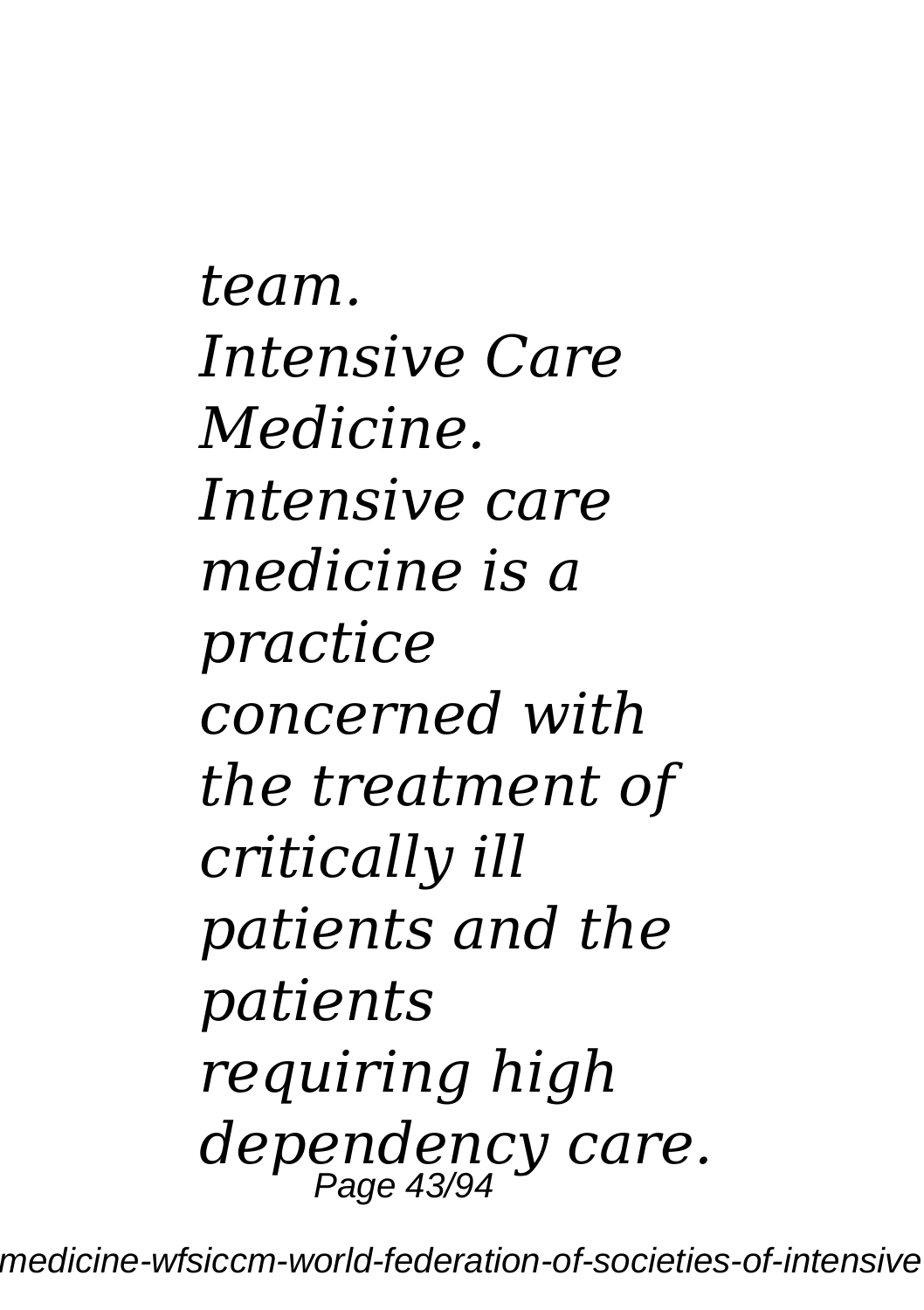*Medical specialties includes specific organs or body systems, encompasses patients with the entire spectrum of medical and surgical pathology. Intensive Care Medicine -* Page 44/94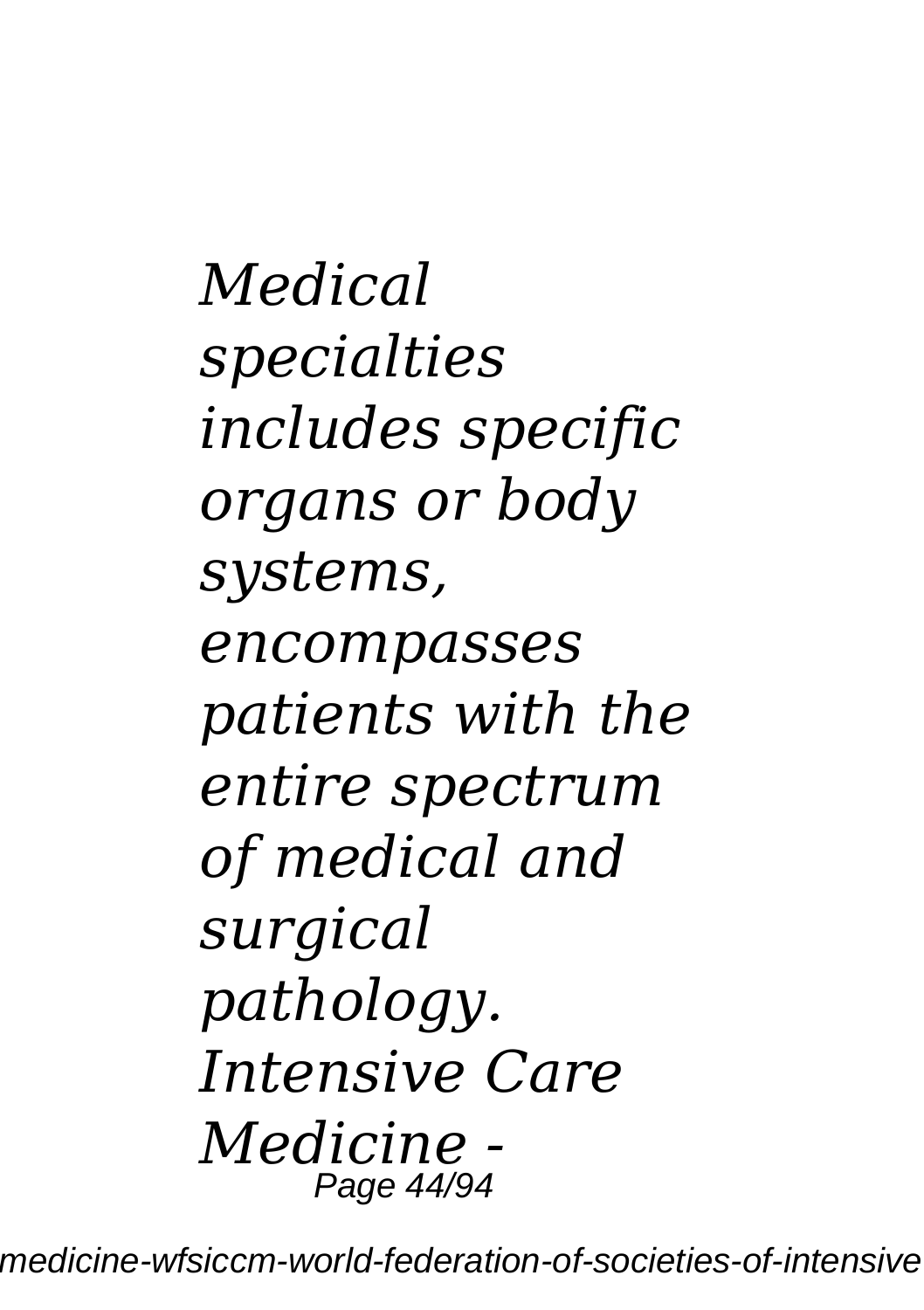*Springer 15th Congress of the World Federation of Societies of ...*

*SCCM | Society of Critical Care Medicine "Intensive Care Medicine" is the publication platform for the communication and exchange of* Page 45/94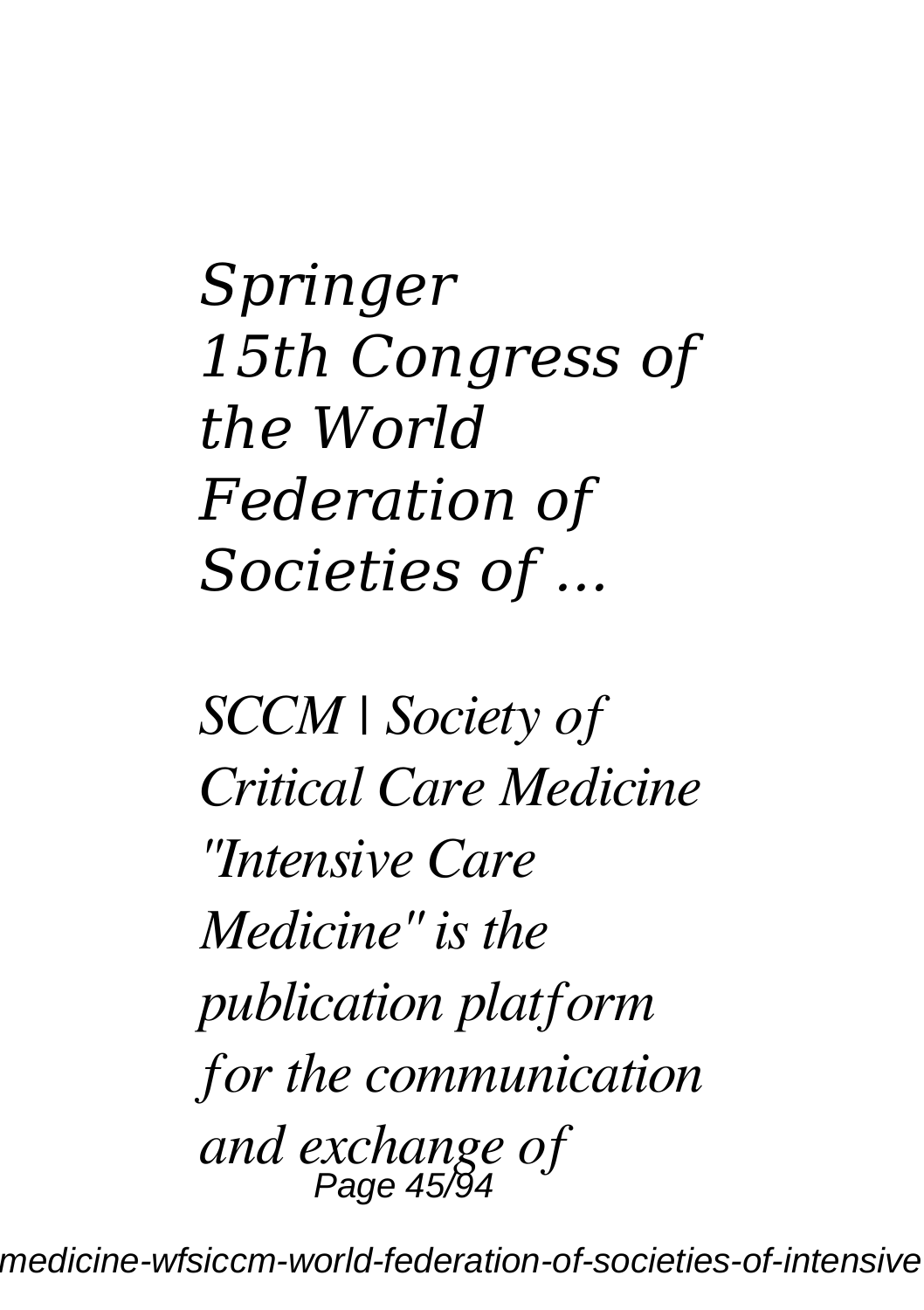*current work and ideas in intensive care medicine. It is intended for all those who are involved in intensive medical care, physicians, anaesthetists, surgeons, pediatricians, as well as those concerned with pre-clinical subjects and medical sciences basic to these* Page 46/94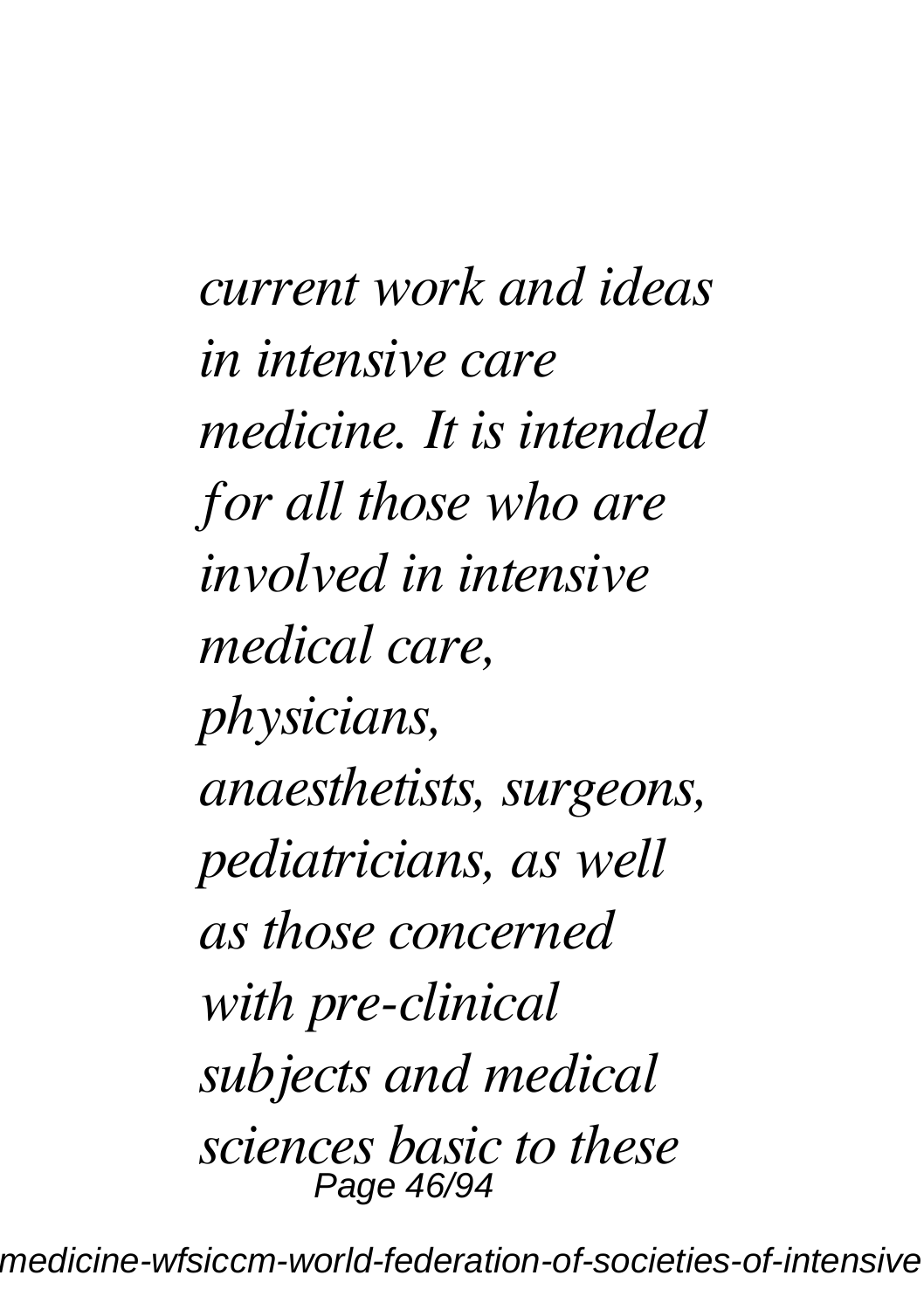*disciplines. Journal of Intensive Care Medicine: SAGE Journals Critical Care and Intensive Care Medicine; Critical Care Nursing; Cultural Studies; Decision Sciences (miscellaneous) Demography; Dental Assisting; Dental* Page 47/94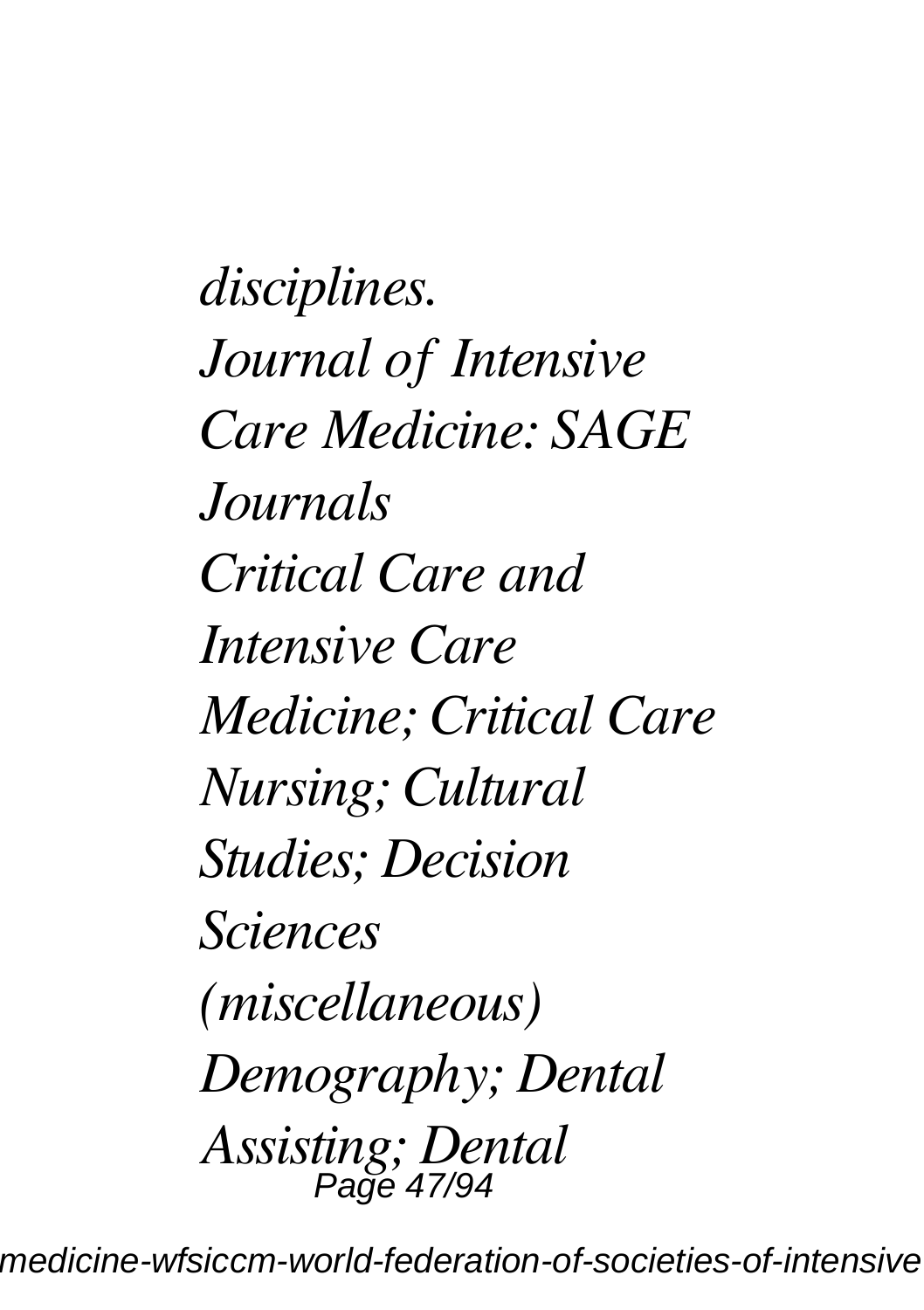*Hygiene; Dentistry (miscellaneous) Dermatology; Development; Developmental and Educational Psychology; Developmental Biology; Developmental Neuroscience; Discrete Mathematics and ...*

Page 48/94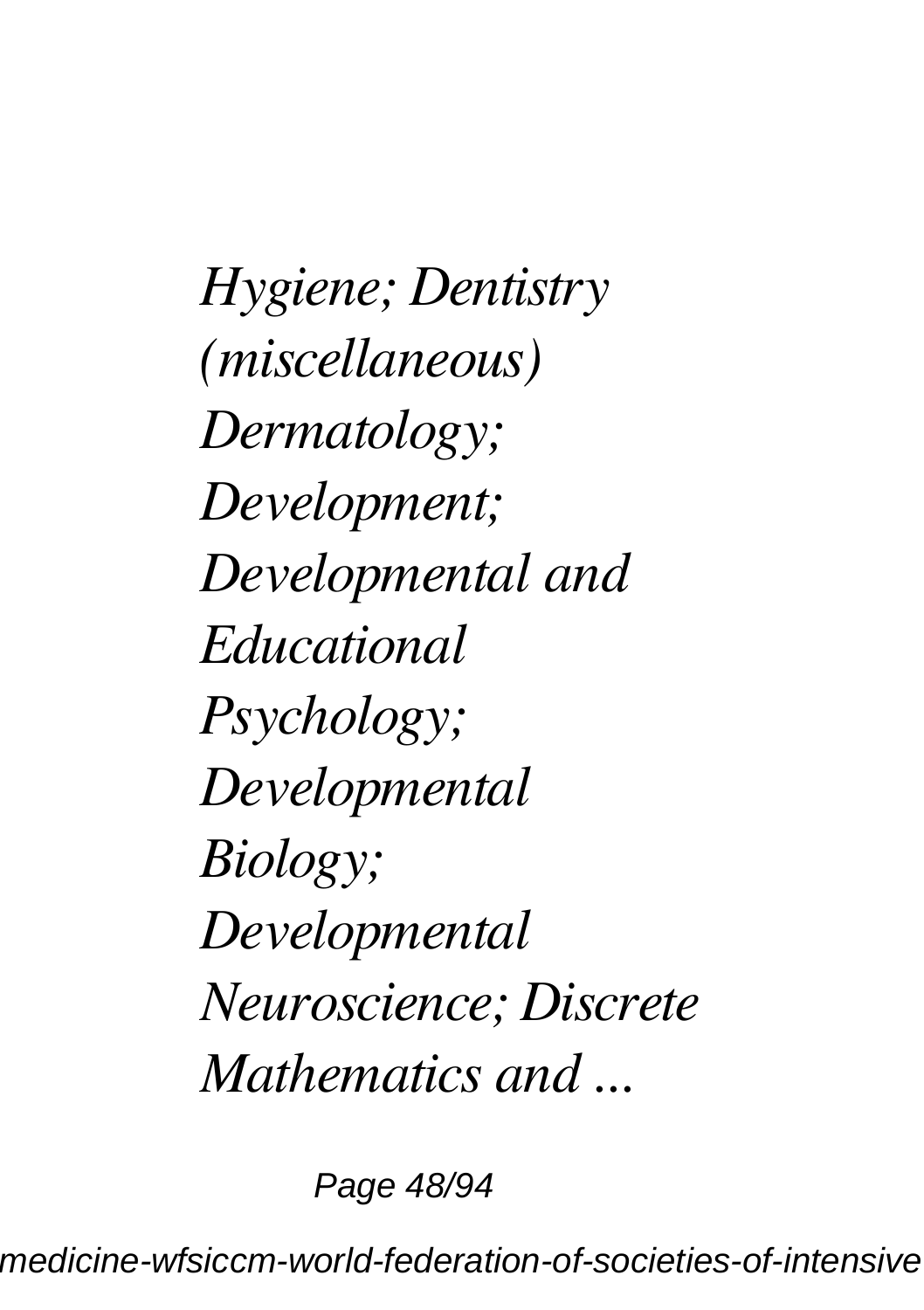*Society of Critical Care Medicine members should access the full content of Critical Care Medicine using a single login at MySCCM. If you are having problems logging on,* Page 49/94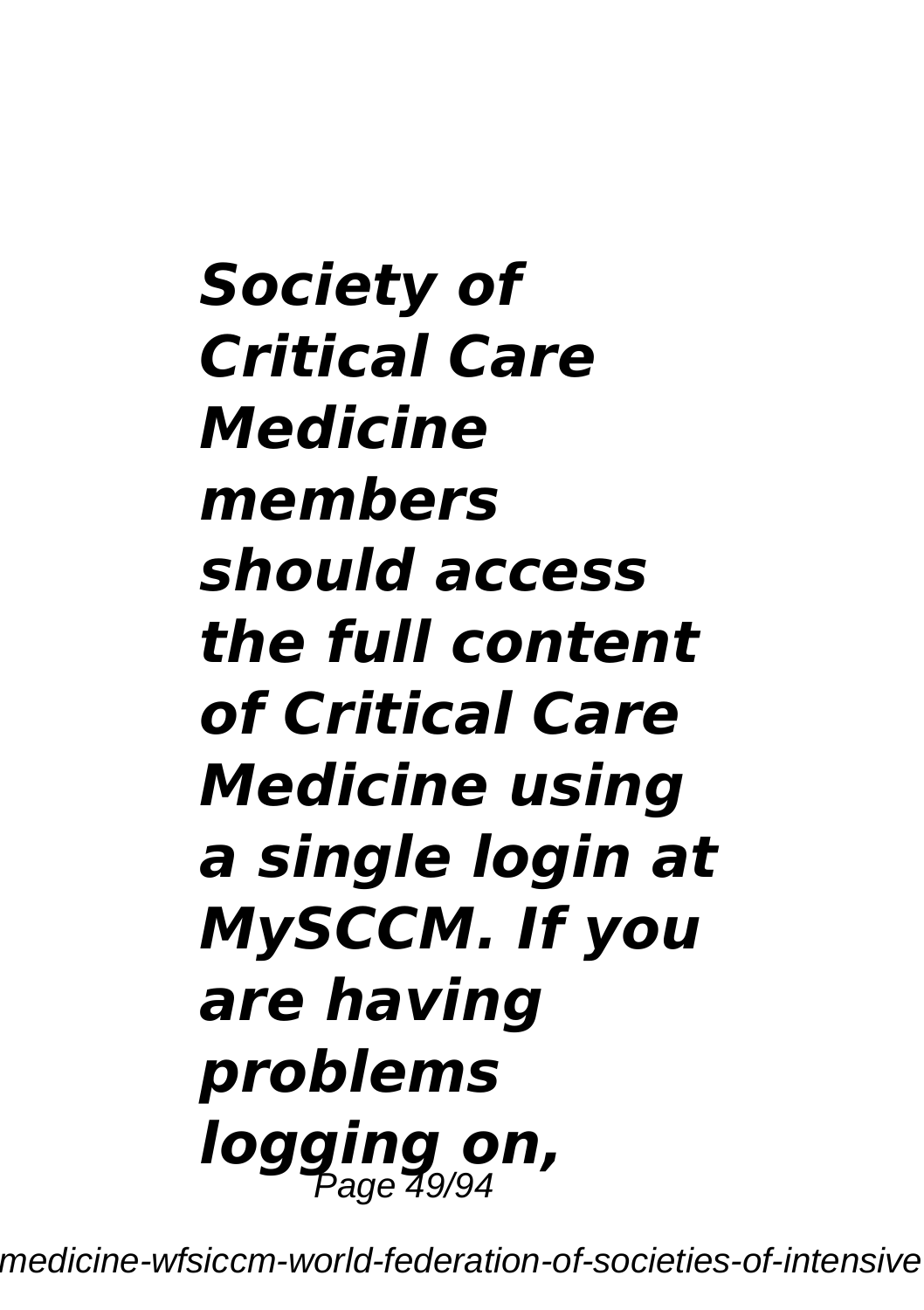*please clear your cache, delete your cookies, restart your computer, and try again . Intensive care medicine - Wikipedia*

#### *Intensive And Critical Care Medicine* Page 50/94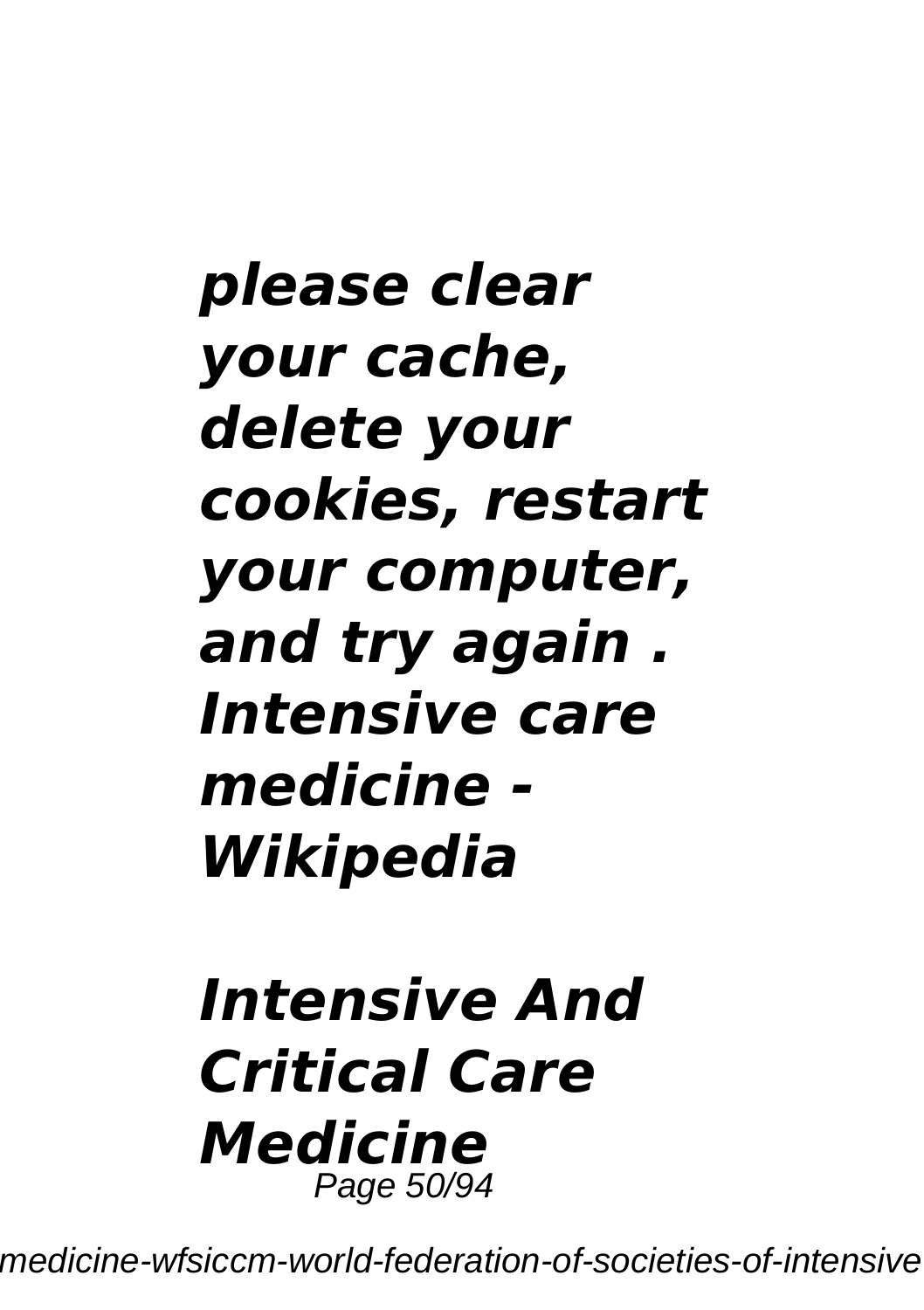# *Journal Rankings on Critical Care and Intensive Care Medicine*

The World Federation of Societies of Intensive and Critical Care Medicine (WFSIC-CM) has reached the

Page 51/94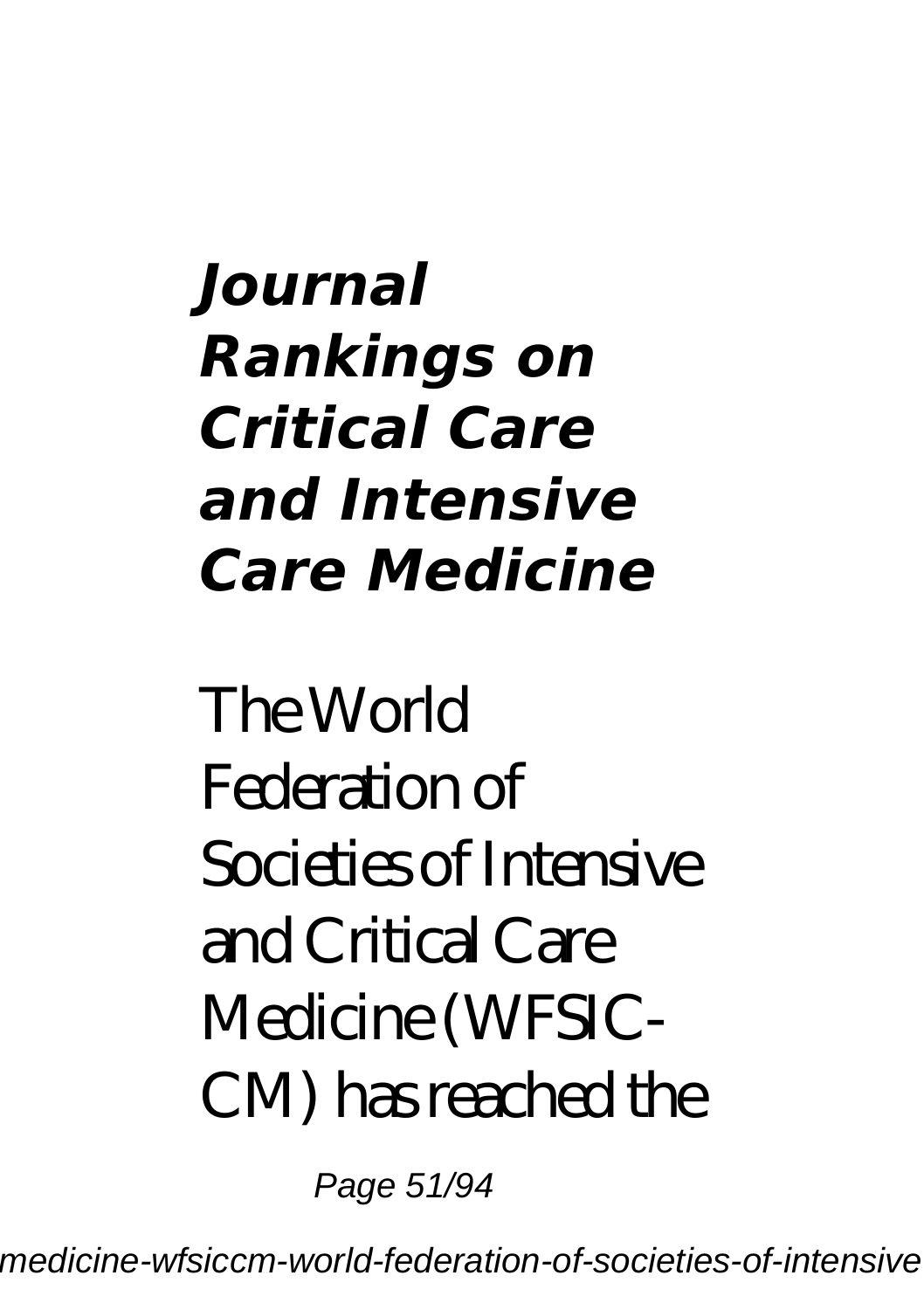age of maturity. Physicians, nurses, and many others associated with the field of Intensive and Critical Care Medicine will be coming from all corners of the world to Florence, Italy in August, **World Federation of** Page 52/94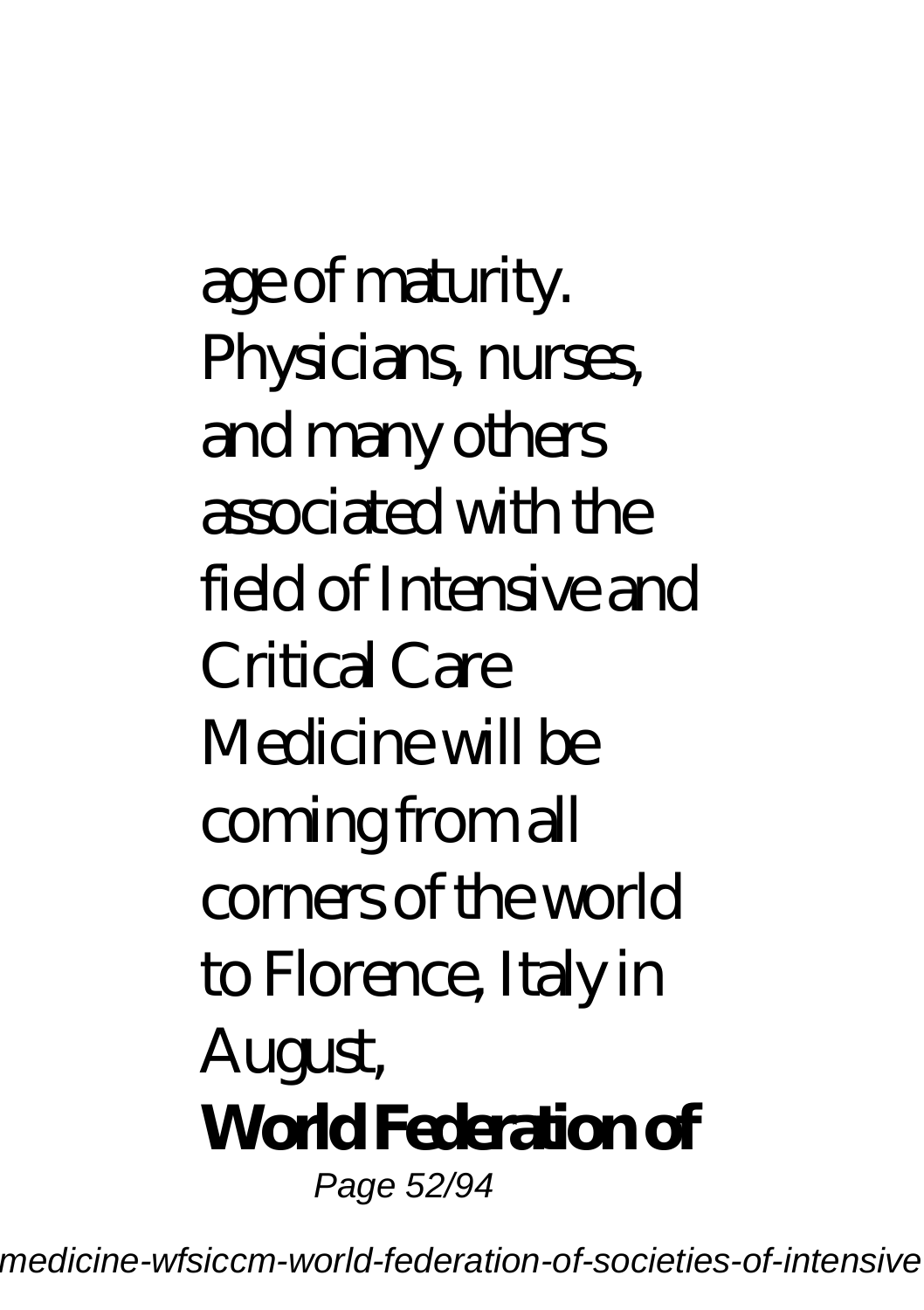# **Intensive and Critical Care** Intensive Care Medicine and Critical Care Medicine are synonymous. If synonymous terms exist in other languages they will be recognised by the Federation. 2. Intensive and Critical Page 53/94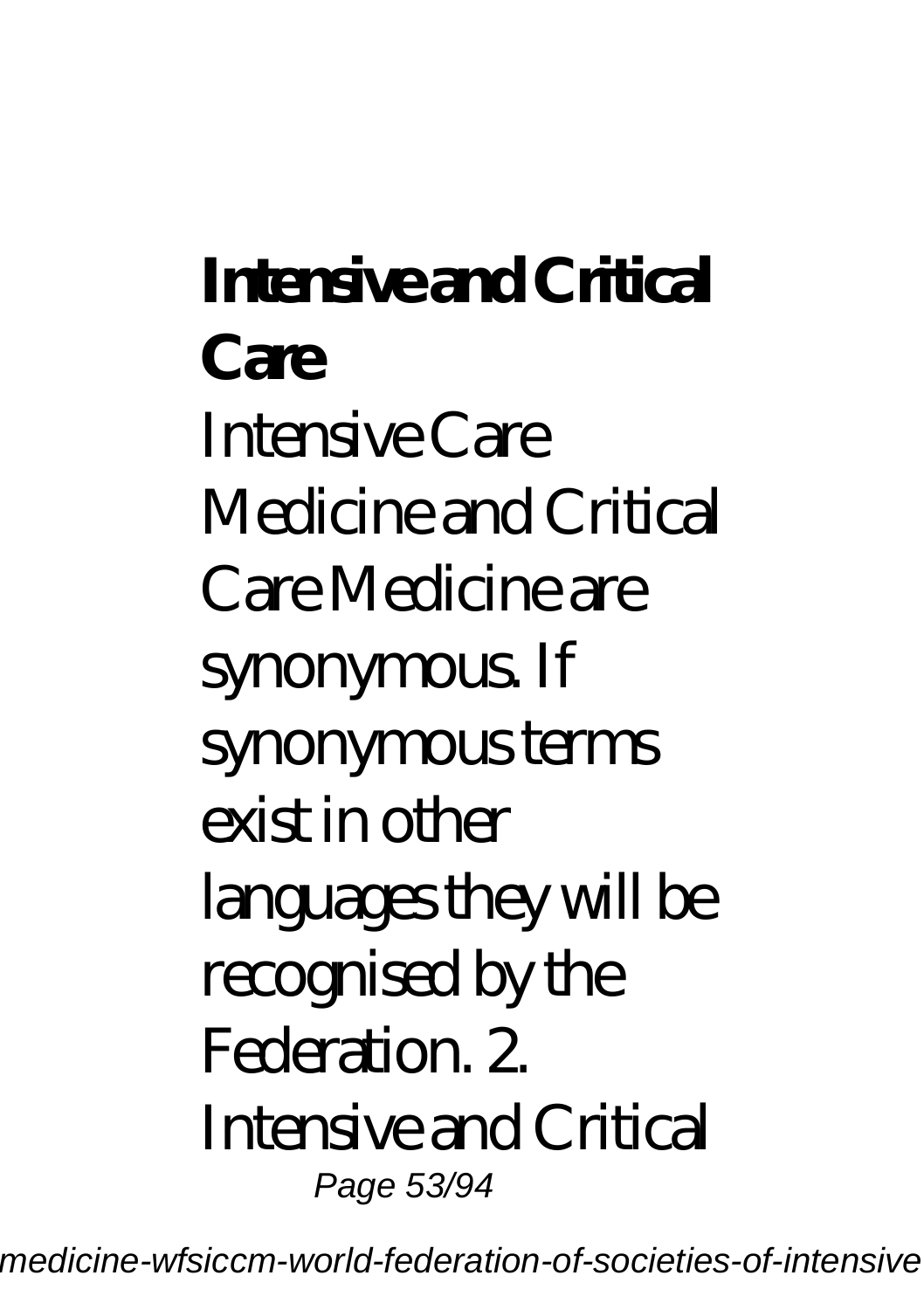Care Medicine is a distinct branch of medicine specifically organized for the management of patients with immediate lifethreatening pathophysiological conditions.

#### **Intensive And**

Page 54/94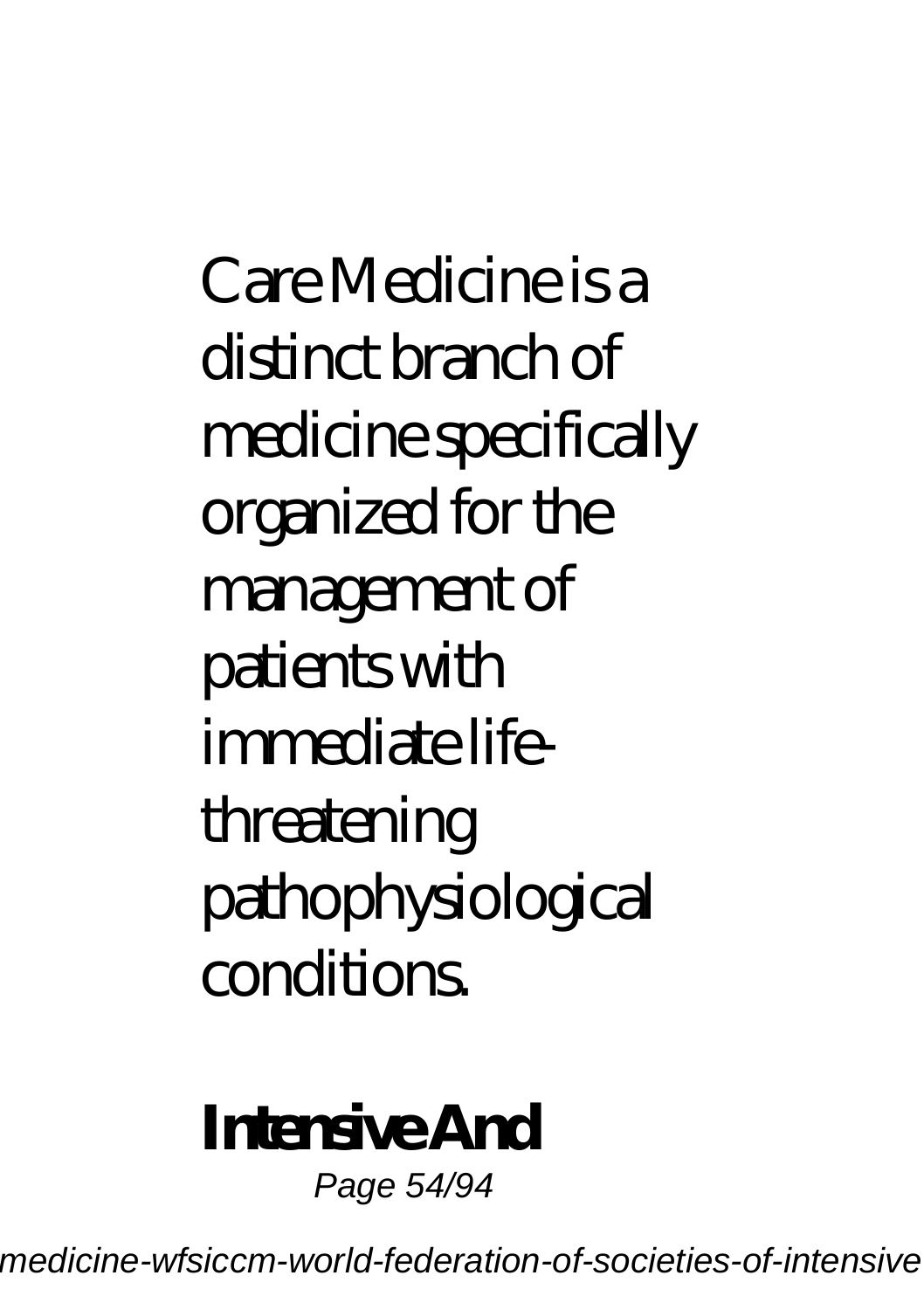**Critical Care Medicine** Intensive care medicine, or critical care medicine, is a medical speciality concerned with the diagnosis and management of critically ill patients who have, are at risk of having, or are Page 55/94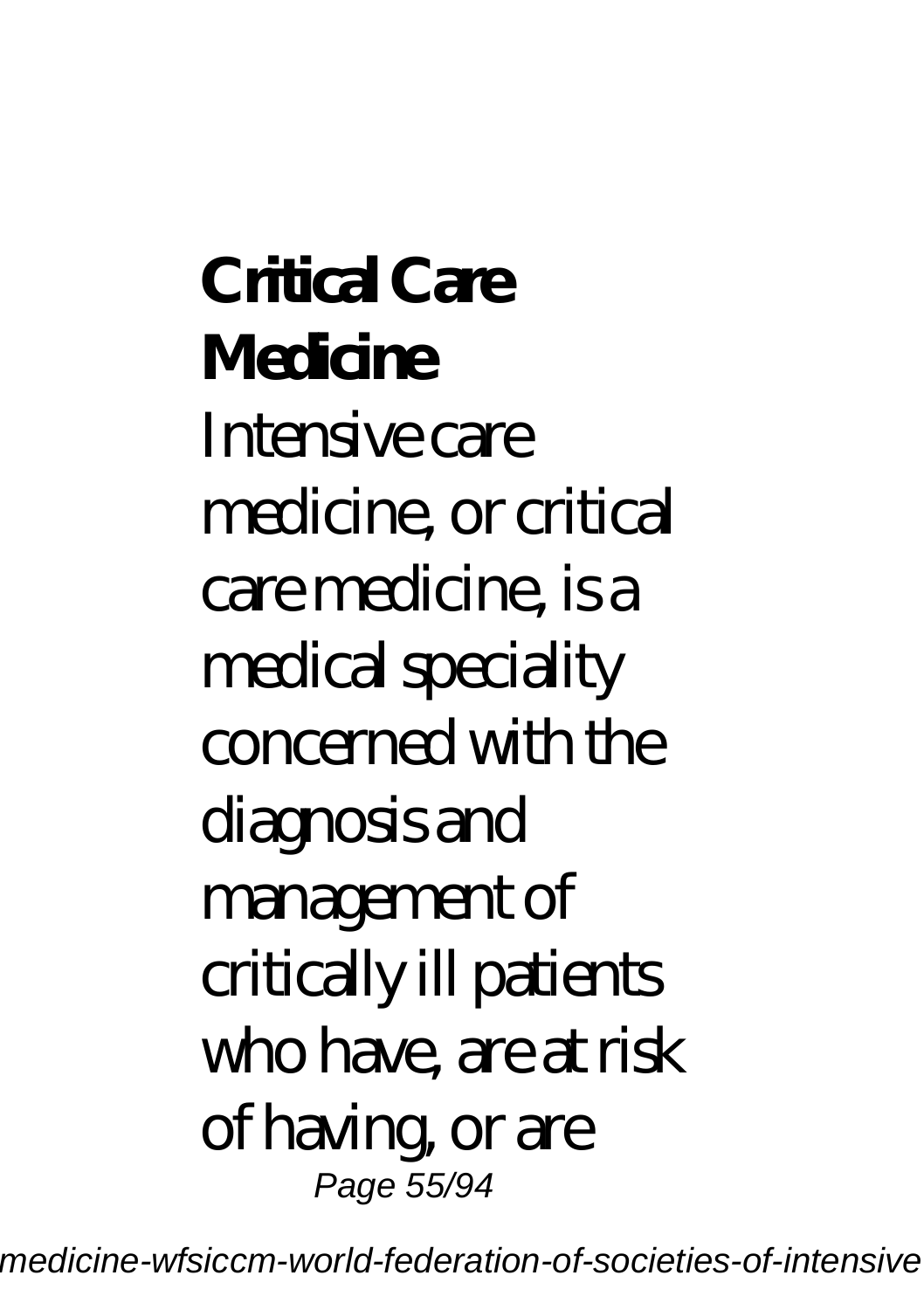recovering from conditions that could result in lifethreatening organ failure.

**Intensive care medicine - Wikipedia** The World Federation of Societies of Intensive and Critical Care Page 56/94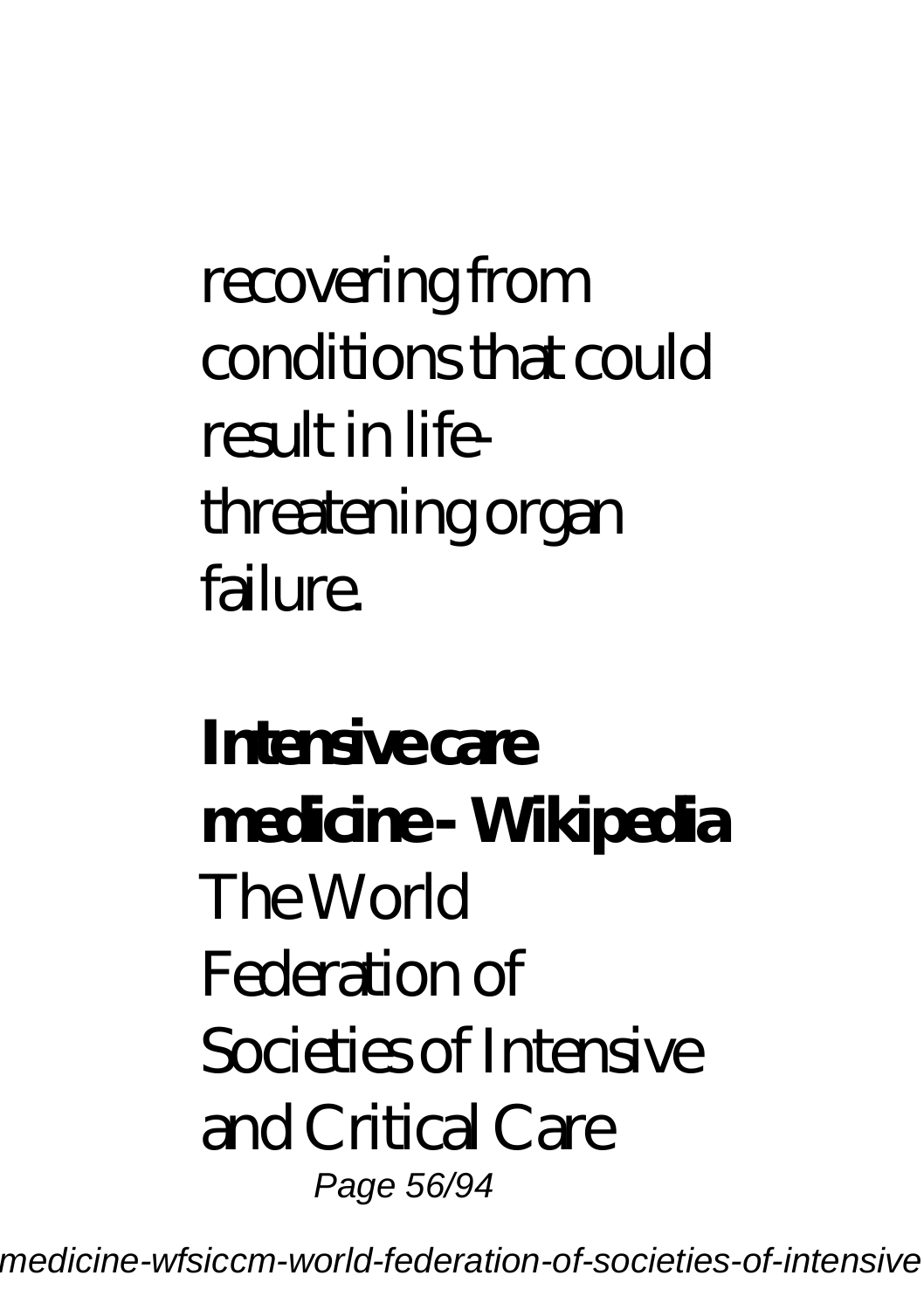Medicine (WFSIC-CM) has reached the age of maturity. Physicians, nurses, and many others associated with the field of Intensive and Critical Care Medicine will be coming from all corners of the world to Florence, Italy in Page 57/94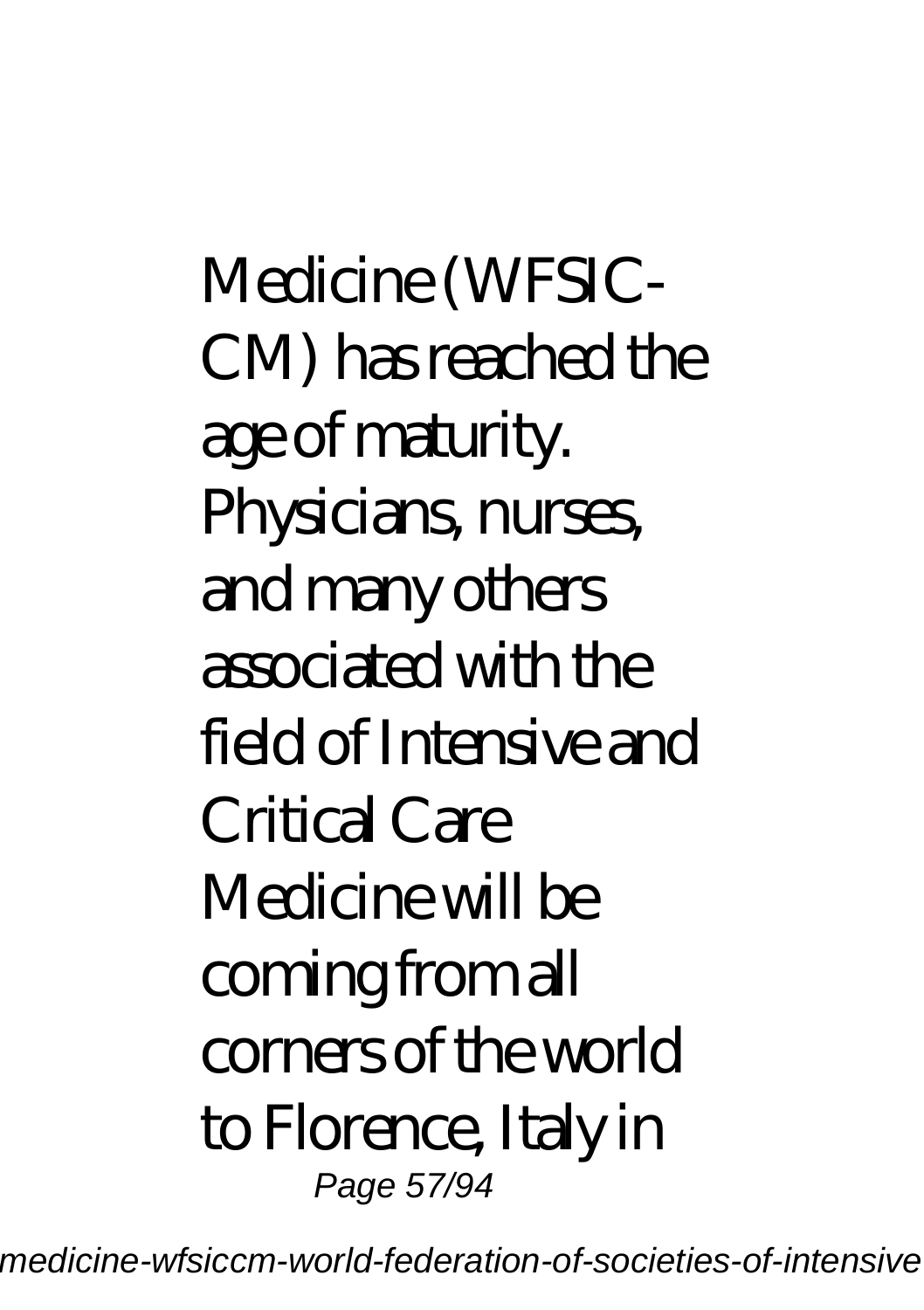#### August,

# **Intensive and Critical Care Medicine - WFSICCM World ...** The World Federation of Societies of Intensive and Critical Care Medicine (WFSIC-CM) has reached the age of maturity. Page 58/94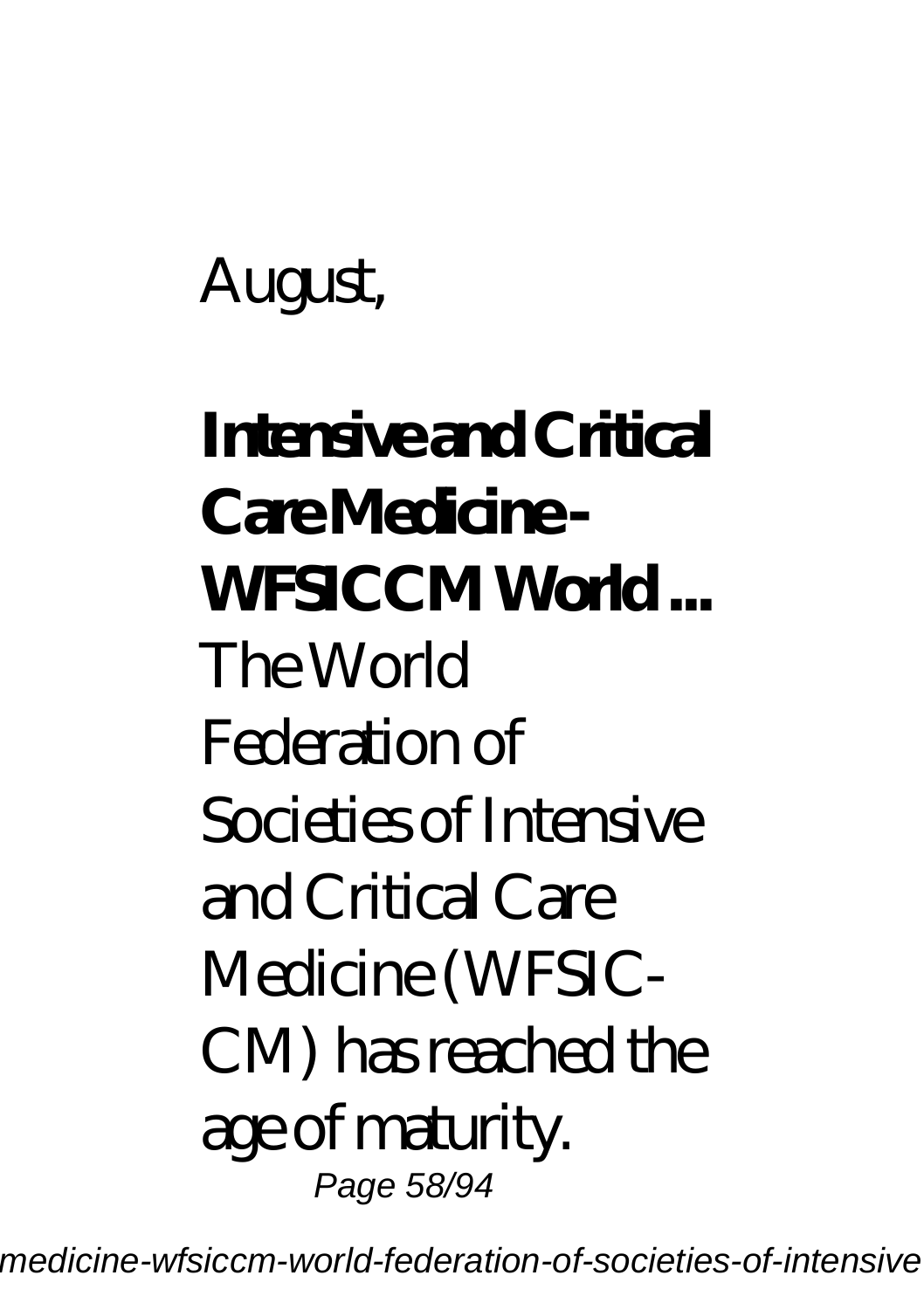Physicians, nurses, and many others associated with the field of Intensive and Critical Care Medicine will be coming from all corners of the world to Florence, Italy in August, 2009 to celebrate the 10th quadrennial congress. Page 59/94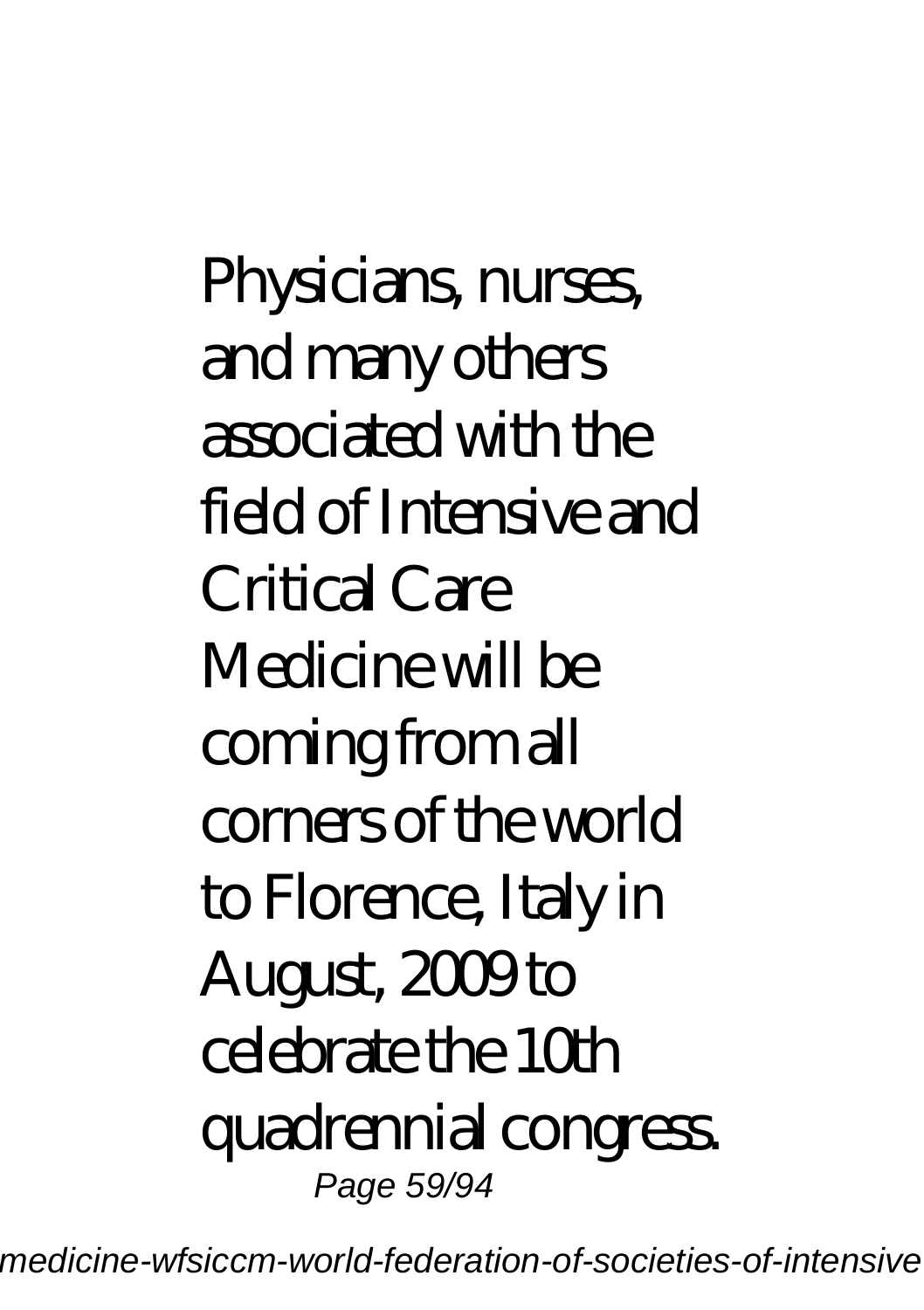**Intensive and Critical Care Medicine: WFSICCM World ...** © 2017 European Society of Intensive Care Medicine. Terms of Use; Contact us; Privacy Policy; Legal Terms

# **ICM Journal -**

Page 60/94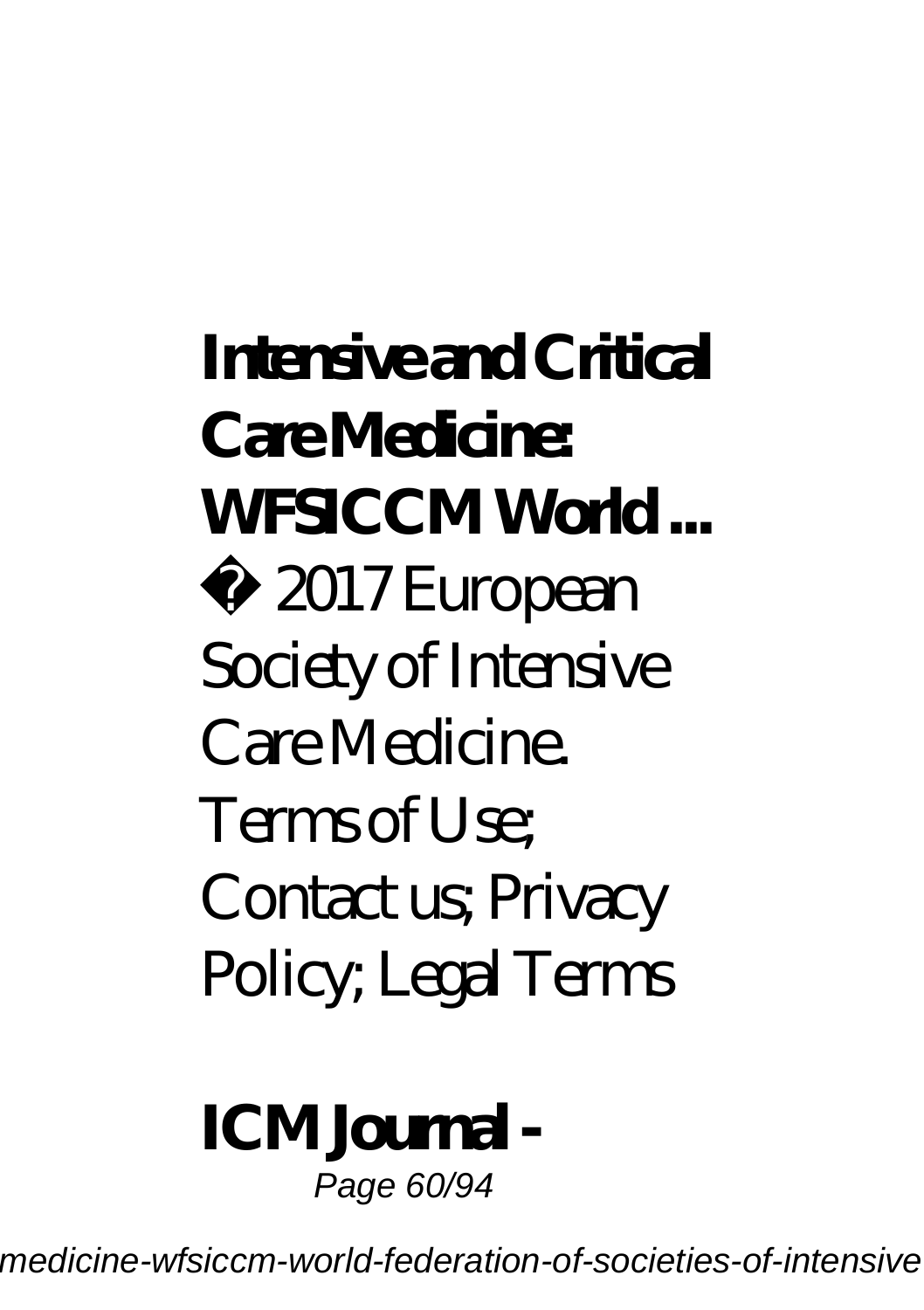**ESICM** Critical Care and Intensive Care Medicine; Critical Care Nursing; Cultural Studies Decision Sciences (miscellaneous) Demography; Dental Assisting; Dental Hygiene; Dentistry (miscellaneous) Page 61/94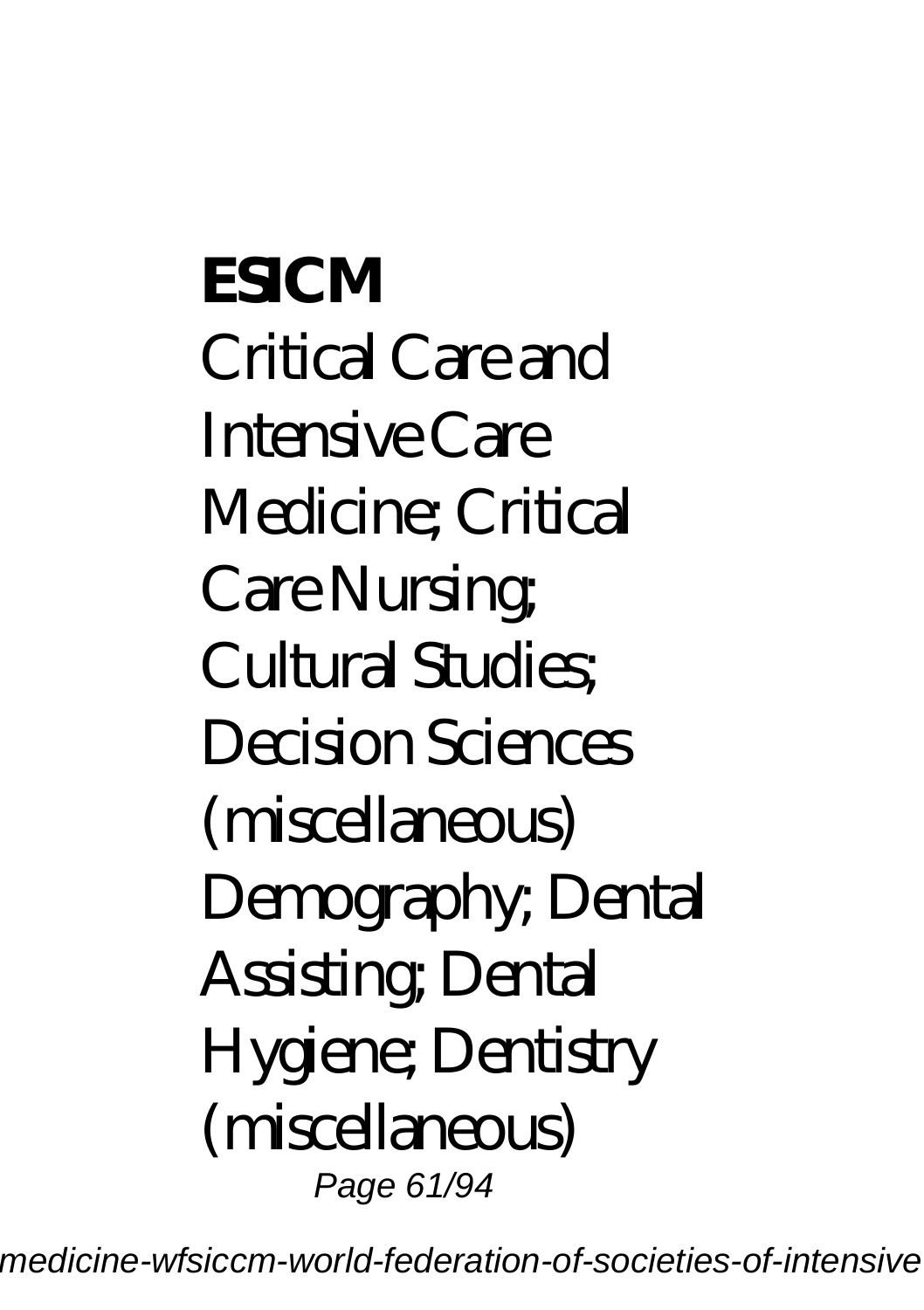Dermatology; Development; Developmental and **Educational** Psychology; Developmental Biology; Developmental Neuroscience; Discrete Mathematics and .

Page 62/94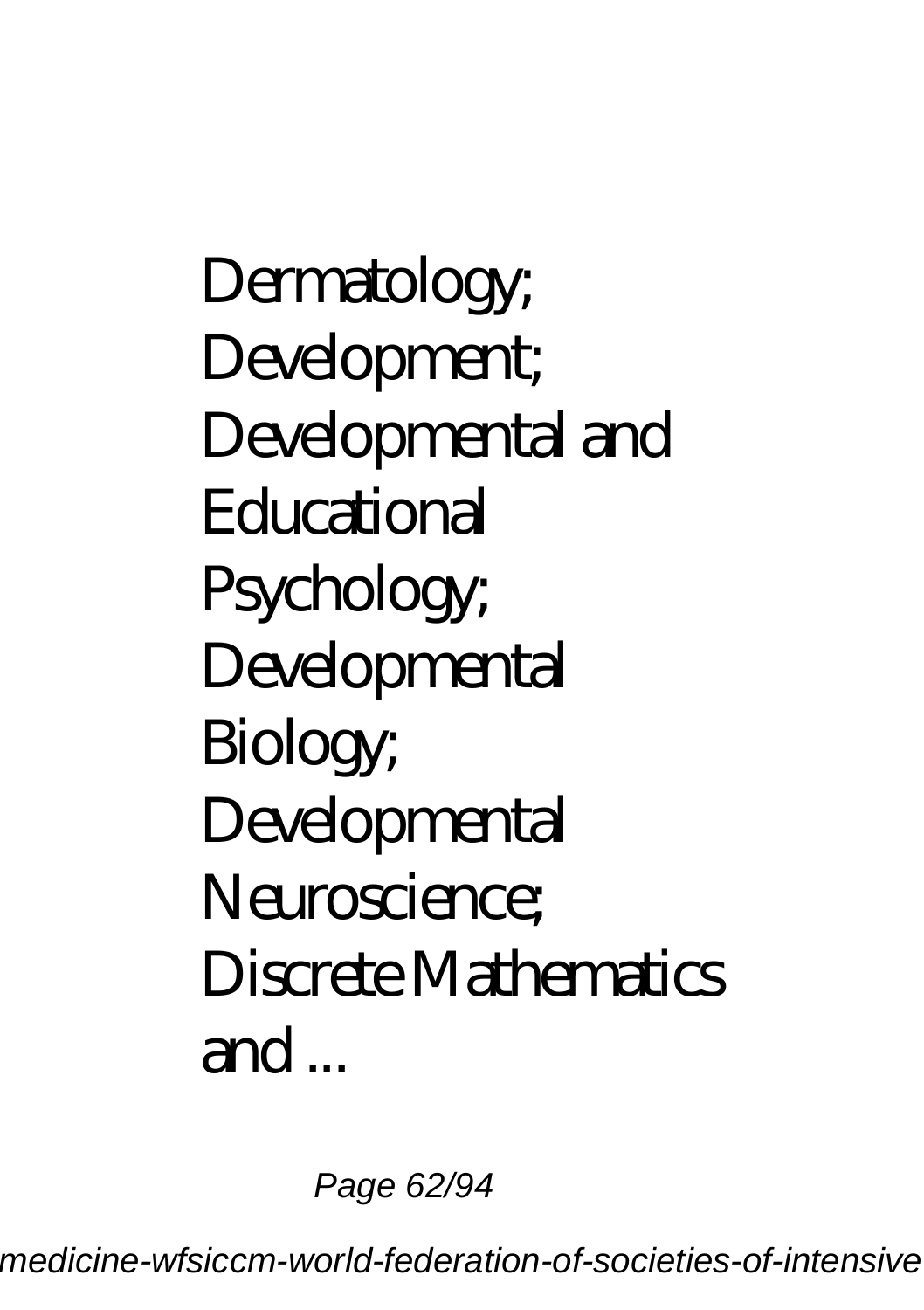**Journal Rankings on Critical Care and Intensive Care Medicine** Critical care doctors assume a primary role in the care of patients in the medical intensive care unit at Mayo Clinic Hospital, Saint Marys Campus, and in the Page 63/94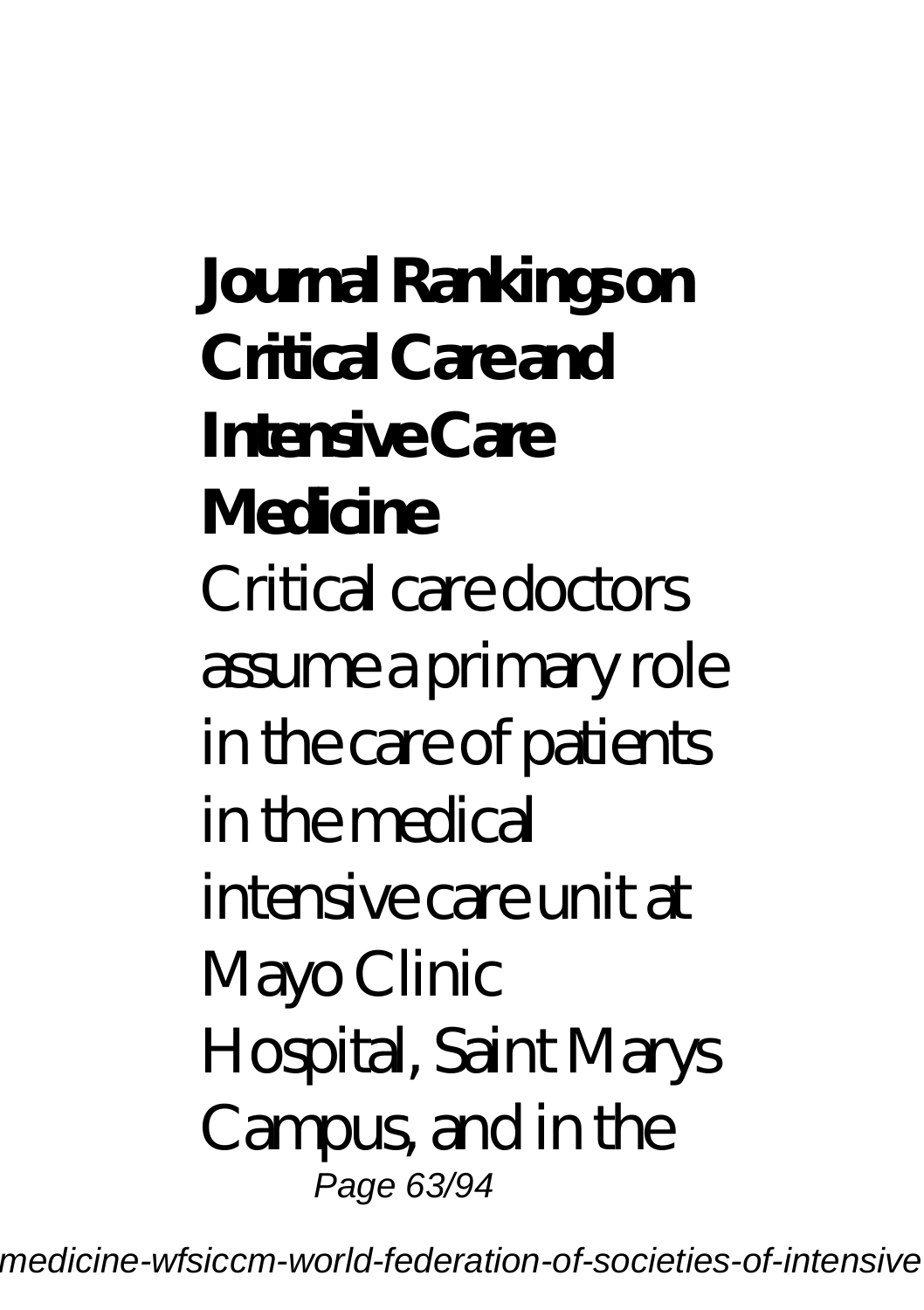multidisciplinary intensive care unit at Mayo Clinic Hospital, Methodist **Campus.** 

**Critical Care -** Overview - Mayo **Clinic** Promoting the highest standards of Intensive and Critical Page 64/94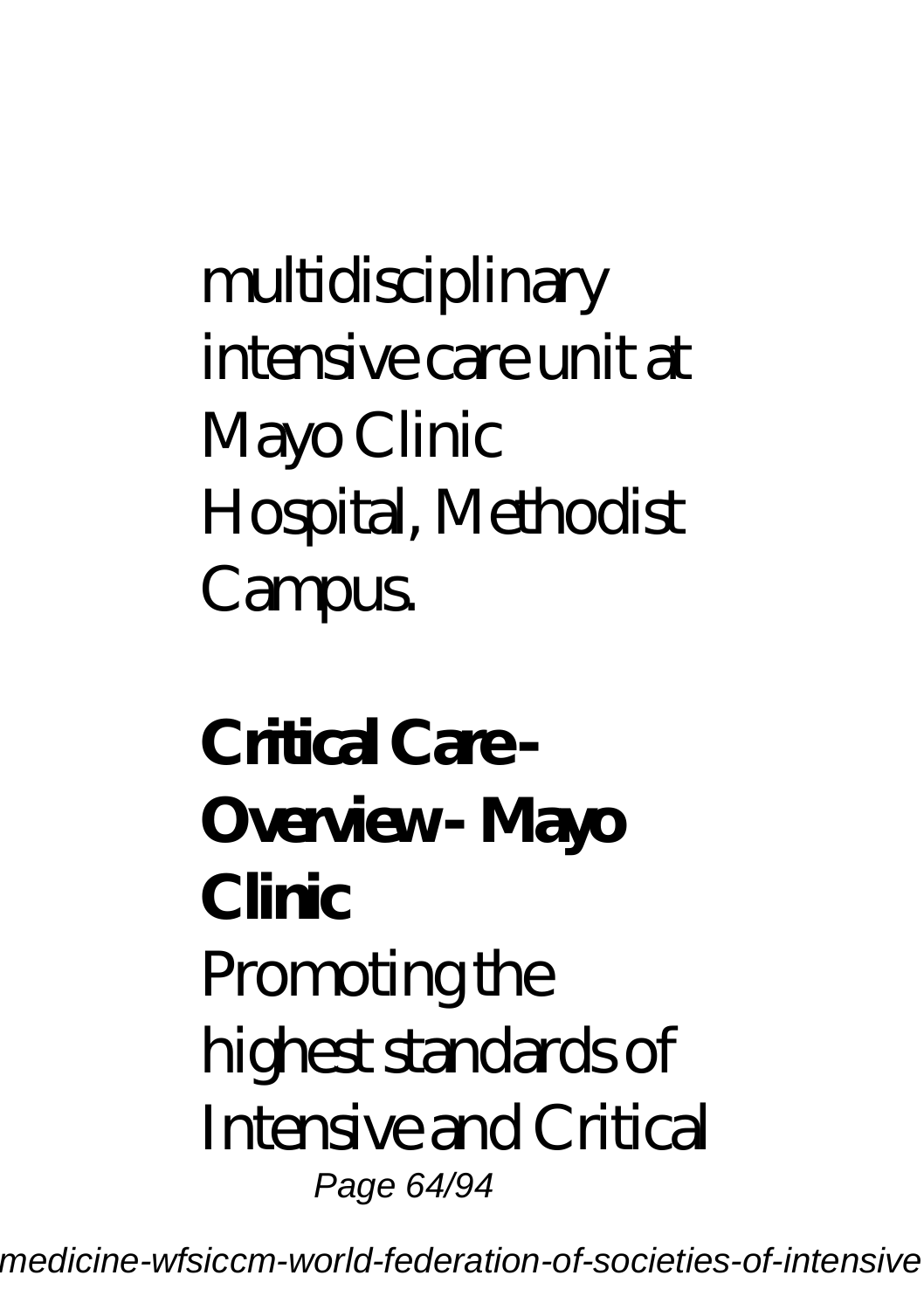Care Medicine for all humankind, without discrimination. World Federation of Intensive and Critical Care Latest Newsletter

#### **World Federation of Intensive and Critical Care** "Intensive Care Page 65/94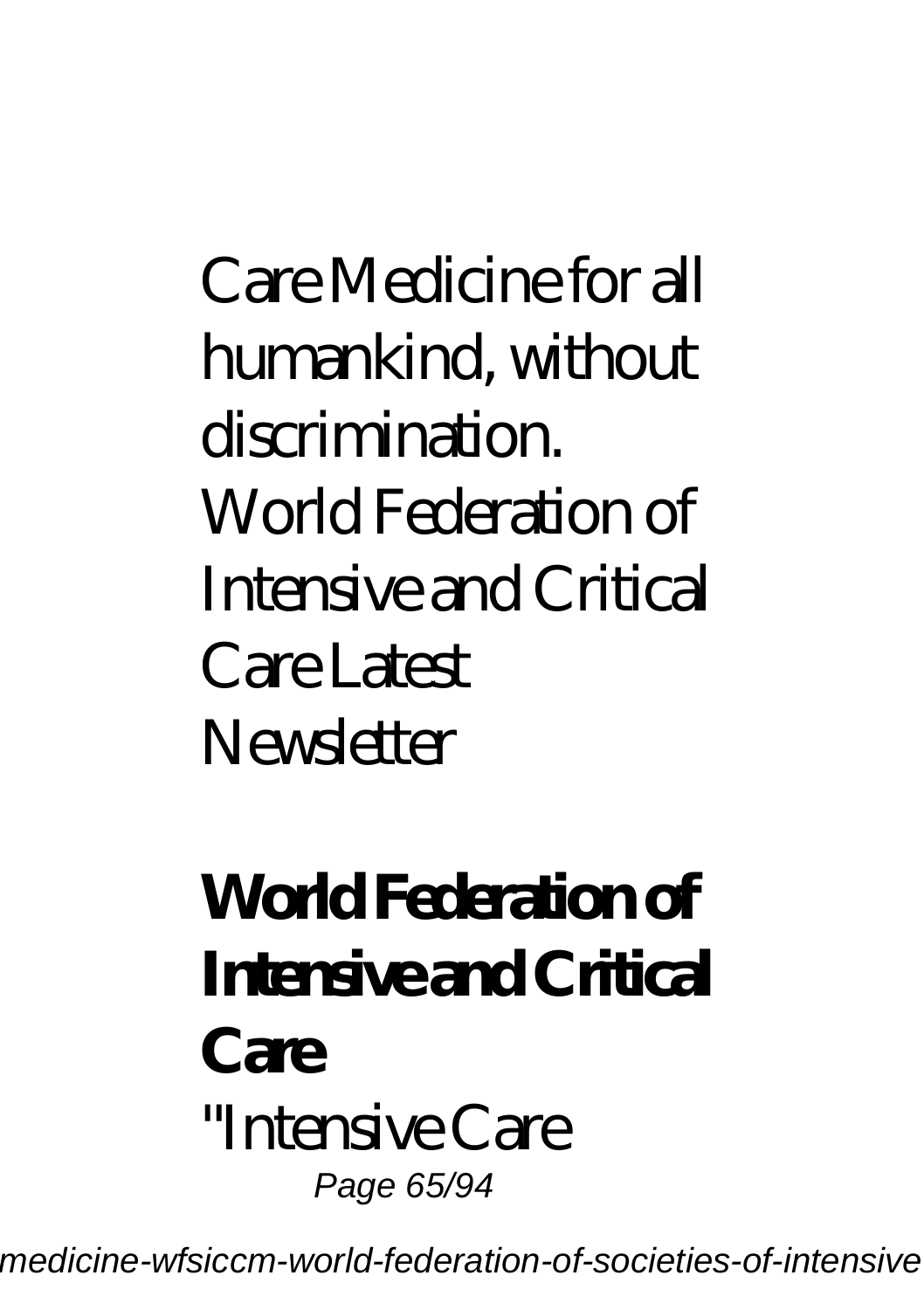Medicine" is the publication platform for the communication and exchange of current work and ideas in intensive care medicine. It is intended for all those who are involved in intensive medical care, physicians, Page 66/94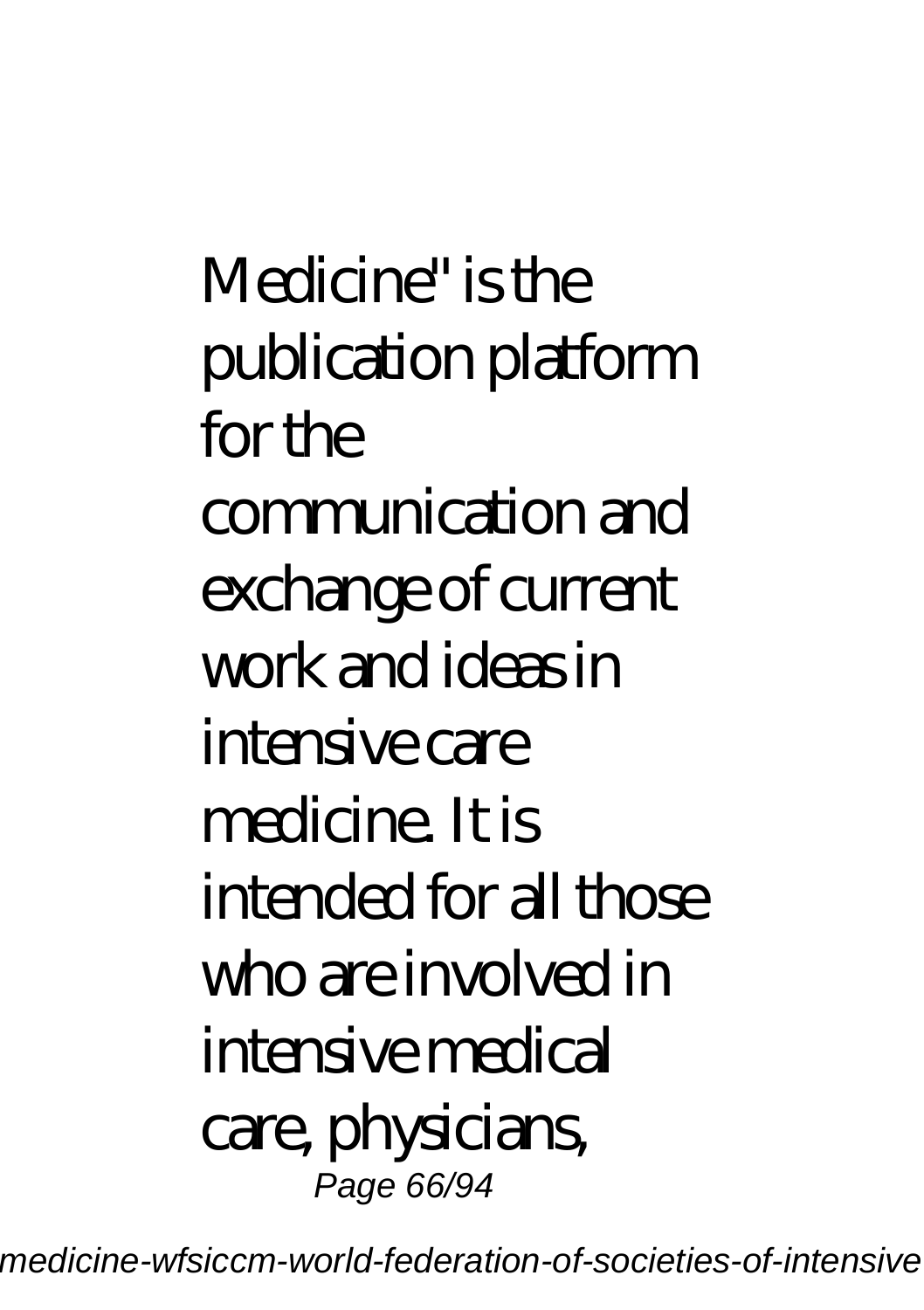anaesthetists, surgeons, pediatricians, as well as those concerned with pre-clinical subjects and medical sciences basic to these disciplines.

#### **Intensive Care Medicine - Springer** Society of Critical Page 67/94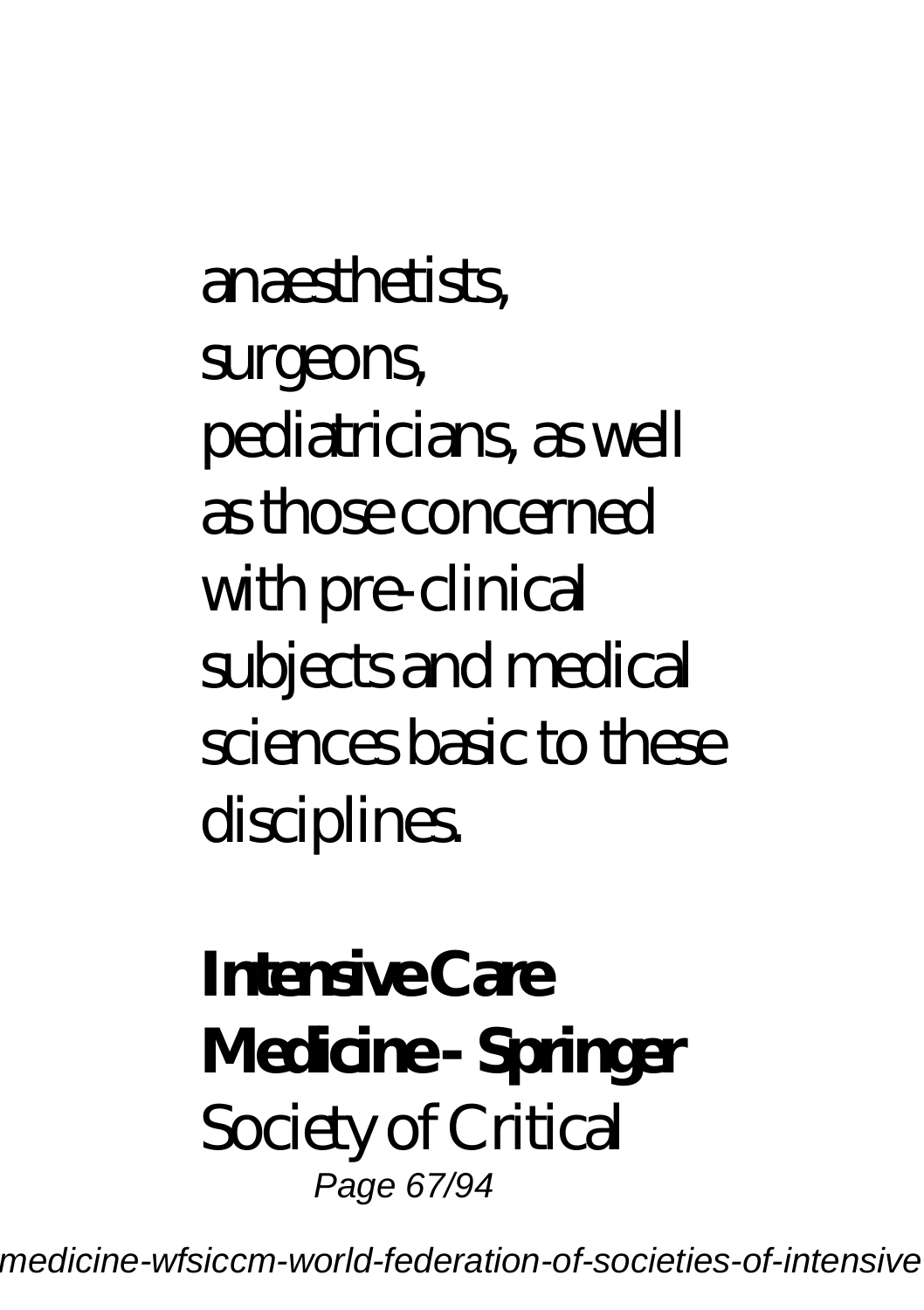Care Medicine members should access the full content of Critical Care Medicine using a single login at MySCCM. If you are having problems logging on, please clear your cache, delete your cookies, restart your Page 68/94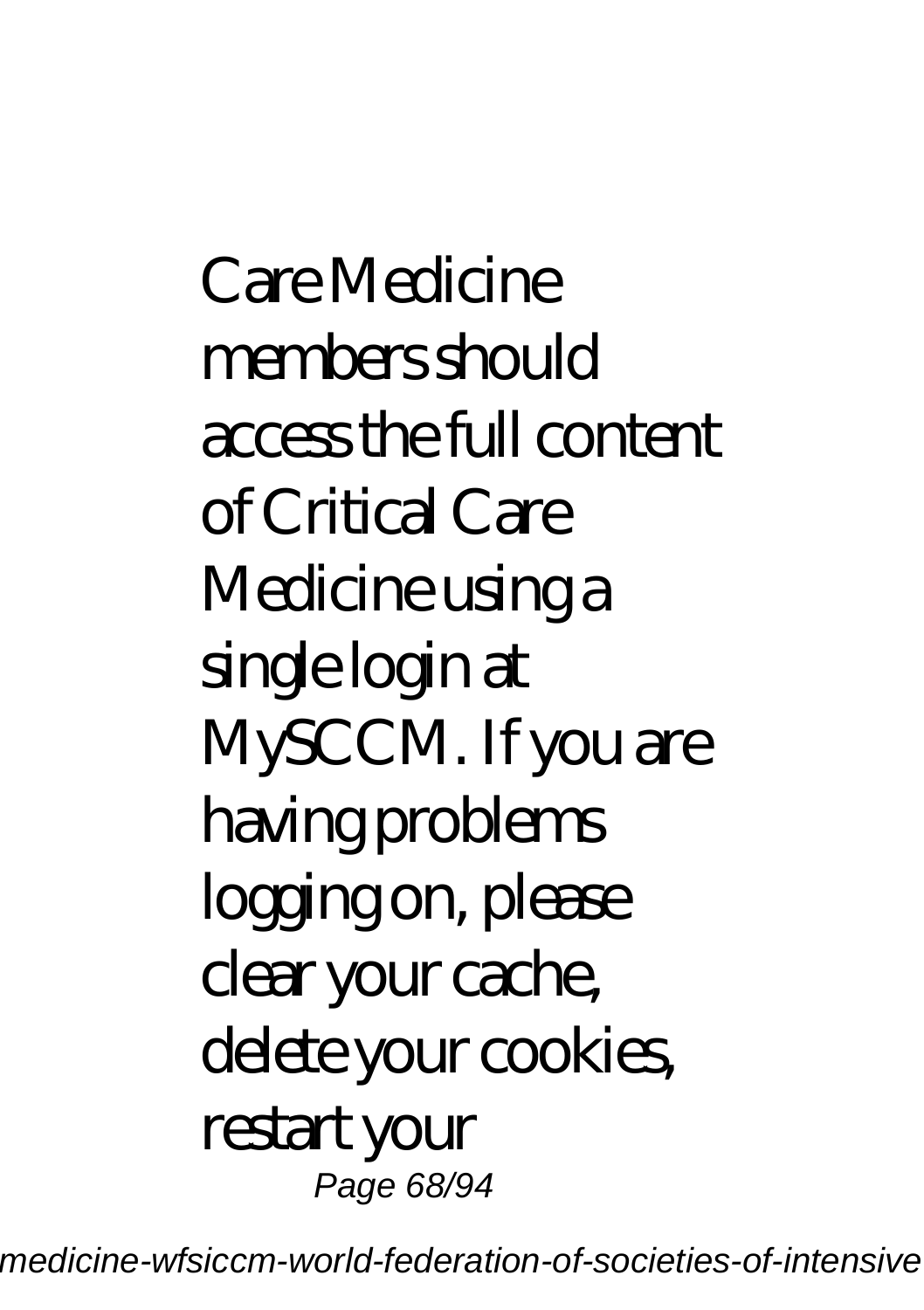#### computer, and try again .

# **Critical Care Medicine** The Society of Critical Care Medicine (SCCM) is the largest non-profit medical organization dedicated to promoting excellence Page 69/94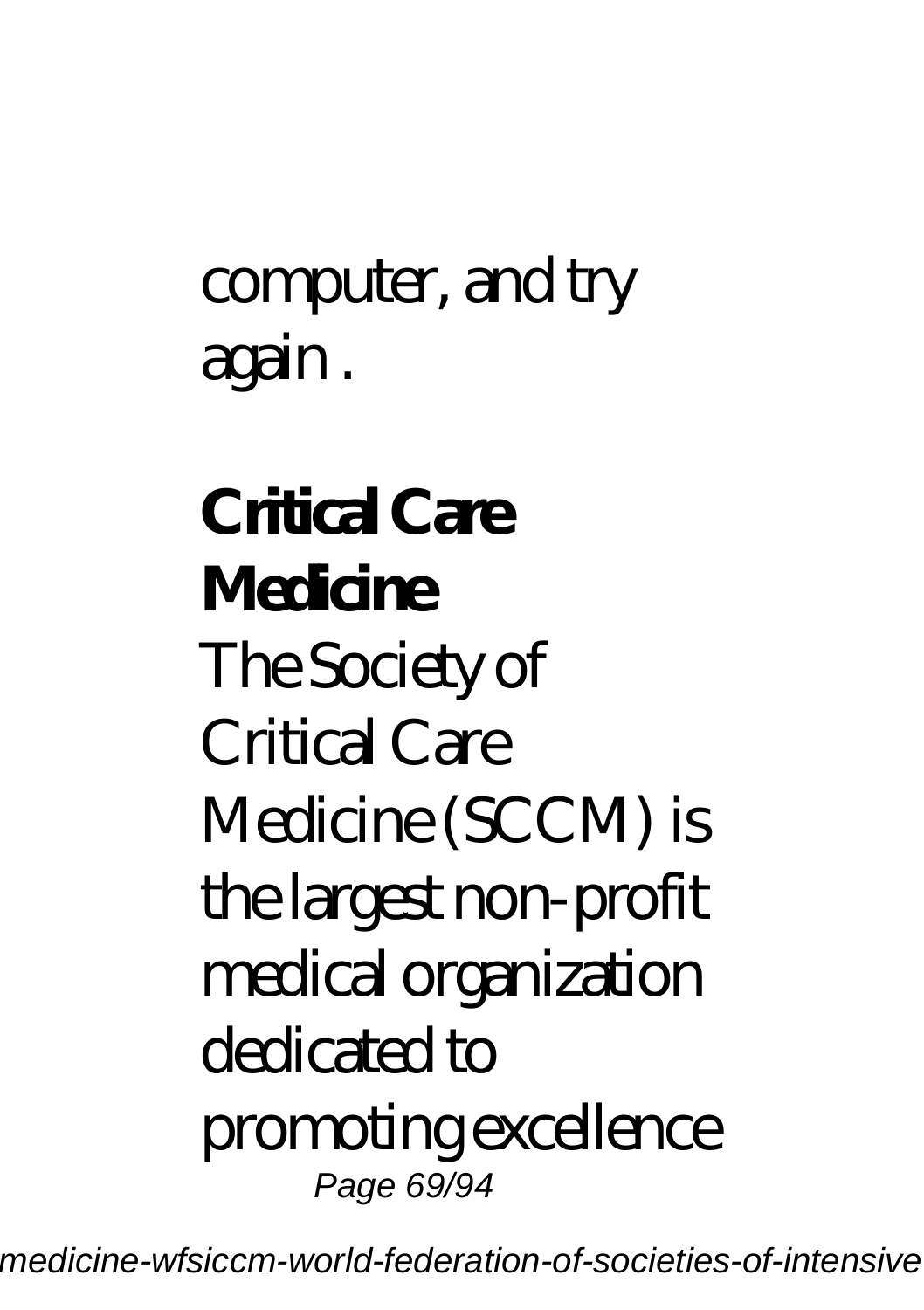and consistency in the practice of critical care. With members in more than  $100$ countries, SCCM is the only organization that represents all professional components of the critical care team.

#### **SCCM | Society of** Page 70/94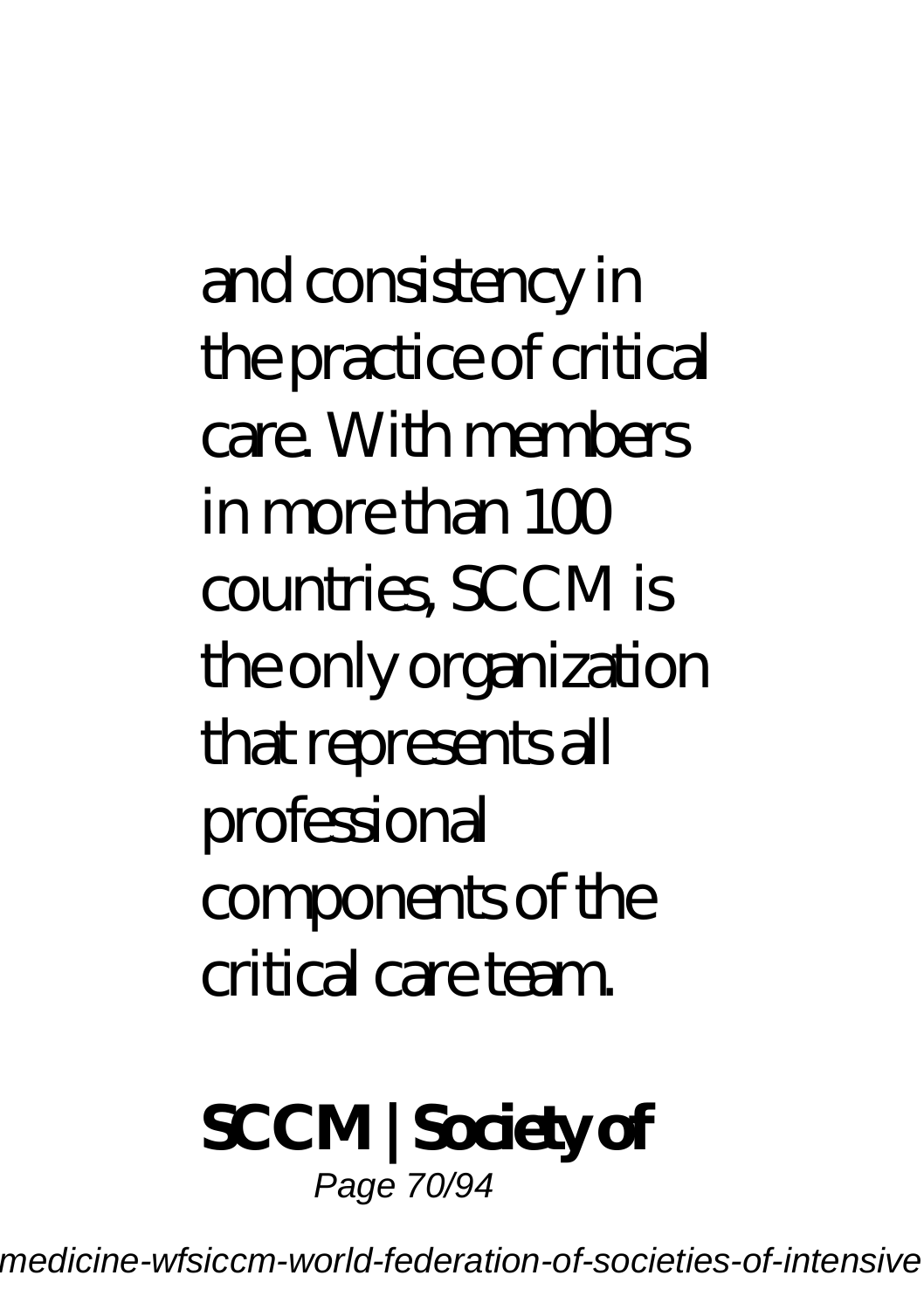**Critical Care Medicine** Introduction. Clinical intensive care and medicine involves critical care through intensive therapy departments which are sections within a hospital that look after patients whose conditions are life-Page 71/94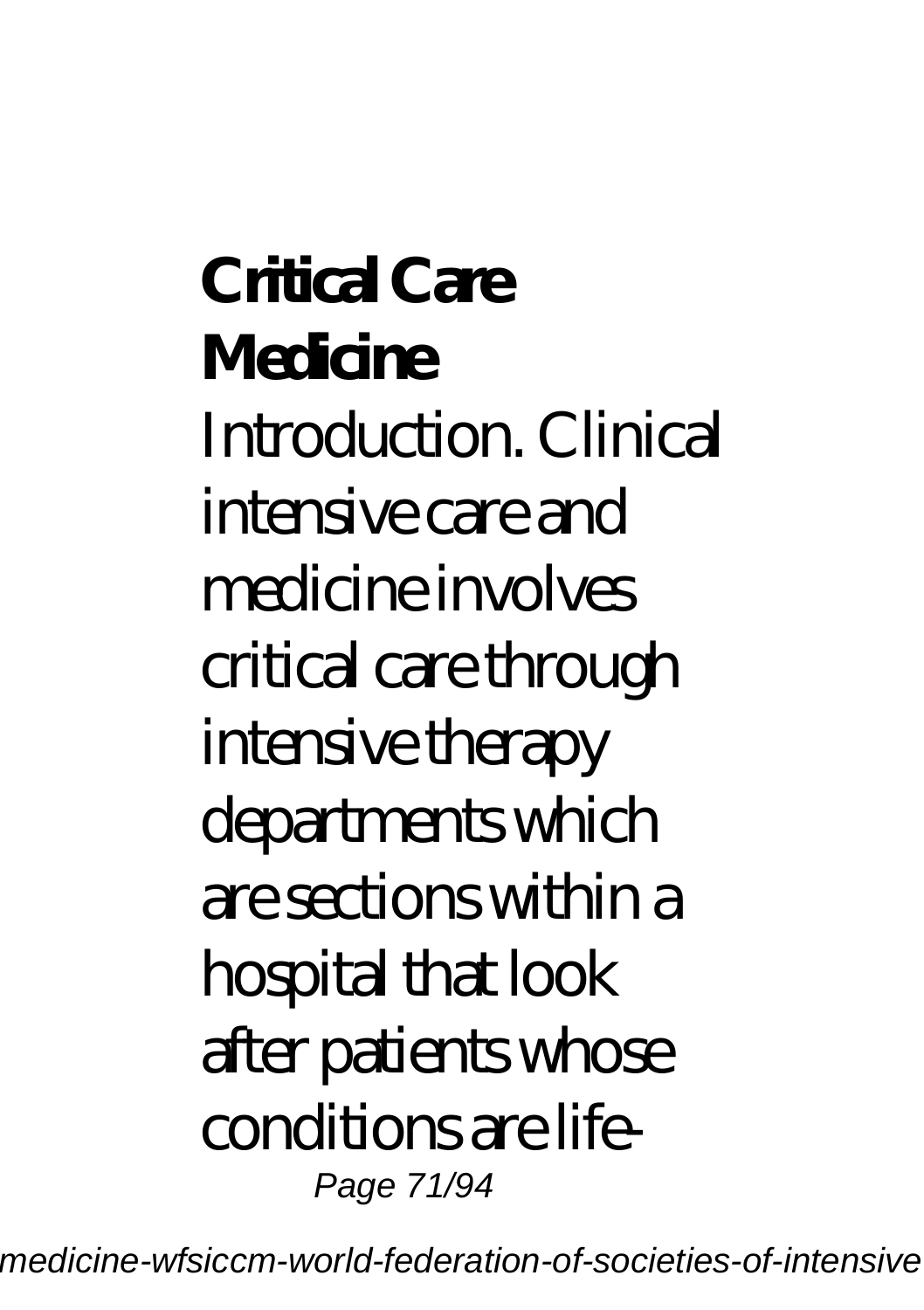threatening and need constant and close monitoring.

**Journal of Clinical Intensive Care and Medicine | HSPC** Intensive Care Medicine. Intensive care medicine is a practice concerned with the treatment of Page 72/94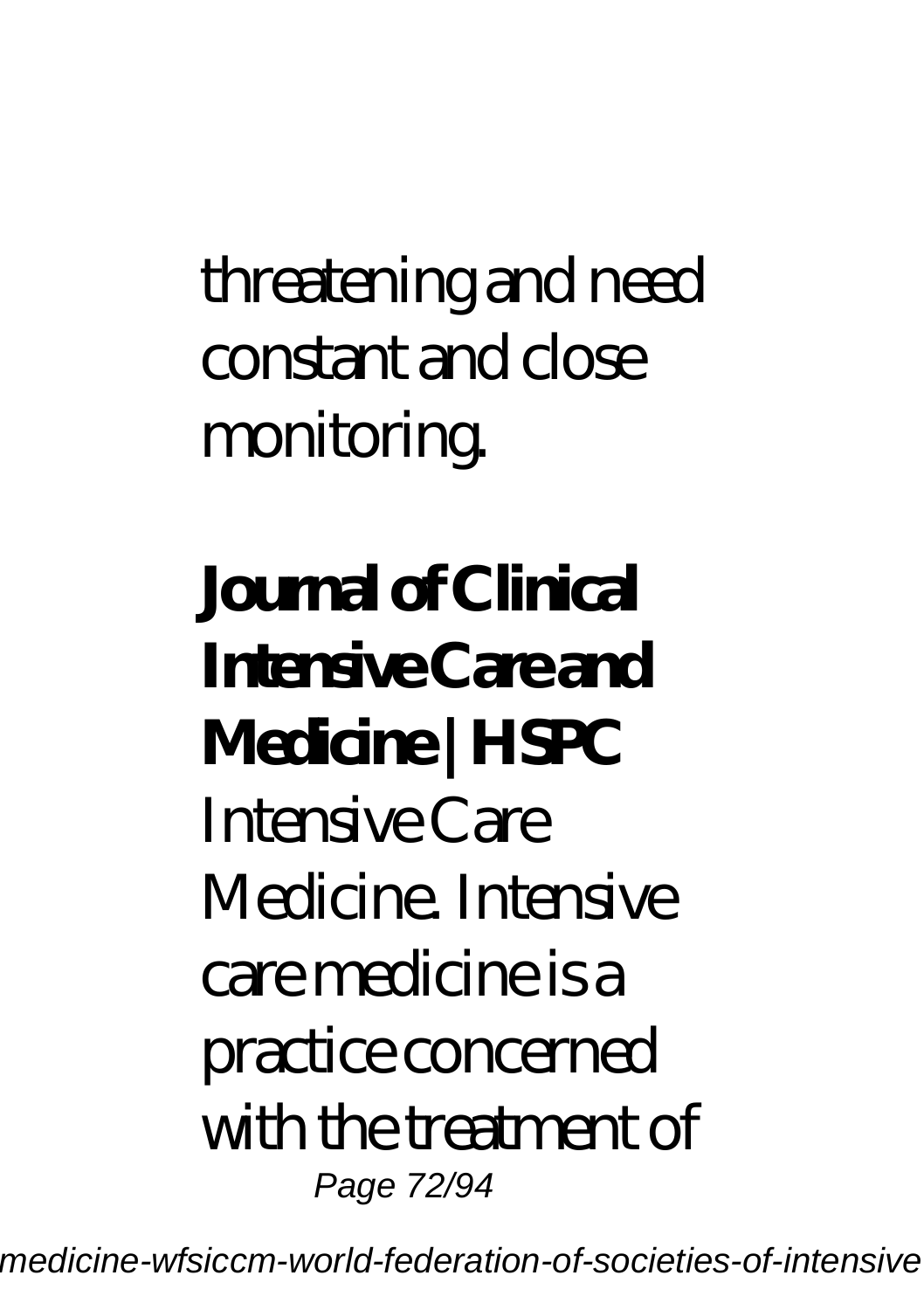critically ill patients and the patients requiring high dependency care. Medical specialties includes specific organs or body systems, encompasses patients with the entire spectrum of medical and surgical pathology. Page 73/94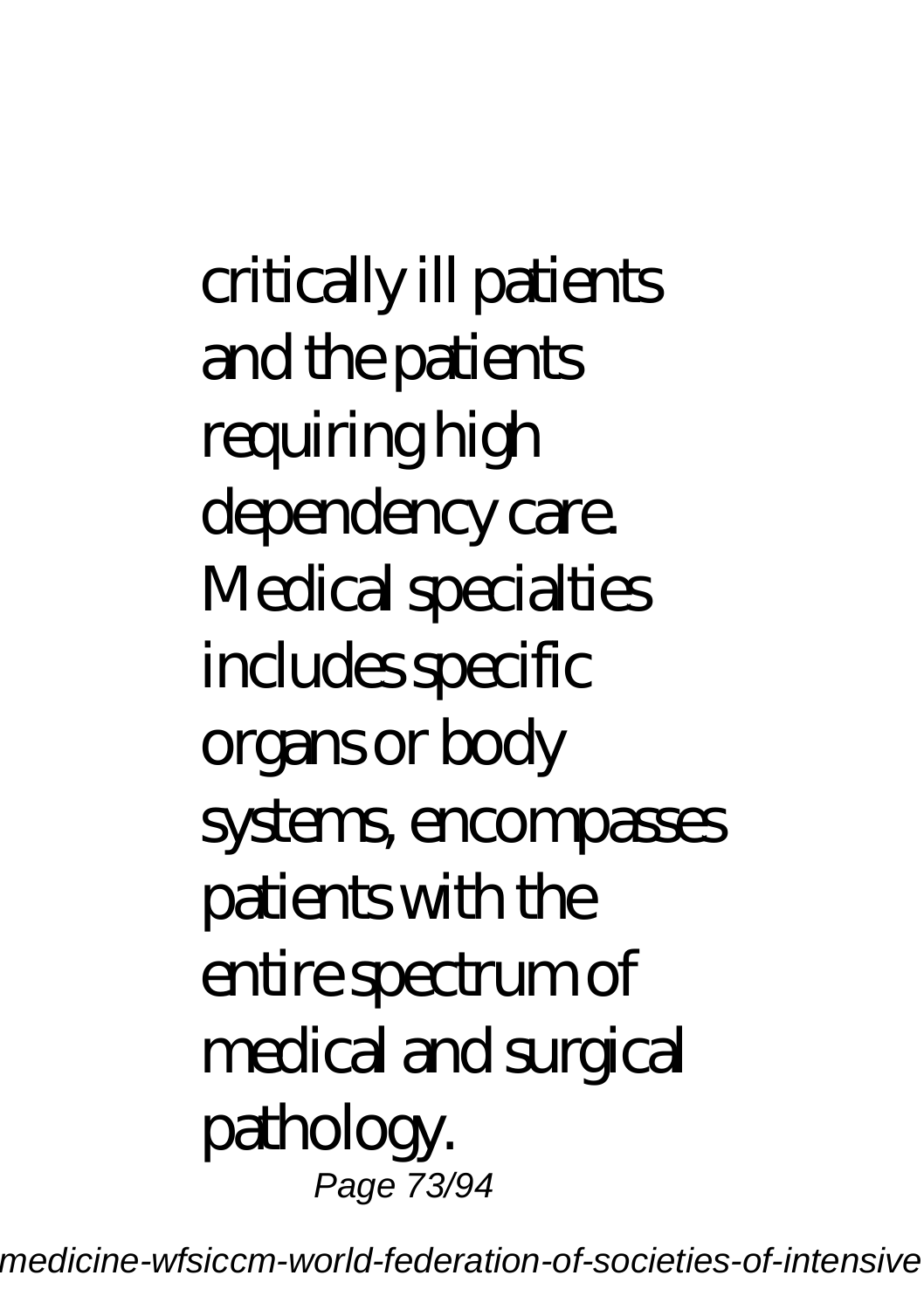**Intensive Care Journals | Insight Medical Publishing** The World Federation of Societies of Intensive and Critical Care Medicine (WFSIC-CM) has reached the age of maturity. Physicians, nurses, Page 74/94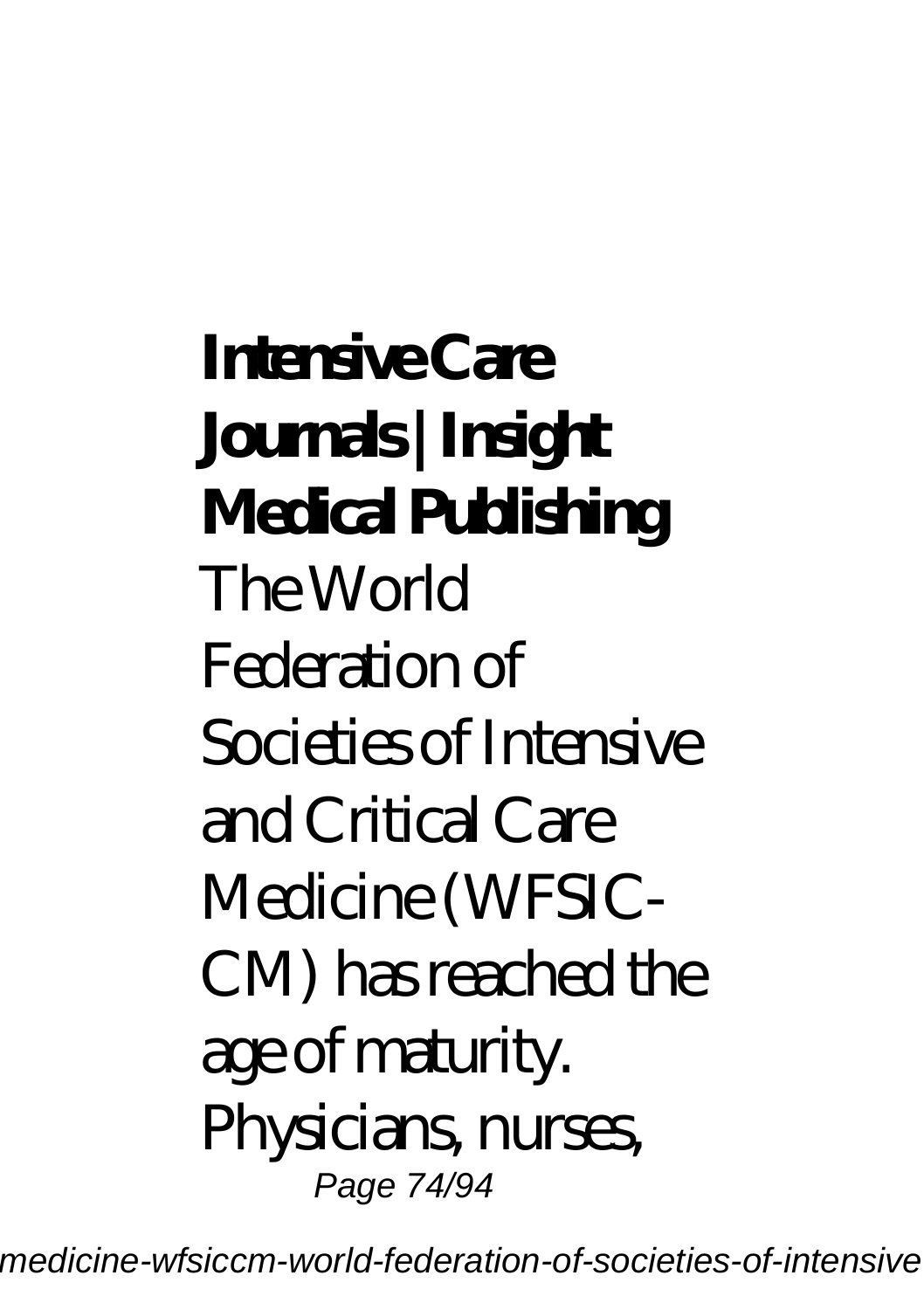and many others associated with the field of Intensive and Critical Care Medicine will be coming from all corners of the world to Florence, Italy in August, 2009 to celebrate the 10th quadrennial congress.

Page 75/94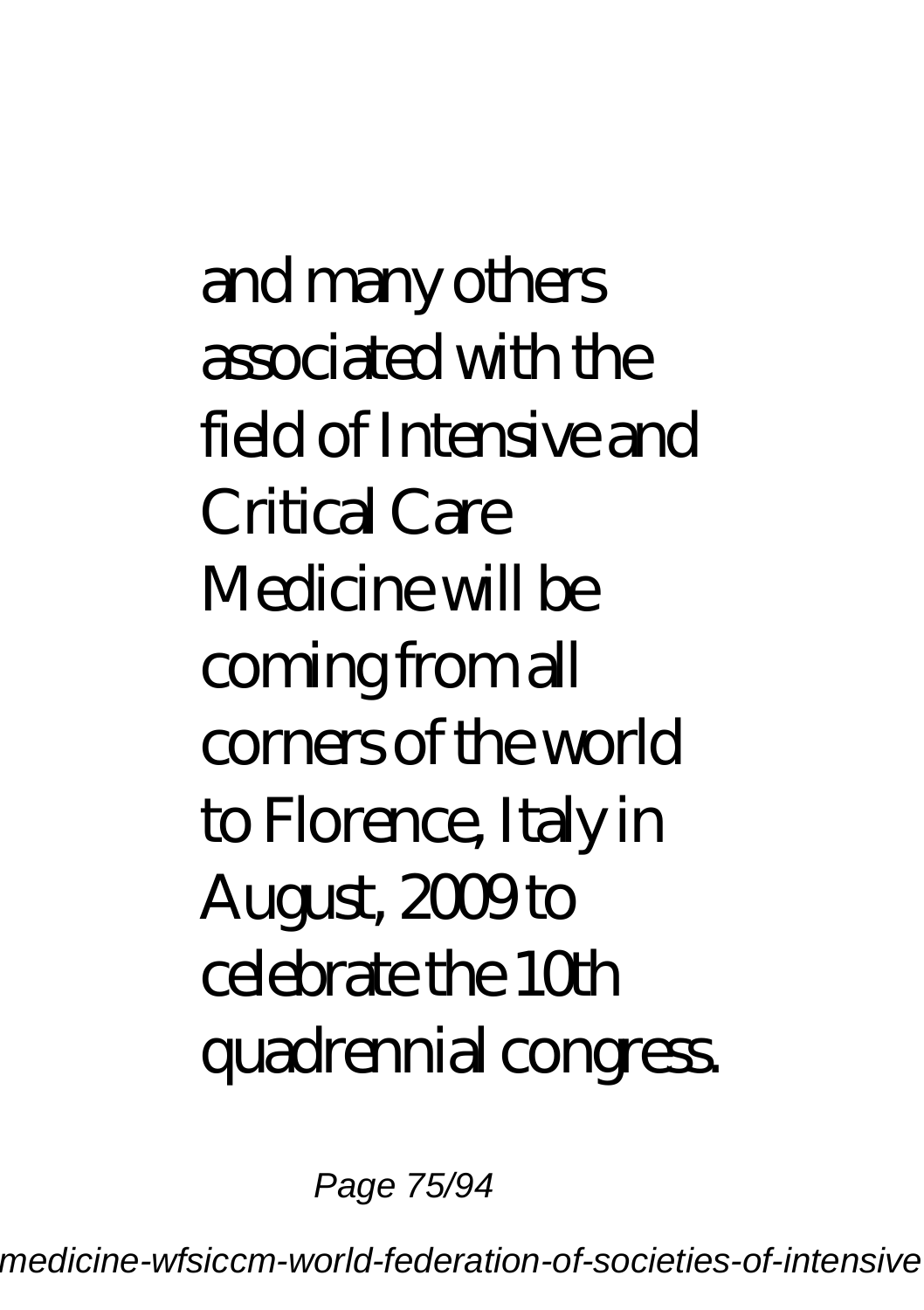**Intensive and Critical Care Medicine dl4a.org** Journal of Intensive Care Medicine (JC) is a peer-reviewed bimonthly journal offering medical and surgical clinicians in adult and pediatric intensive care state-ofthe-art, broad-based Page 76/94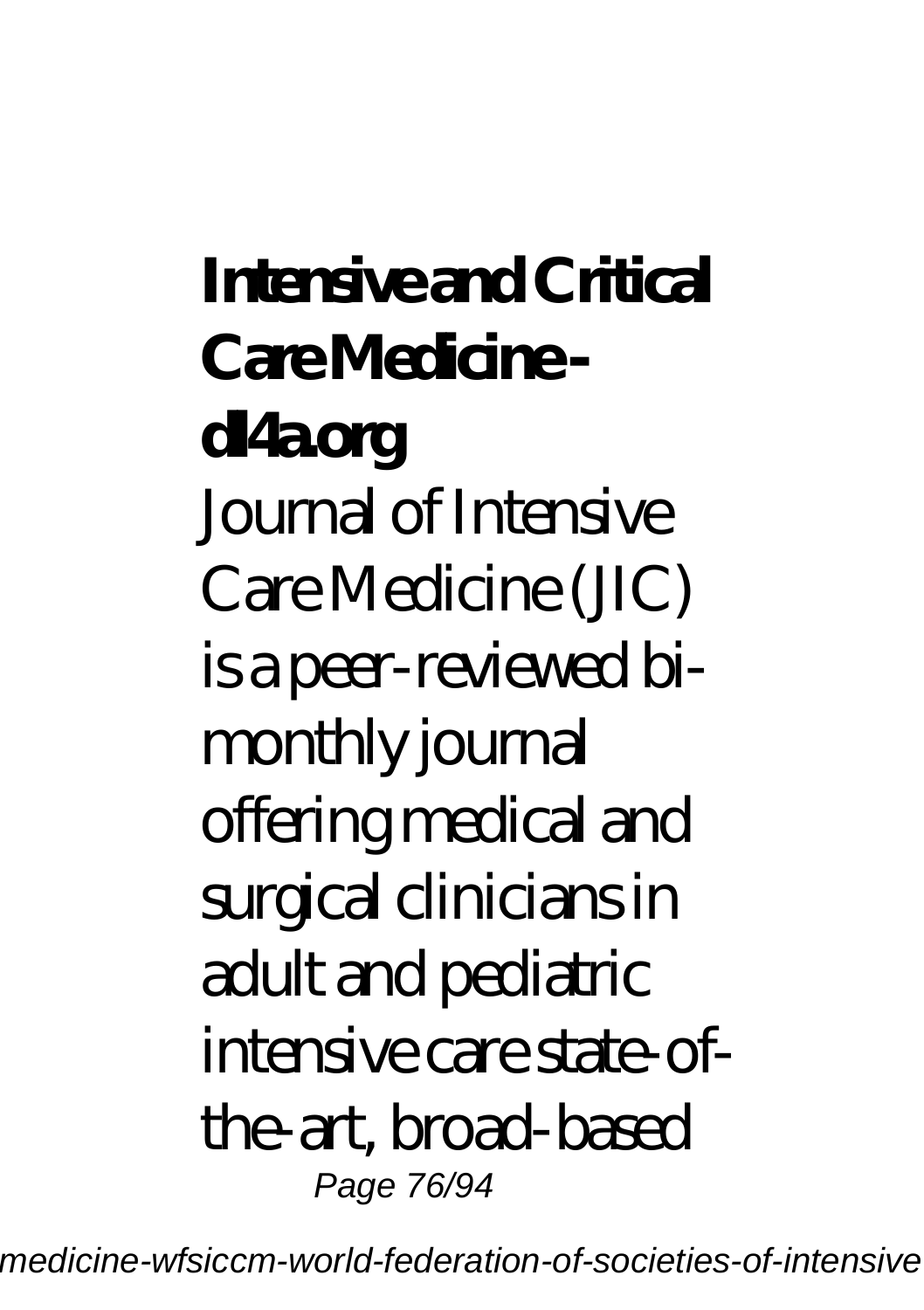analytic reviews and updates, original articles, reports of large clinical series, techniques and procedures, topicspecific electronic resources, book ...

### **Journal of Intensive Care Medicine: SAGE Journals** Page 77/94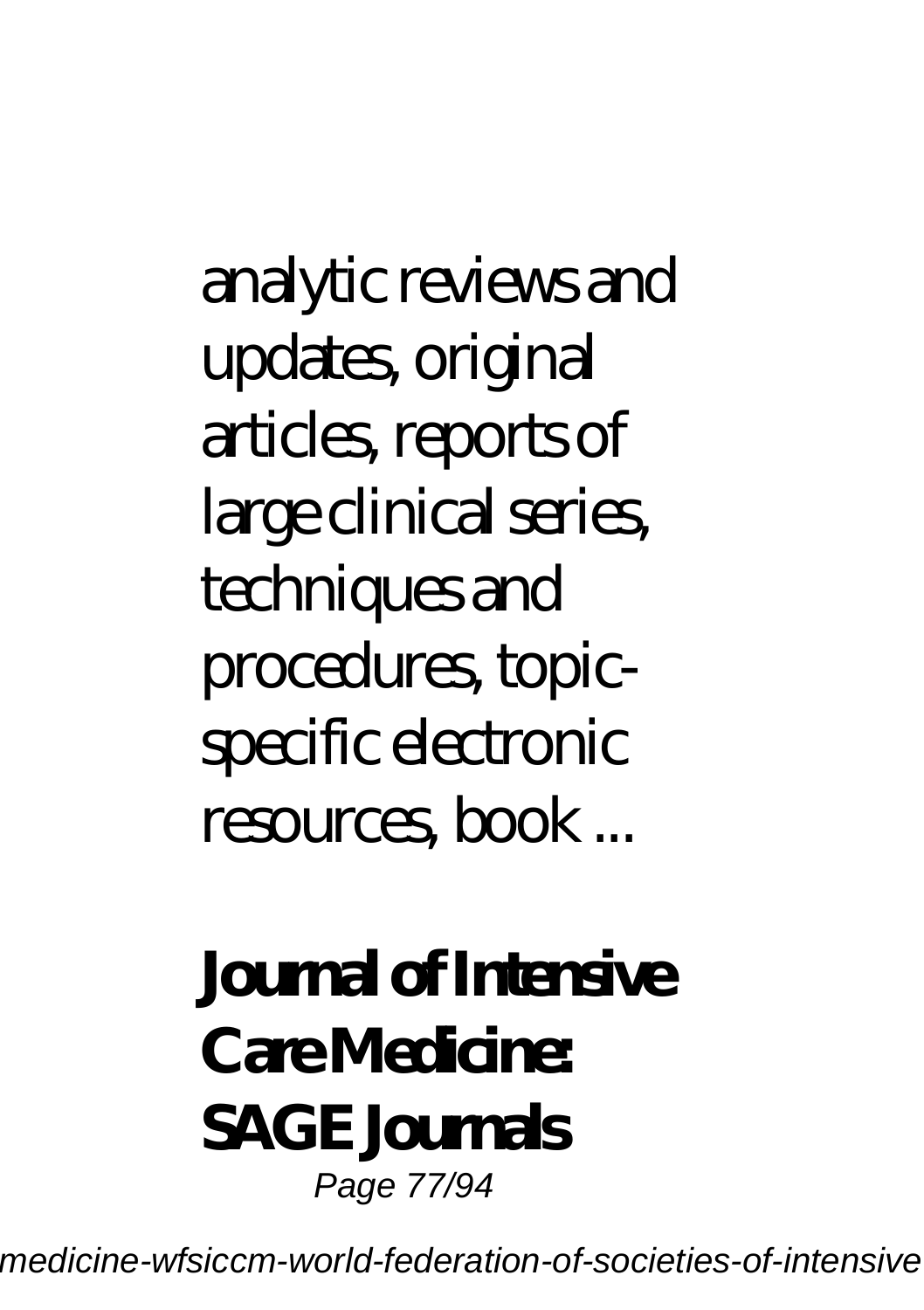Intensive Care Medicine and Critical Care Medicine are synonymous. If synonymous terms  $\epsilon$ xist in other languages they will be recognised by the Federation. 2. Intensive and Critical Care Medicine is a distinct branch of Page 78/94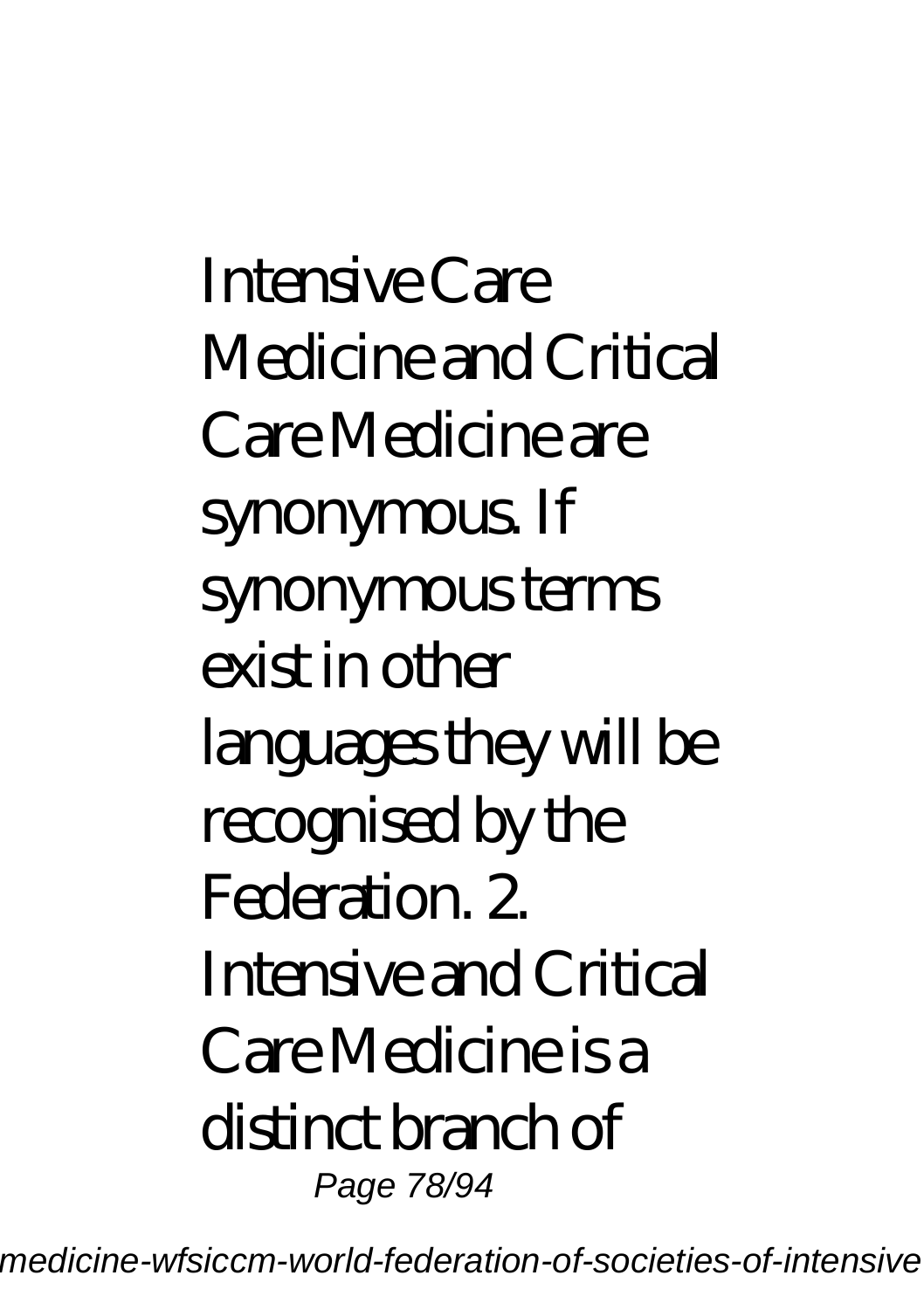medicine specifically organized for the management of patients with immediate lifethreatening pathophysiological conditions.

### **World Federation of Societies of Intensive and Critical ...** Page 79/94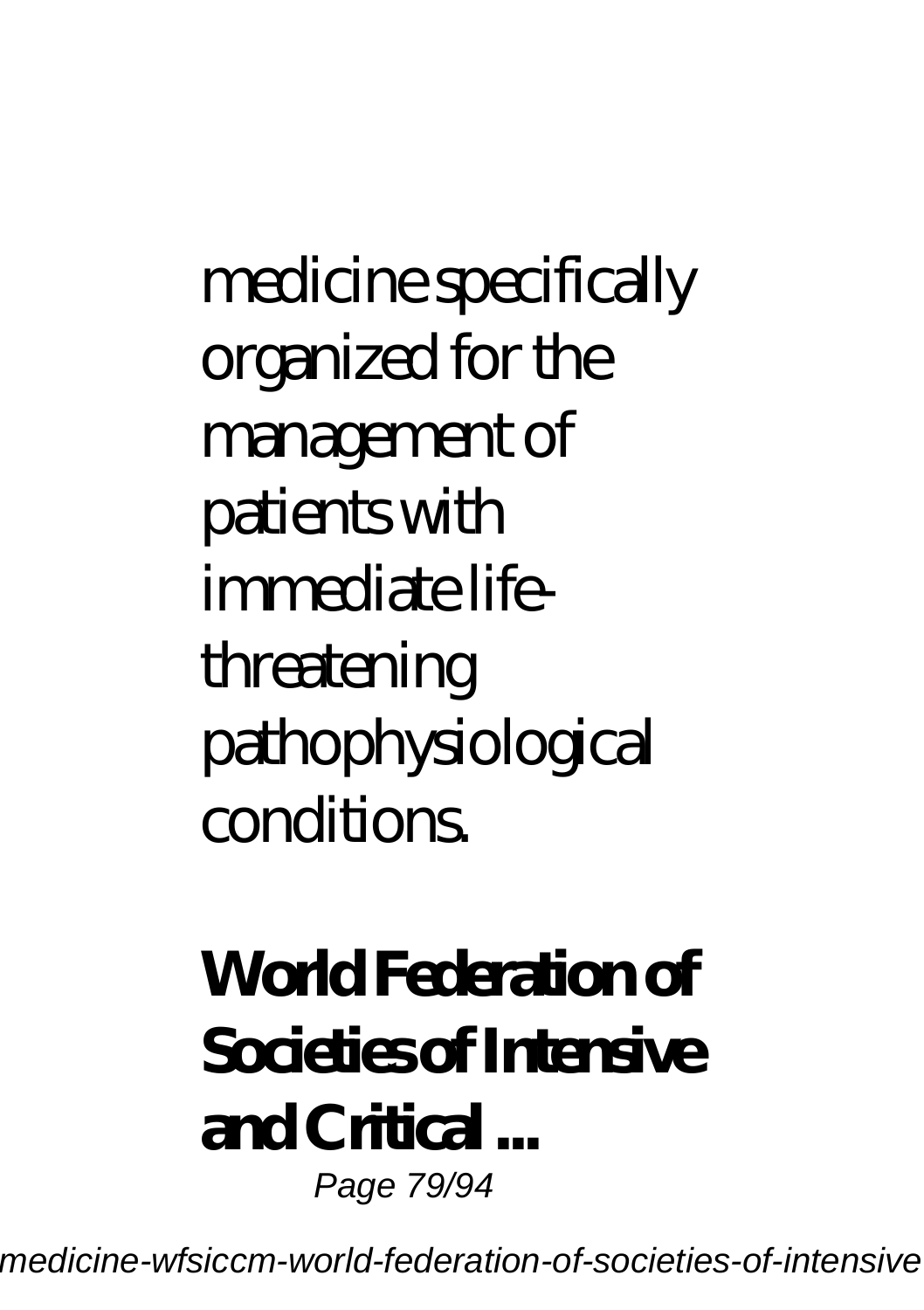15th Congress of the World Federation of Societies of Intensive and Critical Care Medicine (WFSICCM 2021), 2021 (Not Final), organized by World Federation of Societies of Intensive and Critical Care Medicine. Find Page 80/94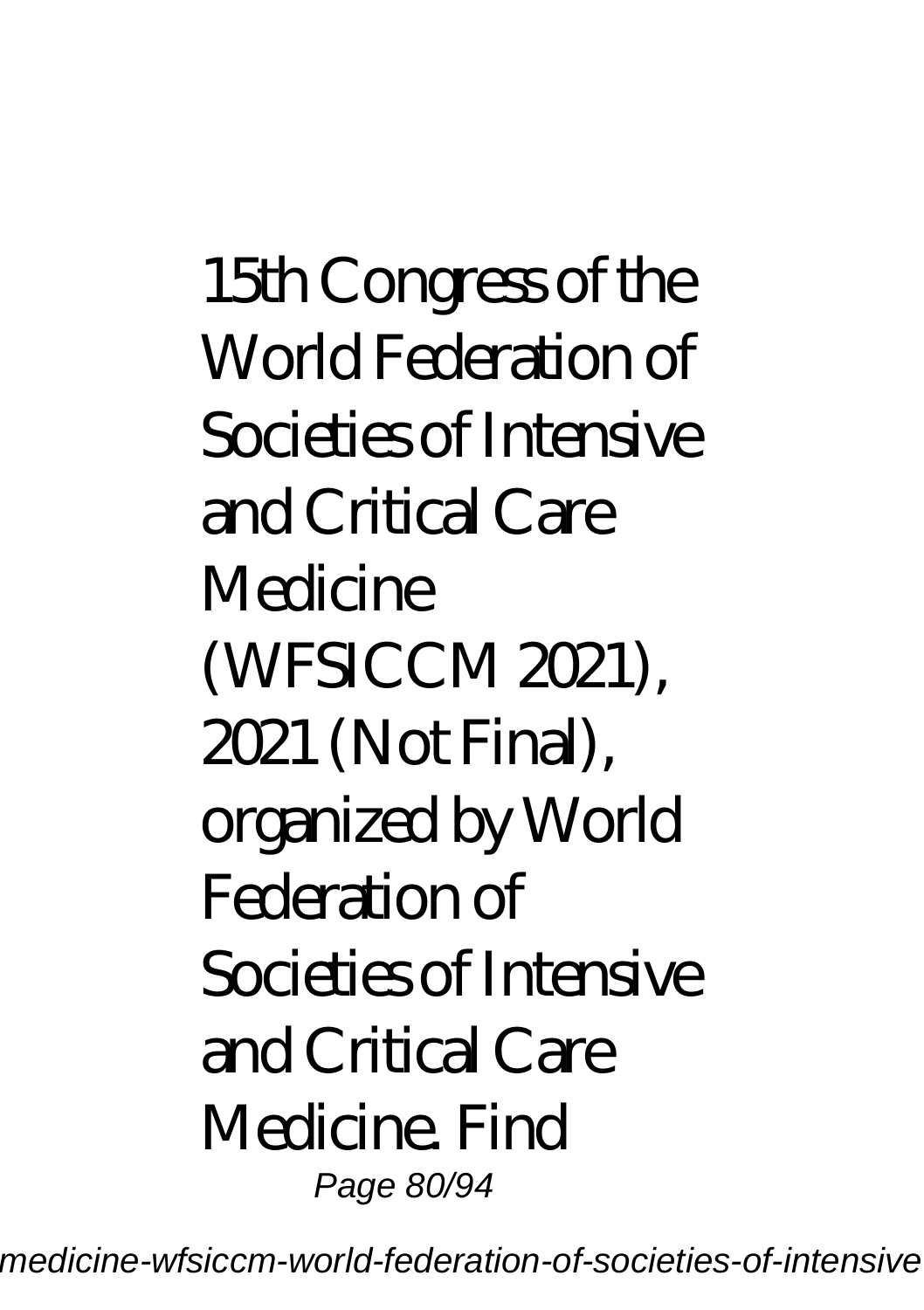### conference details | CLocate

# **15th Congress of the World Federation of Societies of ...** Society of Critical Care Medicine members should access the full content of Pediatric Critical Care Medicine using Page 81/94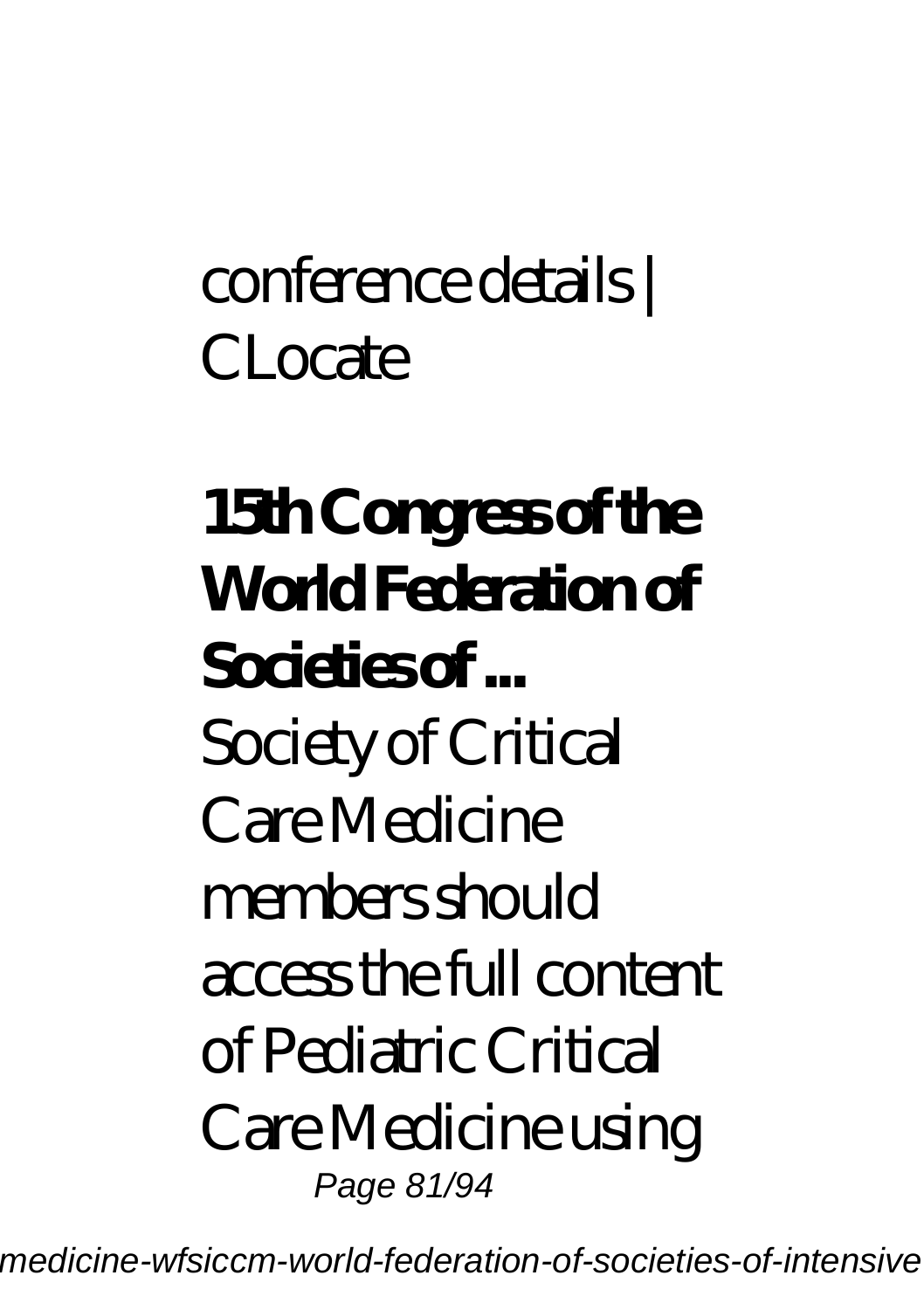a single login at MySCCM. If you are having problems logging on, please clear your cache, delete your cookies, restart your computer, and try again .

Page 82/94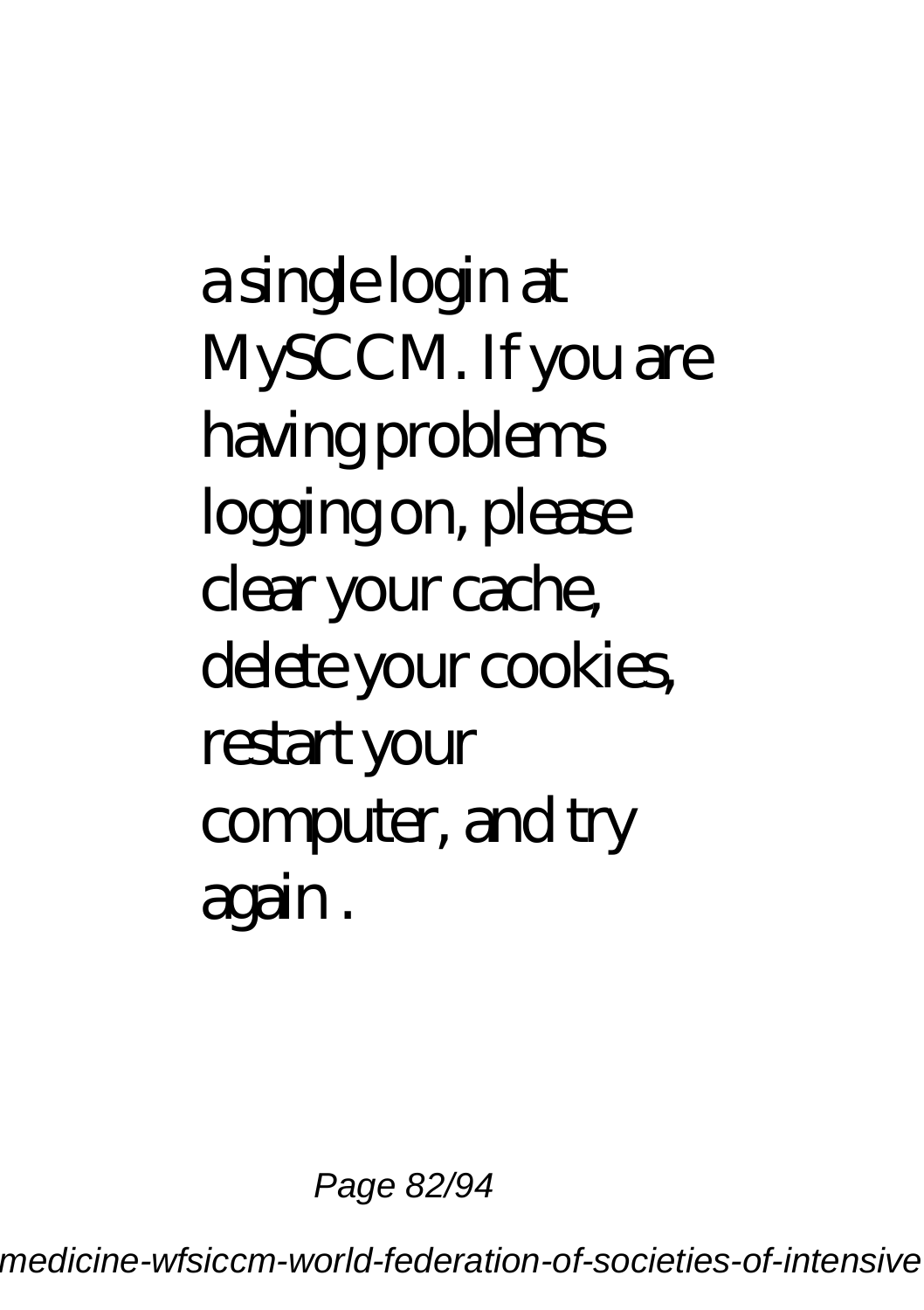# **Intensive care medicine, or critical care medicine, is a medical speciality concerned with the diagnosis and management of critically ill patients who** Page 83/94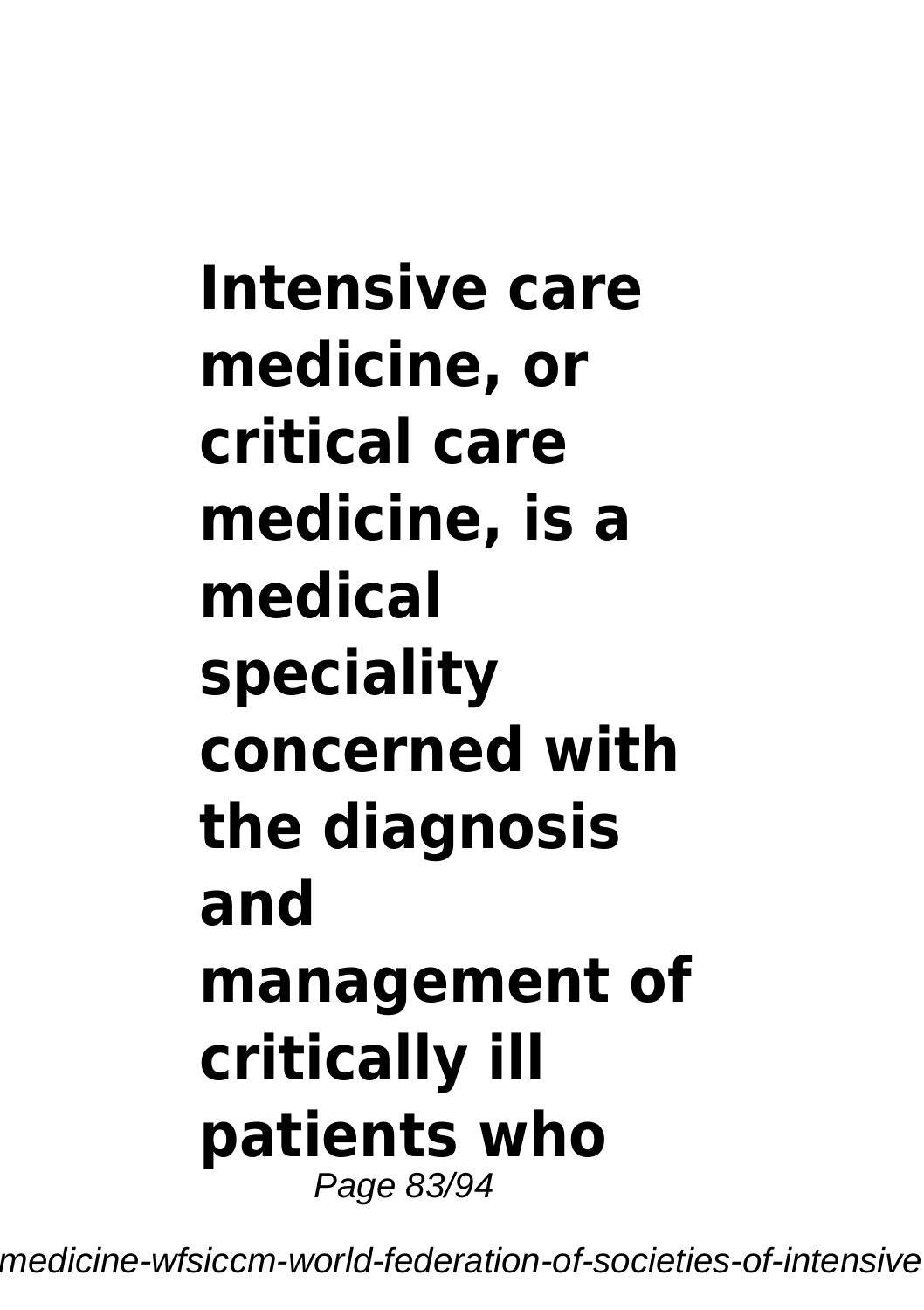# **have, are at risk of having, or are recovering from conditions that could result in life-threatening organ failure. The World Federation of Societies of Intensive and Critical Care** Page 84/94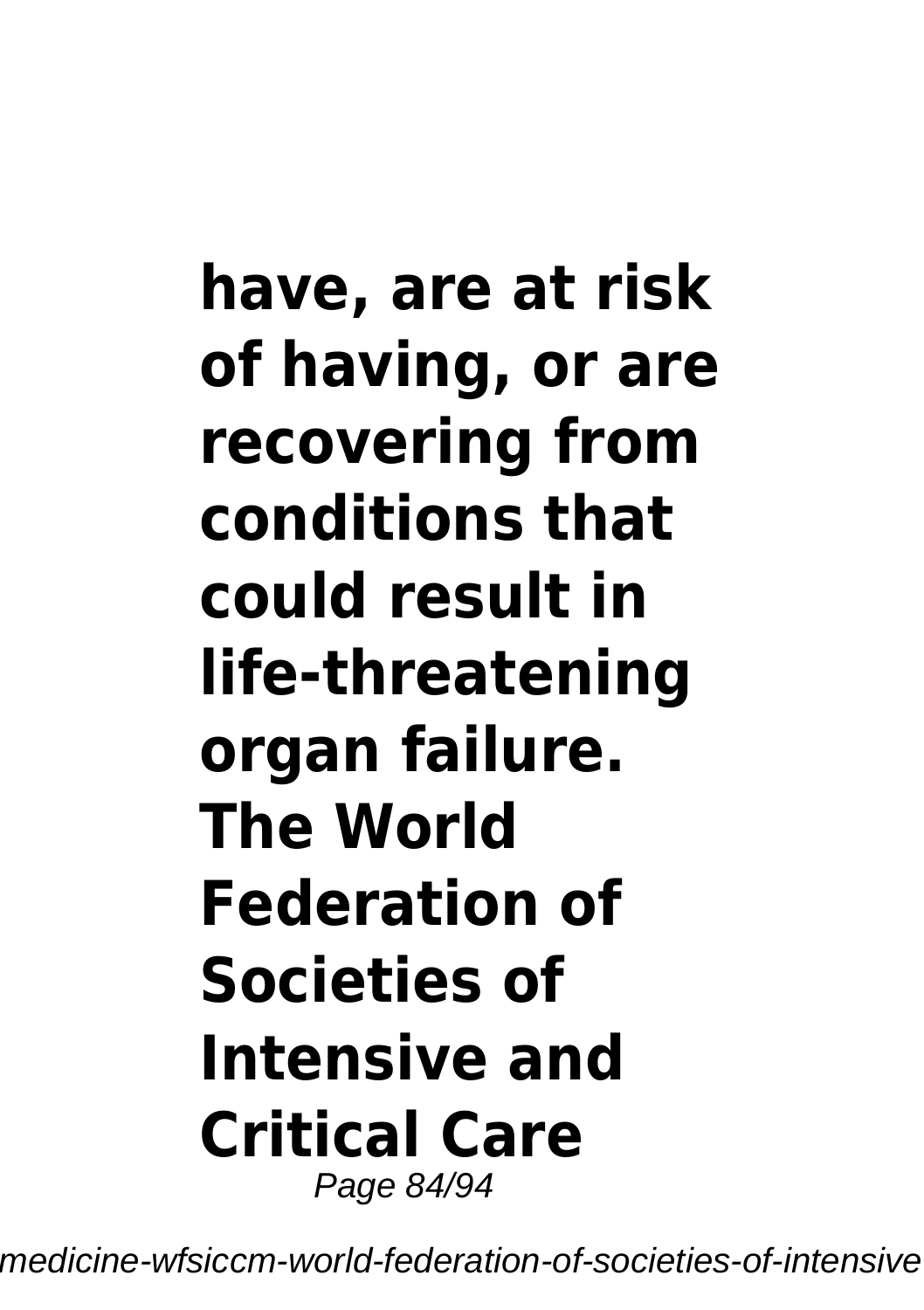**Medicine (WFSIC- CM) has reached the age of maturity. Physicians, nurses, and many others associated with the field of Intensive and Critical Care Medicine will be** Page 85/94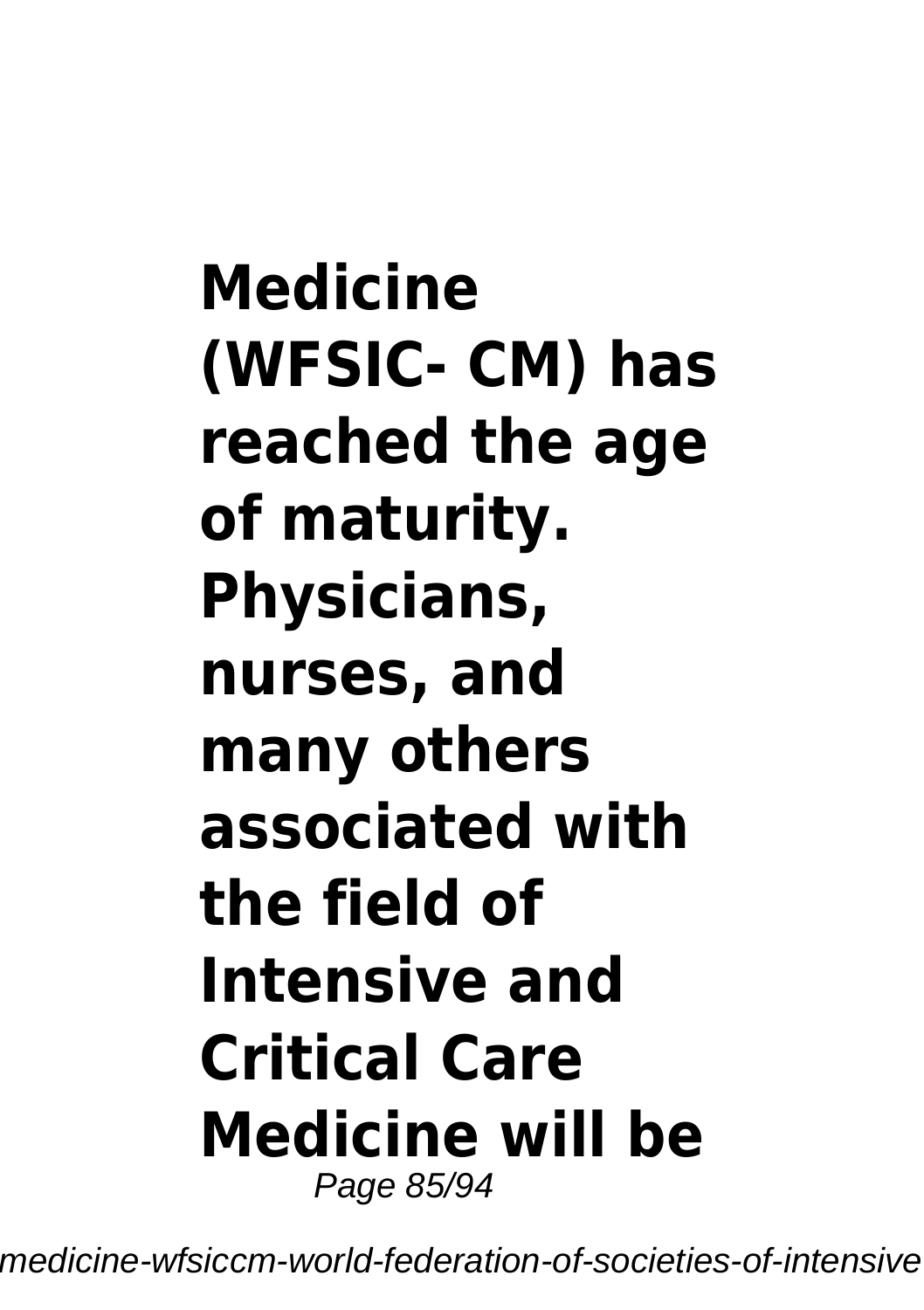# **coming from all corners of the world to Florence, Italy in August, 2009 to celebrate the 10th quadrennial congress.**

#### **ICM Journal - ESICM** Page 86/94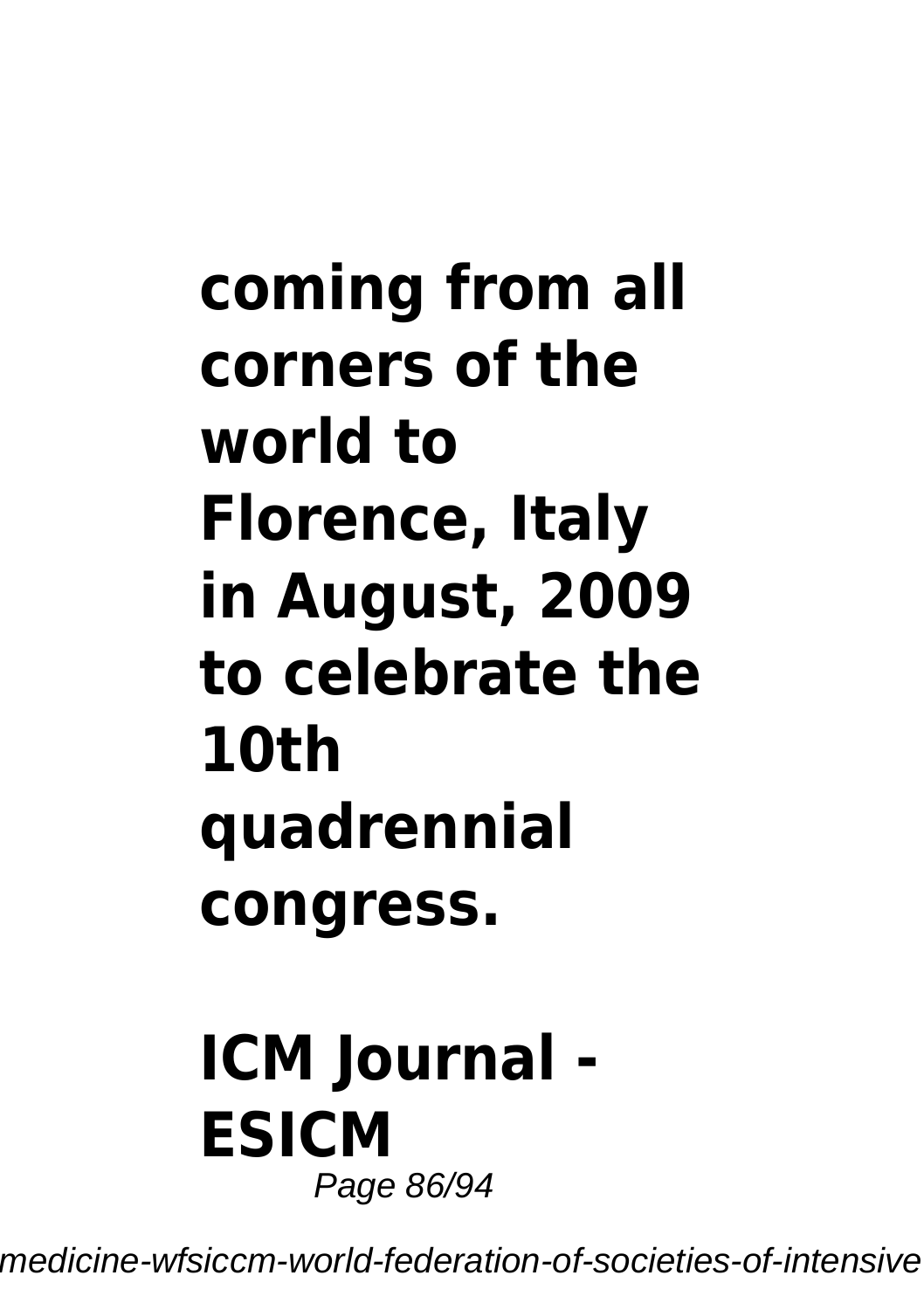*Intensive and Critical Care Medicine - WFSICCM World ... Critical Care Medicine Introduction. Clinical intensive care and medicine involves critical care* Page 87/94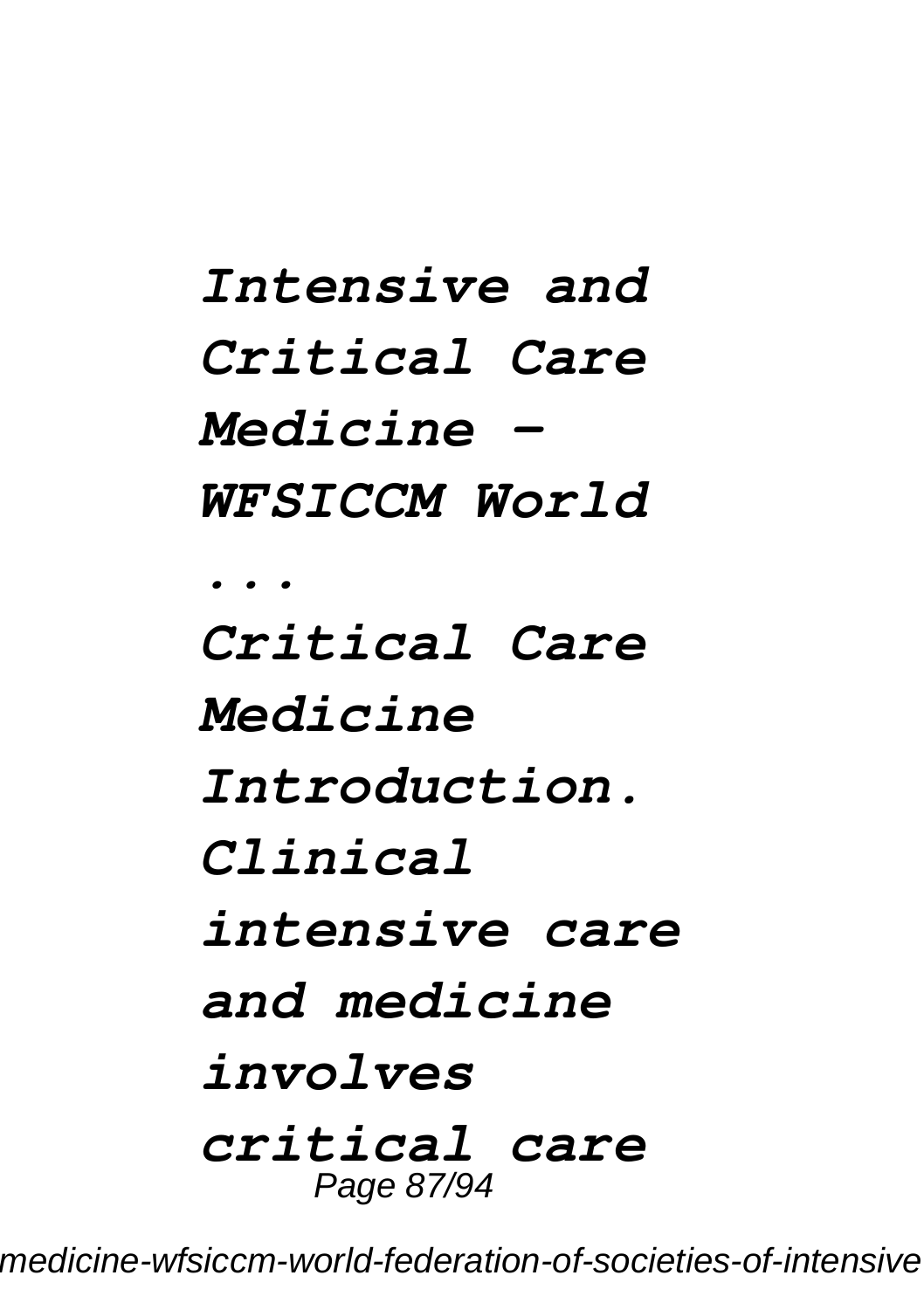*through intensive therapy departments which are sections within a hospital that look after patients whose conditions are lifethreatening and need constant* Page 88/94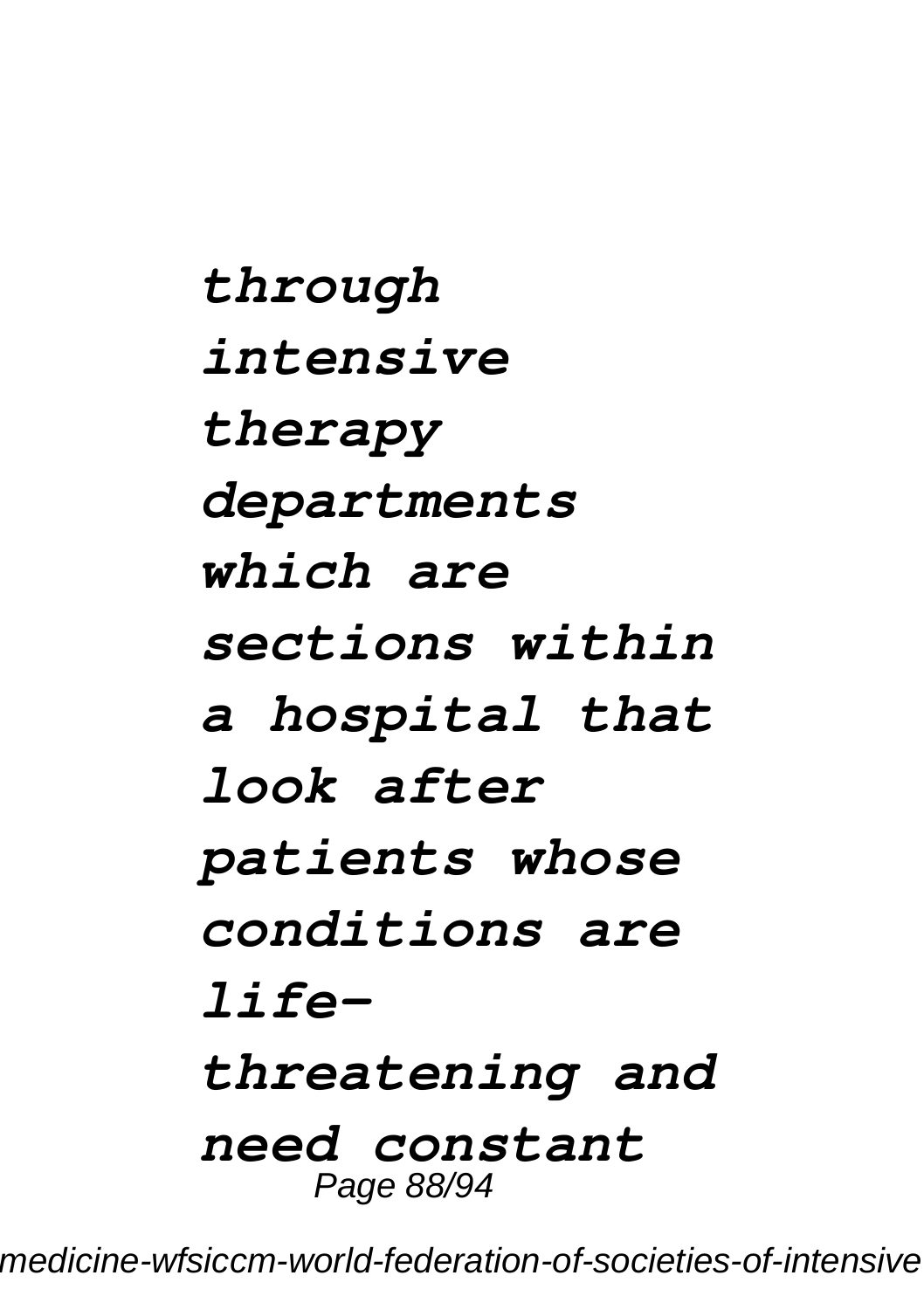### *and close monitoring. Intensive and Critical Care Medicine: WFSICCM World ...*

# *Society of Critical Care Medicine members*

Page 89/94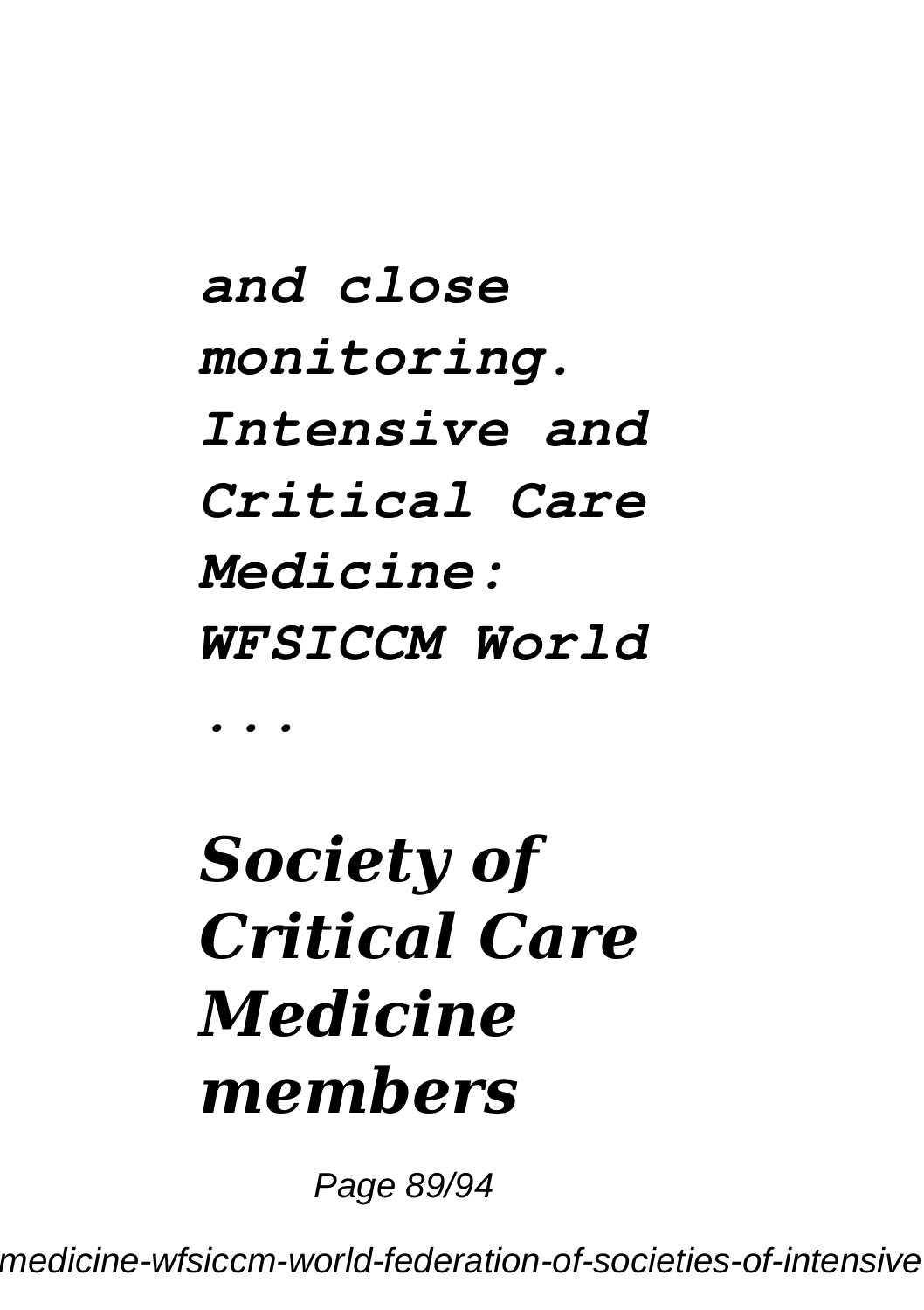# *should access the full content of Pediatric Critical Care Medicine using a single login at MySCCM. If you are having problems logging on,* Page 90/94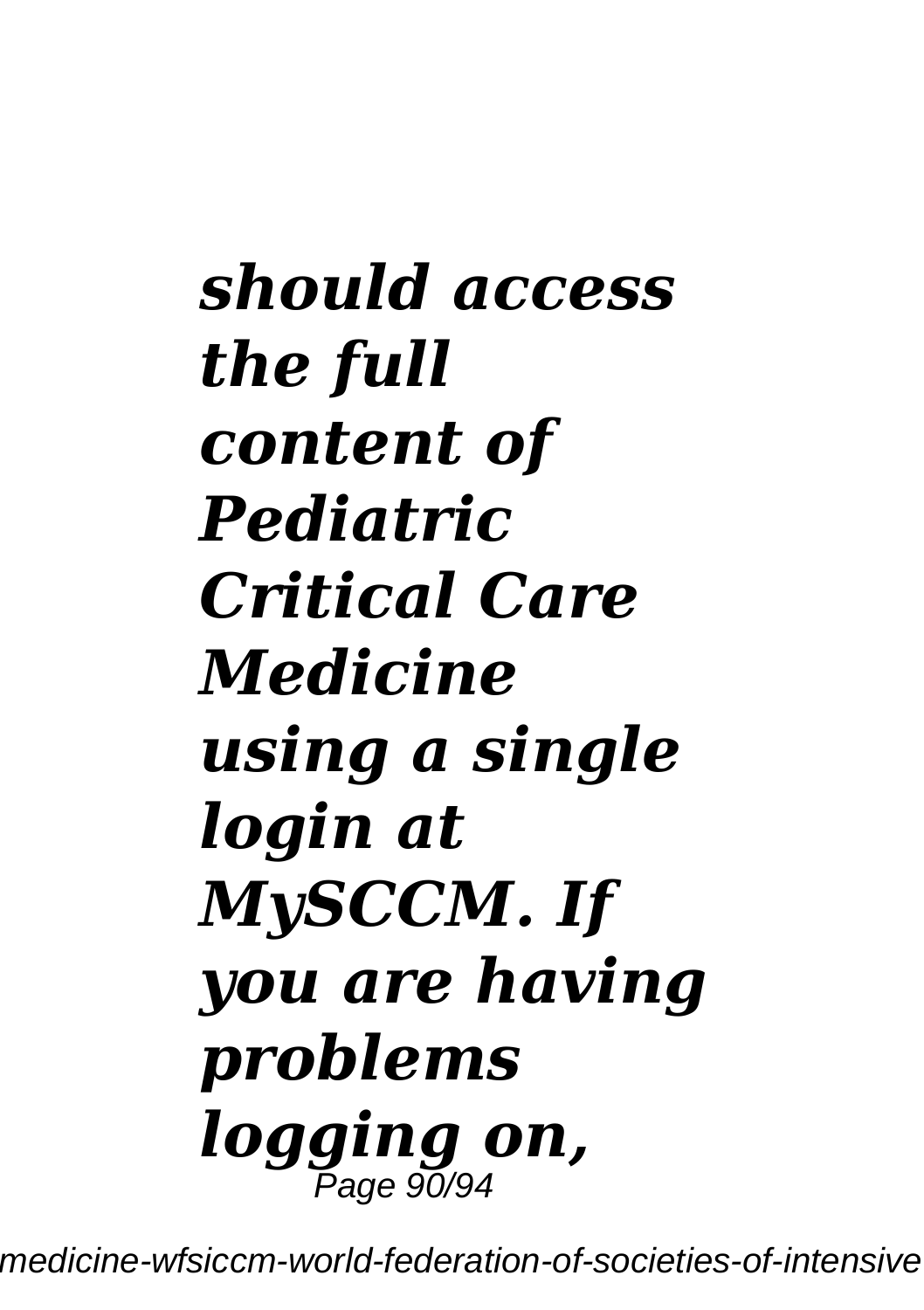# *please clear your cache, delete your cookies, restart your computer, and try again . World Federation of Societies of Intensive and Critical ...* Page 91/94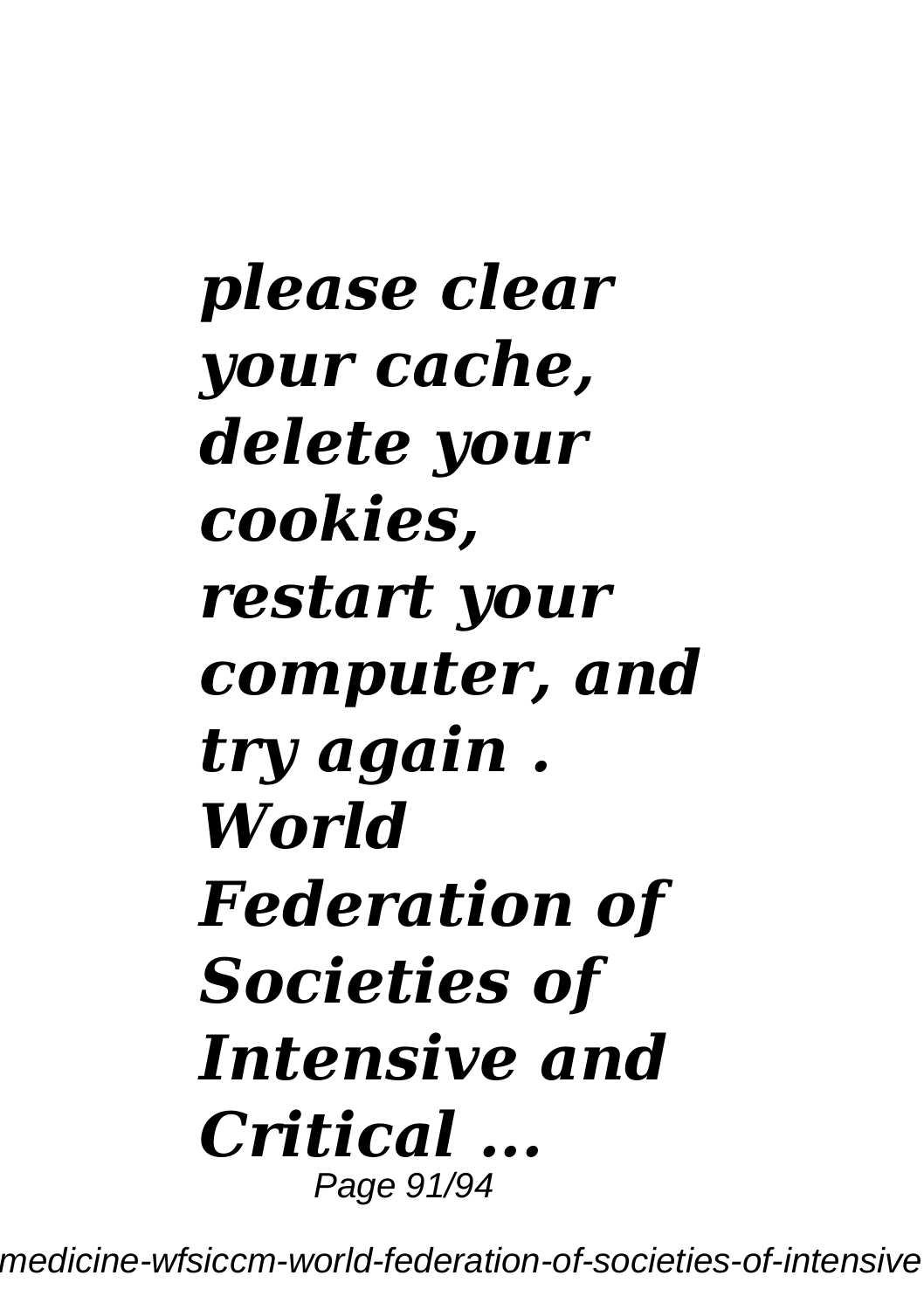# *Intensive and Critical Care Medicine dl4a.org Promoting the highest standards of Intensive and Critical Care Medicine for all humankind, without* Page 92/94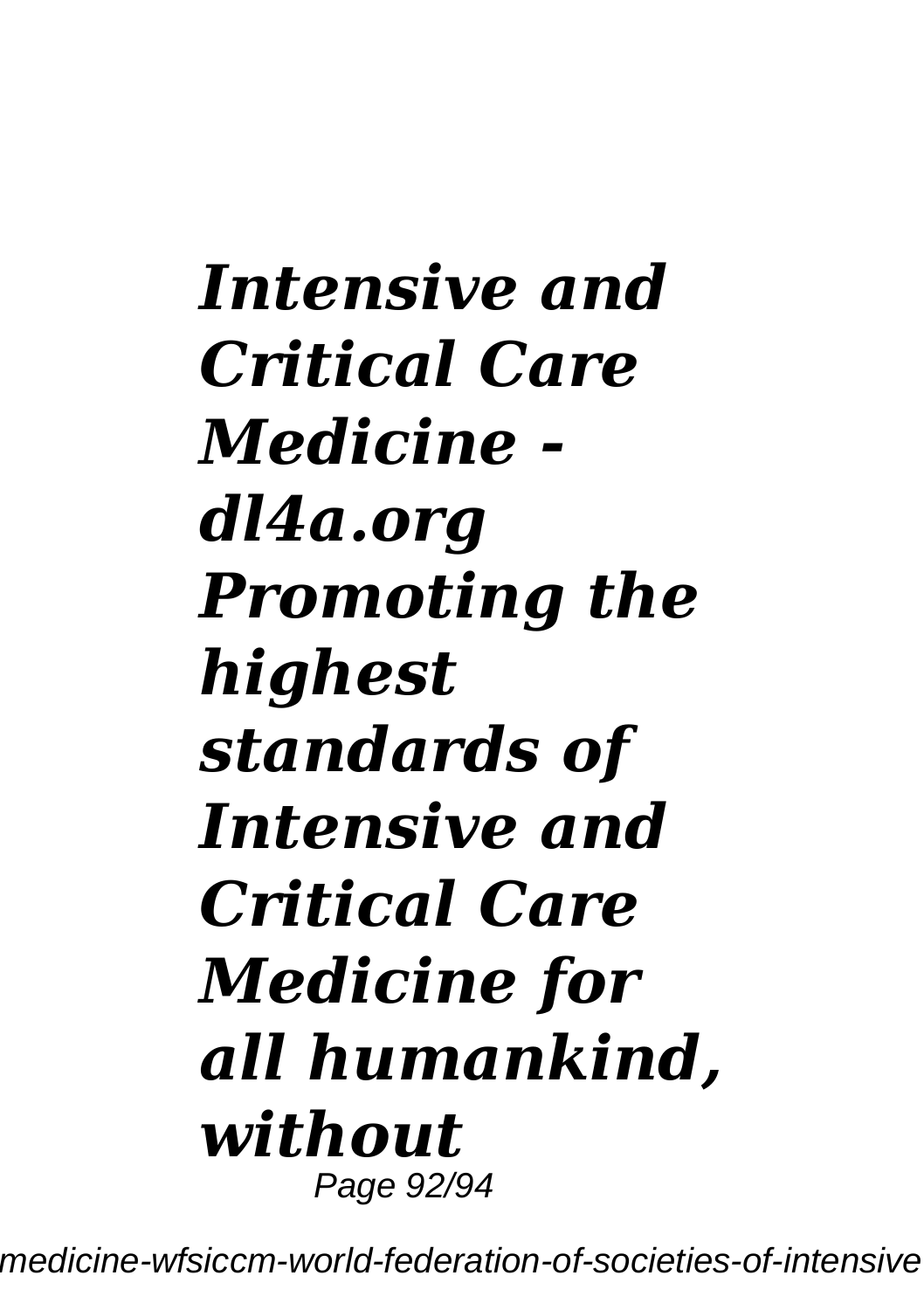# *discrimination . World Federation of Intensive and Critical Care Latest Newsletter*

© 2017 European Society of Intensive Care Medicine. Terms of Use; Contact us;

Page 93/94